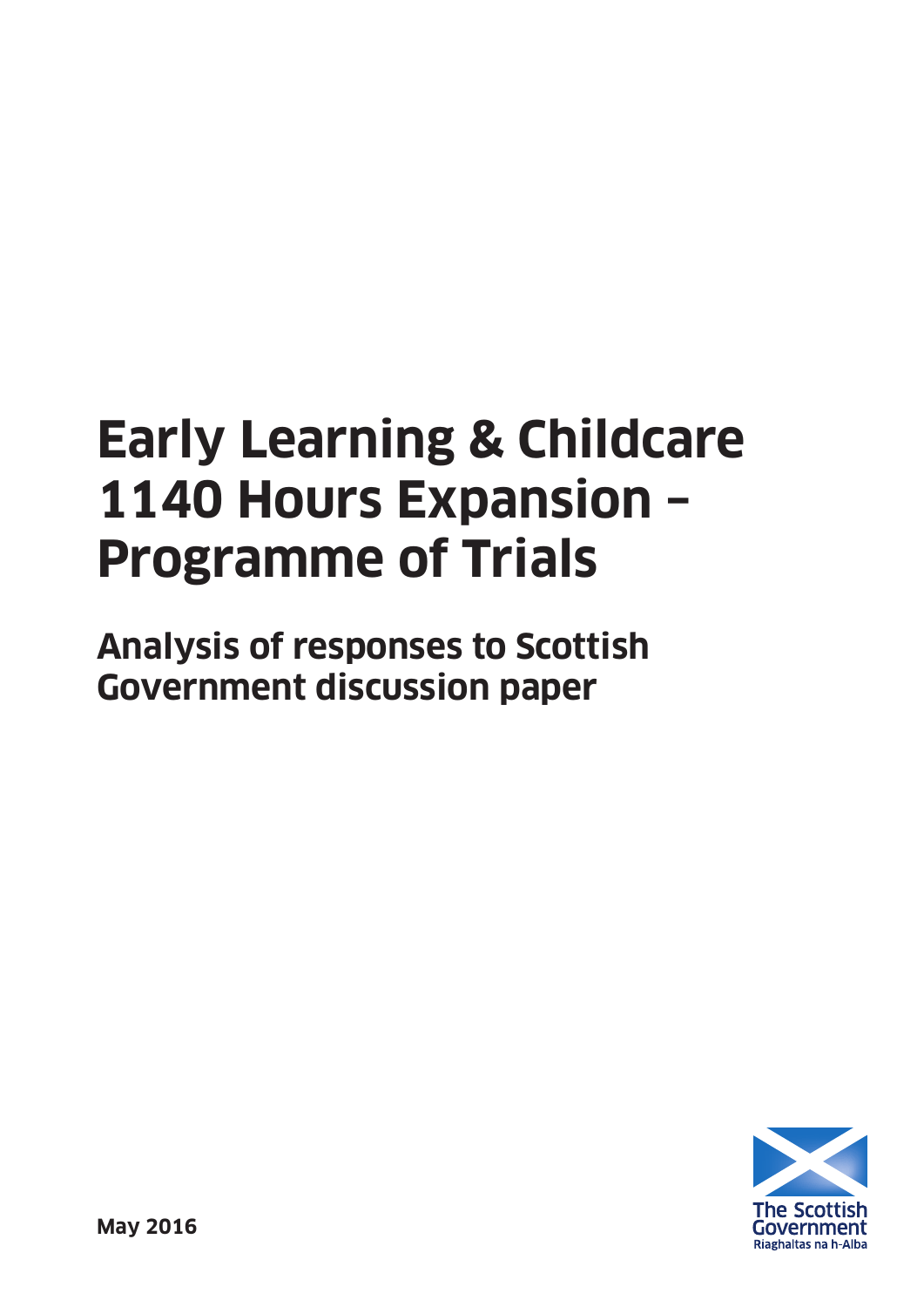### **EARLY LEARNING & CHILDCARE 1140 HOURS EXPANSION - PROGRAMME OF TRIALS**

**Analysis of responses to Scottish Government discussion paper**

**Linda Nicholson, The Research Shop**

Scottish Government 2016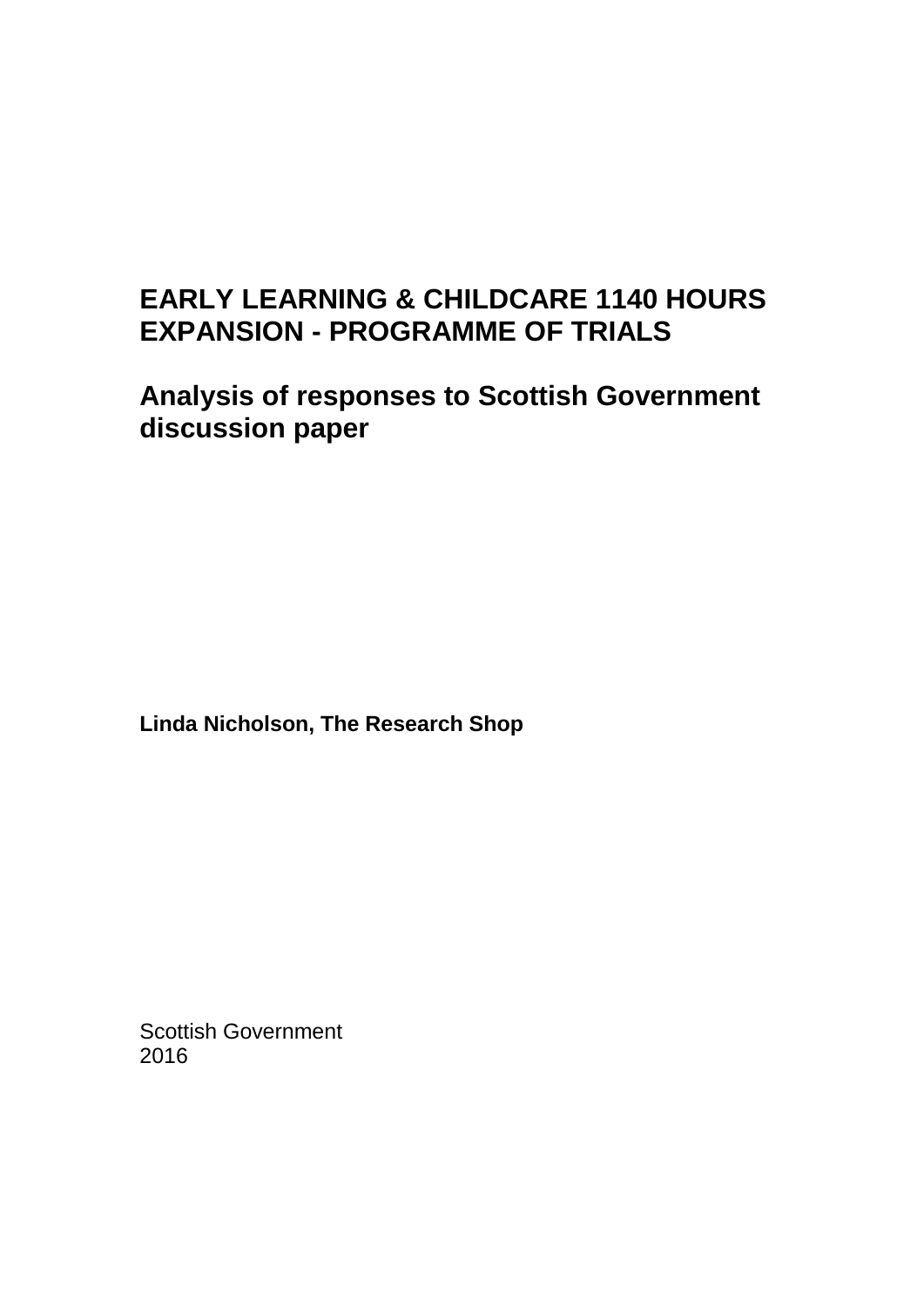### **CONTENTS**

| <b>CHAPTER</b>                                                                                              | <b>PAGE NO.</b> |
|-------------------------------------------------------------------------------------------------------------|-----------------|
| 1. EXECUTIVE SUMMARY                                                                                        | 1               |
| 2. INTRODUCTION                                                                                             | 6               |
| 3. VIEWS ON WHAT THE KEY FEATURES OF SCOTLAND'S ELC<br><b>MODEL SHOULD BE</b>                               | 9               |
| 4. VIEWS ON WHICH SPECIFIC PRINCIPLES OF ELC MODELS<br>SHOULD BE PRIORITISED WITHIN THE PROGRAMME OF TRIALS | 13              |
| 5. VIEWS ON THE KEY BARRIERS TO SUCCESSFULLY<br><b>IMPLEMENTING THE 1140 COMMITMENT</b>                     | 16              |
| 6. EXISTING EXAMPLES OF BEST PRACTICE WITHIN ELC<br><b>PROVISION</b>                                        | 23              |
| 7. EXISTING EXAMPLES OF INNOVATIVE DELIVERY WITHIN ELC<br><b>PROVISION</b>                                  | 25              |
| 8. APPROACHES TO MEASUREMENT OF TRIALS                                                                      | 26              |
| 9. VIEWS ON OPPORTUNITIES FOR INTEGRATED SERVICES                                                           | 30              |
| 10. ADDRESSING DIVERSITY ACROSS SCOTLAND                                                                    | 34              |
| 11. VIEWS ON DESIGNING TRIALS FOR DIVERSITY                                                                 | 36              |
| 12. INVOLVEMENT IN THE PROGRAMME OF TRIALS                                                                  | 39              |

| Annex 1: List of respondents                                       | 41   |
|--------------------------------------------------------------------|------|
| Annex 2: Examples of best practice (Q5)                            | 43   |
| Annex 3 : Examples of innovative practice (Q6)                     | -53. |
| Annex 4 : Interest in involvement in the programme of trials (Q11) | 57   |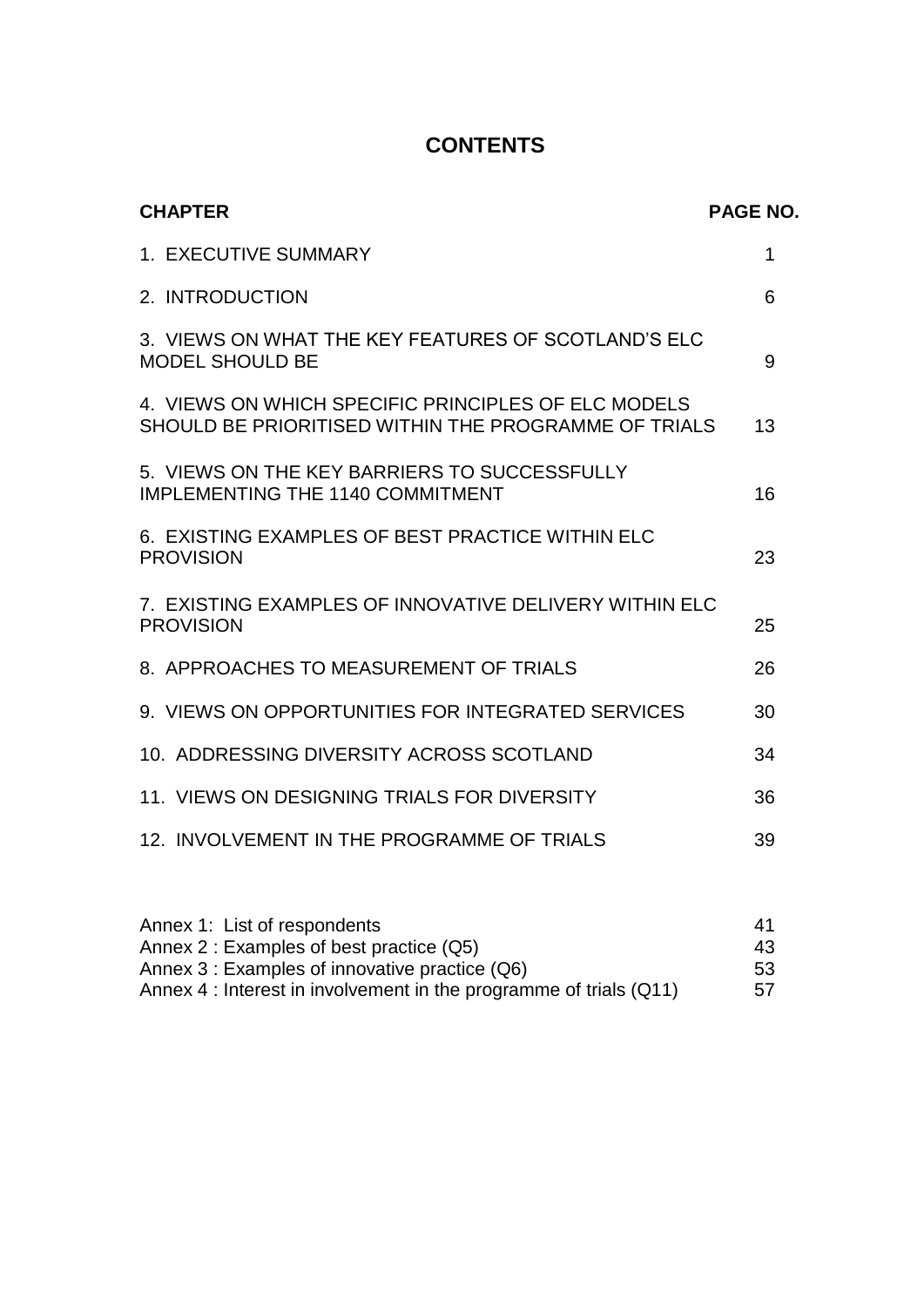### **1. EXECUTIVE SUMMARY**

1.1 The Scottish Government is committed to increasing the Early Learning and Childcare (ELC) entitlement to 1140 hours per year for all 3 and 4 year olds in addition to eligible 2 year olds (based on free school meal entitlement criteria) by the end of the next Parliament (2020).

1.2 In recognition of the need to ensure the proposed wider provision of ELC to 1140 hours is supported with high quality delivery and responsive provision which meets local needs, the Scottish Government proposes to establish a number of trials to test different models of delivery.

1.3 On 20 January 2016 the Scottish Government published a discussion paper to seek the views of parents, other stakeholders and delivery partners on the scope and design of the trials.

1.4 73 responses to the consultation were received, 58 from organisations and 15 from individuals. A summary of views from the responses follows.

**Views on what the key features of Scotland's ELC model should be** 1.5 The three key features of Scotland"s ELC model identified most frequently were: flexible provision; qualified workforce; and quality of provision.

1.6 Respondents identified priority features which were child-focused; parentfocused; workforce-focused; policy-focused; and focused on consistency across settings.

1.7 Child-focused models of provision were envisaged as demonstrating features such as: a qualified workforce delivering quality provision in a high standard physical environment. Innovative child-driven approaches to delivery were identified including creative and outdoor contexts in play-based and nurturing environments.

1.8 Parent-focused models of provision were identified as those offering flexibility and choice; and which provide some form of capacity-building for parents, perhaps improving parenting skills and/or opportunities for training.

1.9 Workforce-focused features of provision were described as those in which staff are remunerated fairly, are valued and have well defined career structures.

1.10 Policy-focused models had narrowing the attainment gap as a clear aim and were underpinned by GIRFEC principles.

1.11 Consistency across settings was prioritised in terms of quality, terms and conditions for workforce, ratio of teacher time per child and regulatory reviews.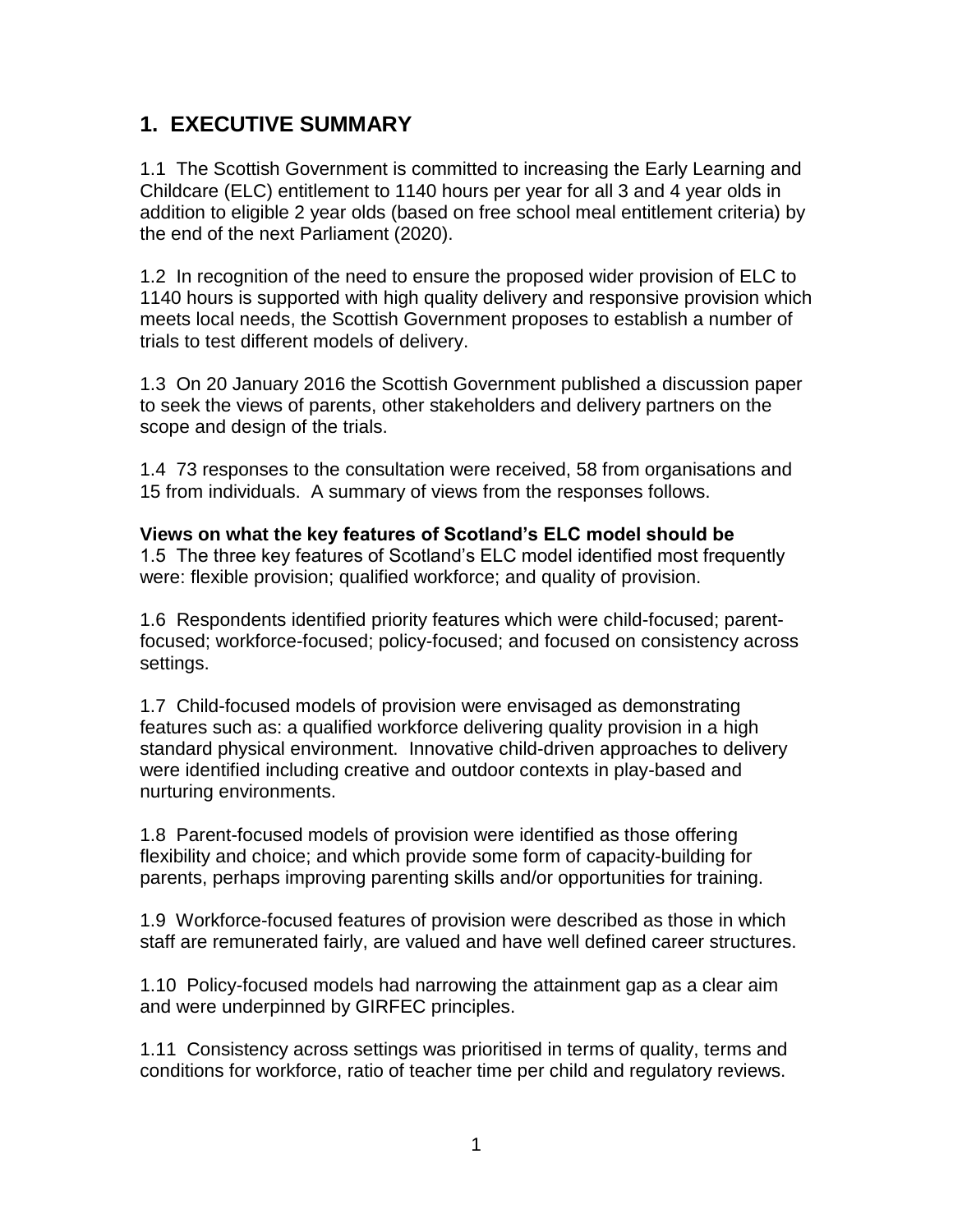### **Views on which specific principles of ELC models should be prioritised within the programme of trials**

1.12 The specific principles of ELC models identified most frequently as priorities were: quality of provision; flexibility of provision; child-centred approaches; and parental choice over provision.

1.13 Trialling a range of settings and patterns of provision was recommended in order to cater for parents' variety of work, training and education commitments.

1.13 Other significant principles mentioned less frequently were: fairness/equity of access; integration between services; holistic partnership approach with parents; and evidence-based models.

### **Views on the key barriers to successfully implementing the 1140 hours commitment**

1.14 A prevailing concern was that quality of provision should not be compromised during trials and subsequent implementation and that the focus should remain child-centred throughout.

1.15 The two main barriers to successful implementation which were identified repeatedly were lack of ELC places to meet demand; and lack of staff suitably qualified and experienced to deliver the expanded hours. Problems were envisaged particularly in rural locations and in achieving diversity in the workforce.

1.16 Low pay and status not commensurate with qualifications and skills were perceived to be the key barriers to attracting and retaining staff.

1.17 A common theme across private, third sector and voluntary providers was that the funding they receive from local authorities for free places at their setting is not adequate to cover their costs, leading to an uneven playing field which hinders further expansion in provision.

1.18 Other barriers identified included: increased bureaucracy; lack of consistency across settings and local authorities; lack of effective partnership working; questions over sustainability of 1140 hours under different Government administrations; lack of information for parents about expanded provision; and concerns over the adequacy of data collection systems to capture learning from the trials.

1.19 To address some of these issues, recommendations were made for: a programme of purpose-built settings to accommodate the extra ELC space required; a significant culture and attitudinal change to improve perceptions of ELC as a positive career choice; and increased transparency in the funding from local authorities to commissioned providers.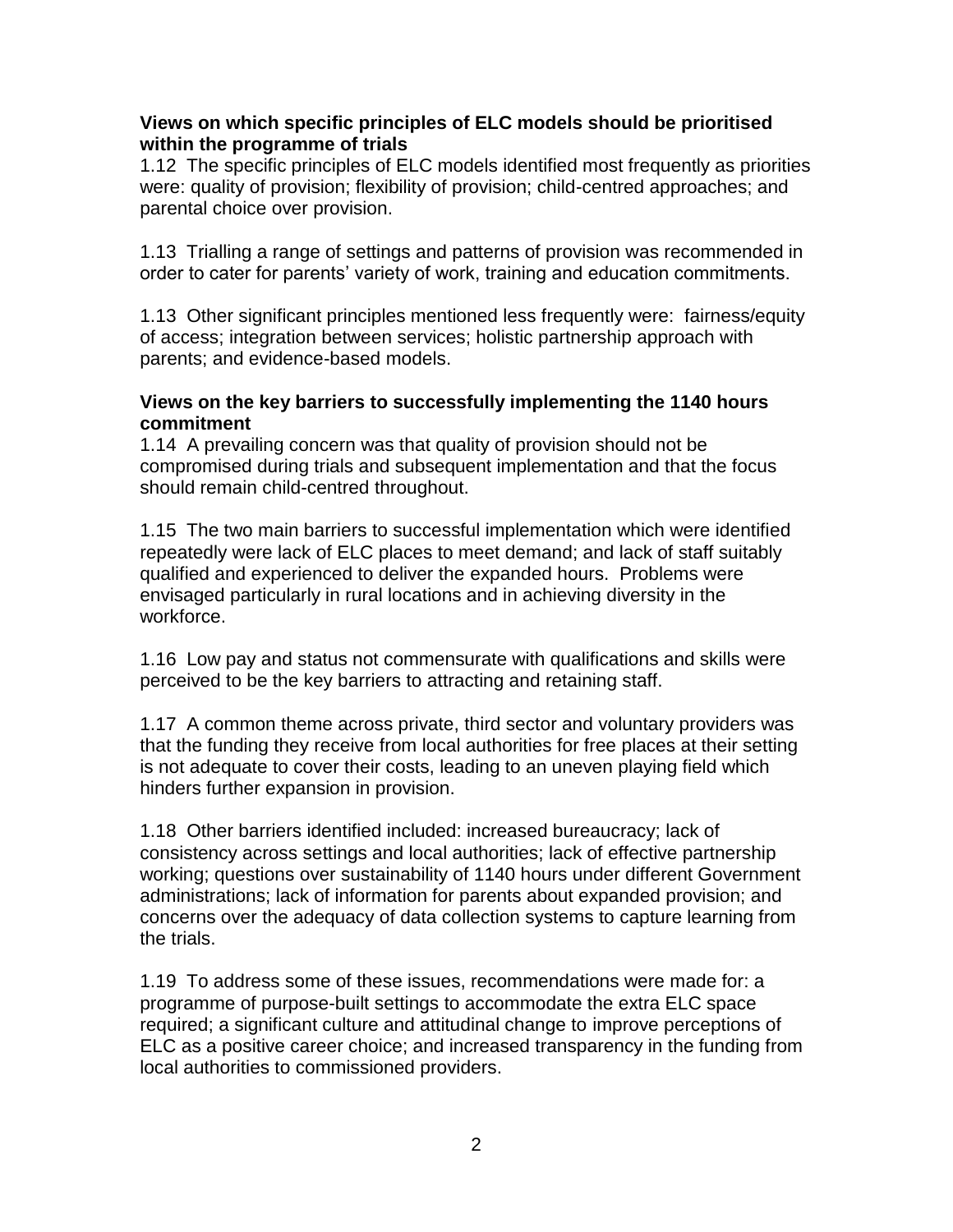### **Examples of current best practice within ELC provision**

1.20 49 examples of best practice within ELC provision were identified by respondents. The largest body of examples related to those where flexibility had been offered to families to enable parents to be supported to take up employment and other opportunities. Other examples focused on: increasing and upskilling the workforce; partnership working with parents; child-centred approaches; effective use of outdoor space; provision for vulnerable children; increasing parental choice; and creative pedagogies.

#### **Examples of innovative delivery within ELC provision**

1.21 16 examples of innovation in delivery were identified by respondents. These covered examples of increased flexibility; increasing parental choice; partnership working with parents; sharing innovative practice via a databank; use of expressive arts; child-centred approaches and multi-agency working.

#### **Approaches to measurement of trials**

1.22 Respondents recommended that trials be specific in their aims, with meaningful indicators and outcome measures in place from the start.

1.23 Trials which encompassed a wide range of settings and sectors were called for. An electronic monitoring system was recommended which could store data emerging from the trials.

1.24 Both qualitative and quantitative methods of evaluation were proposed including focus groups, case studies, self-evaluation and interview techniques. Innovative, participatory approaches were envisaged for engaging with young children to seek their views.

1.25 Assessing longer-term outcomes was identified as a particular challenge for the trials, given their limited time-span prior to full roll-out. It was acknowledged that some impacts would not emerge during the trial period.

1.26 Most respondents identified child-focused outcomes as integral to the evaluation of trials, with focus on measuring children"s developmental achievements, their wellbeing and the quality of the ELC received.

1.27 Other priorities for outputs and outcomes recommended by respondents were family/parent-based such as family satisfaction with ELC provision and positive parenting and confidence. Outcome measurement of impact of the trials on the uptake of employment or training opportunities by parents was also envisaged.

#### **Views on opportunities for integrated services**

1.28 There was much support for establishing integrated approaches to ELC provision, however, this was generally viewed as a relatively untapped area with much potential for development.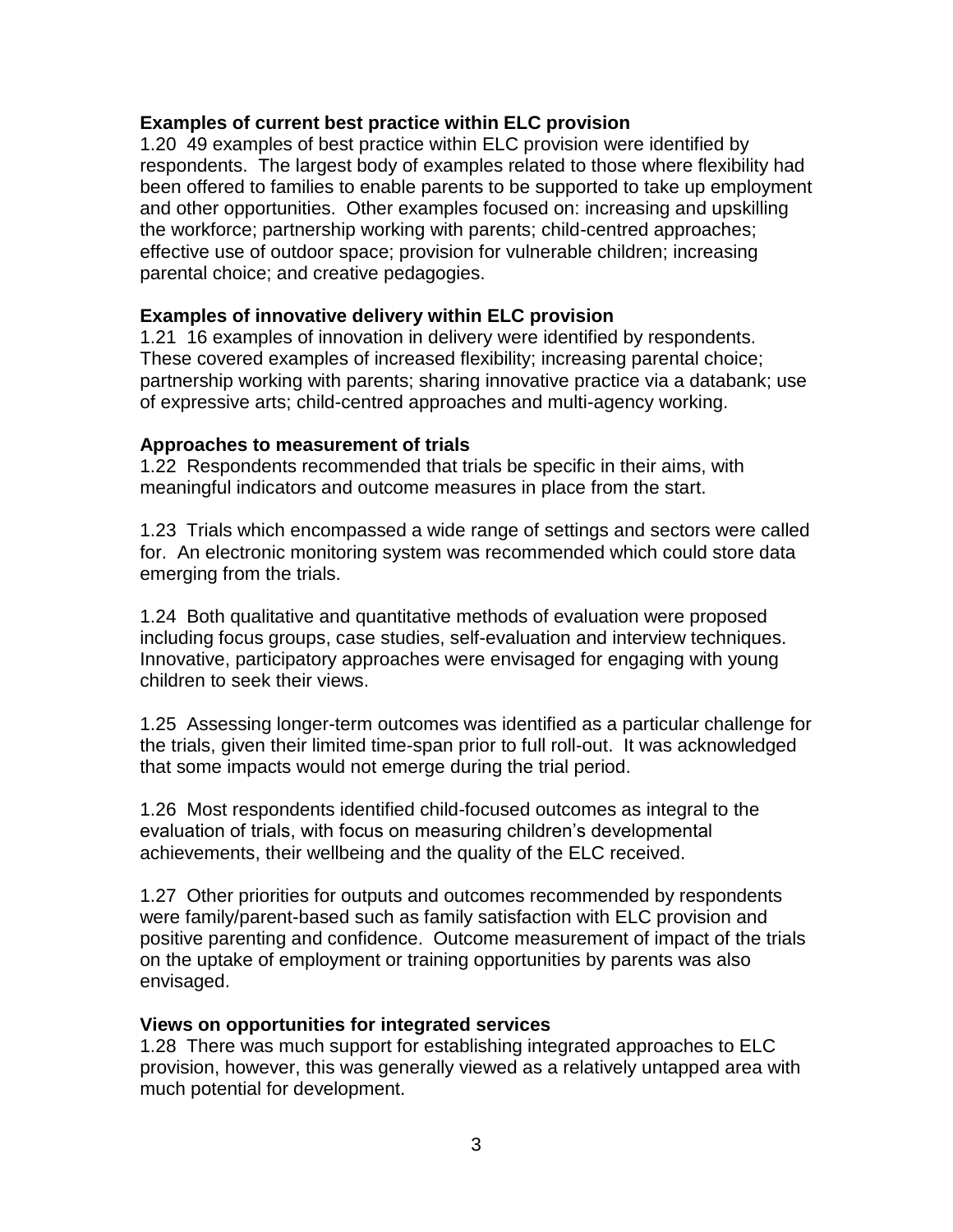1.29 A common theme was that linking health and specialist additional support services to ELC provision would bring benefits in terms of targeting those most in need and increasing efficiencies in provision.

1.30 Some identified support needs of parents and recommended that service provision for them could usefully be integrated with provision of ELC for their children.

1.31 Calls were made for greater collaboration between local authorities and private nurseries over delivering seamless provision. Potential was identified also in exploring ways to integrate childminding provision with that of other providers.

1.32 A recurring view was the potential exists for development of out of school provision which links with ELC.

1.33 A few respondents considered further potential in developing links with informal pre-school provision such as holiday clubs, toddler and other playgroups and with local leisure centres.

1.34 A partnership approach between training providers and ELC workforce was recommended by a few respondents in order to facilitate effective and flexible ways to combine study and practice.

### **Views on addressing diversity across Scotland**

1.35 There was general agreement across respondents that a "one size fits all" approach to ELC in Scotland will not work on account of the diversity of environment across and even within local authorities. A common view was that the trials should aim to represent this diversity.

1.36 Rurality was identified as potentially the most challenging of setting for ELC provision with reduced parental choice, greater travel times and transport costs and lack of adequate wrap-around provision just some of the issues which were problematic in rural and remote rural areas.

1.37 Urban areas were also viewed as problematic in terms of lack of available places due to higher populations, and higher numbers of eligible two year olds in areas of deprivation.

1.38 Respondents recommended trials also address areas where parents work patterns were challenging for ELC, perhaps due to seasonal working or shift patterns, or where they worked out with their local area, and required crossborder arrangements.

1.39 Diversity across Scotland was seen as presenting issues for recruitment and retention of workforce, particularly in cities with a higher cost of living (such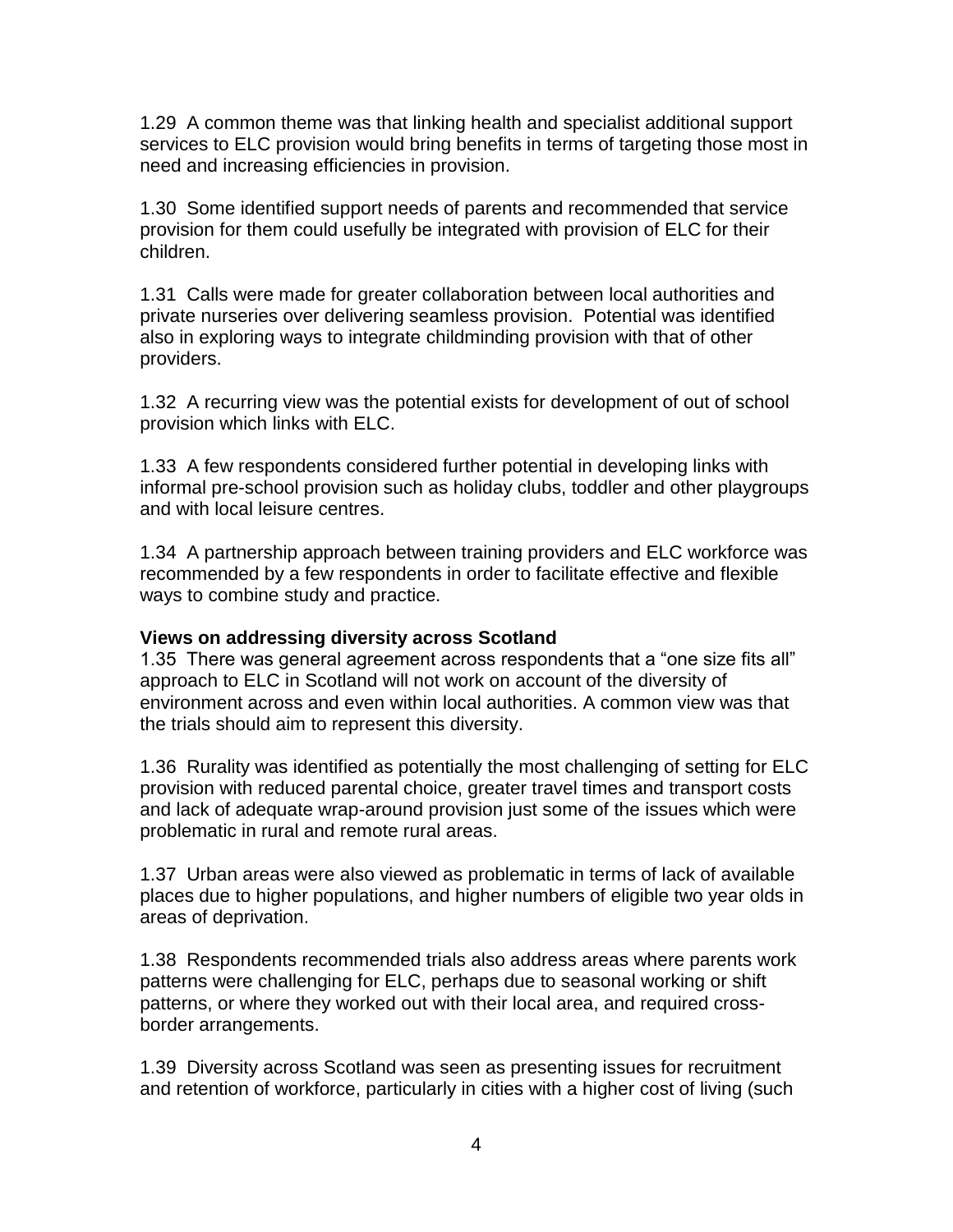as Aberdeen) or where inconsistencies between pay offered in different local authorities prevailed.

1.40 Diversity was identified in ethnicity, language spoken, religious beliefs and different support needs, all of which were seen as presenting challenges for ELC provision.

### **Views on designing trials for scalability**

1.41 In order for successful aspects of trials to be scaled up, respondents identified a number of design features to be incorporated from the start. These included ensuring they are set up as learning mechanisms; are simple and focused to enable lessons to be clearly identifiable; that thorough groundwork is undertaken to make sure they are evidence-based and testing clearly specific concepts and approaches; that they test a variety of settings which will produce relevant learning for different locations across Scotland; that they are underpinned with robust evaluative methods and have firm baseline data; that budgets for the trials are realistic and provide a genuine picture of funding and supporting infrastructure required; and that dissemination of lessons is robust and information widely shared post-trial.

### **Offers of involvement in the programme of trials**

1.42 Most of those responding to the consultation offered their involvement in taking forward the programme of trials, either as trial setting or by supporting the organisation, implementation, evaluation of trials and/or sharing information posttrial, suggesting that there will be much support and buy-in for the trials.

12.5 20 different local authority areas were represented amongst respondents offering to provide settings for trials, including urban, rural and remote rural locations. However, significant gaps included locations in Fife, Perth, Stirling and Dundee, suggesting that more work may be required to engage ELC providers within these areas with the trials.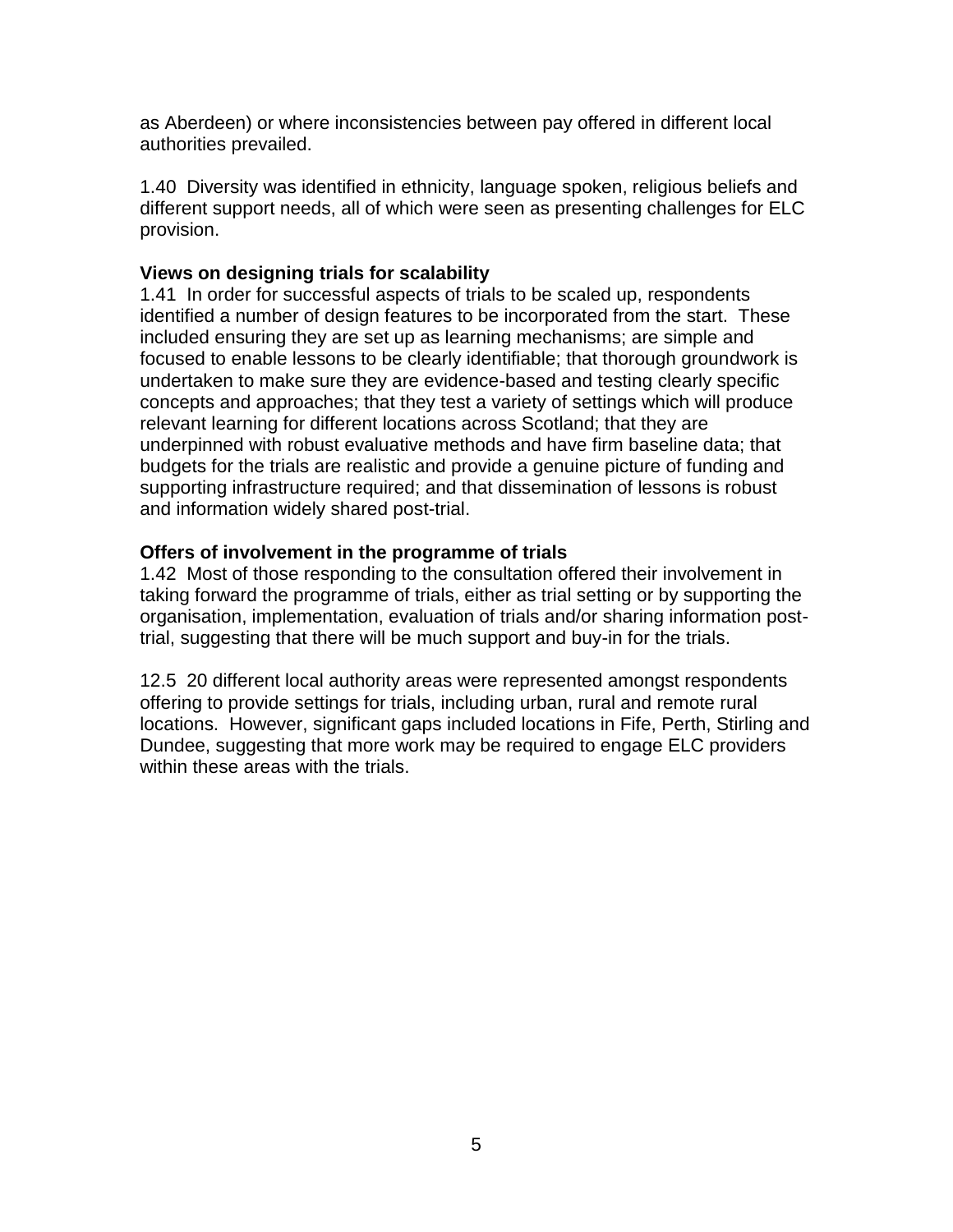### **2. INTRODUCTION**

2.1 The Scottish Government is committed to increasing the Early Learning and Childcare (ELC) entitlement to 1140 hours per year for all three and four year olds in addition to eligible two year olds (based on free school meal entitlement criteria) by the end of the next Parliament (2020).

2.2 Free pre-school education was introduced in Scotland in 2002 with 412.5 hours available for three and four year olds per annum. Since then the number of hours has increased incrementally. By 2007 475 hours per annum were offered, normally delivered 2.5 hours per day over 38 weeks. The Children and Young People (Scotland) Act 2014 supported the Scottish Government"s policy commitment "to ensure that children have the best start in life". The 2014 Act increased entitlement to free ELC from 475 hours to 600 hours per year with a further pledge based on the Government"s "One Scotland" programme (2015) to increase the hours further to 30 per week for each three and four year old and eligible two year olds by the end of the next Parliament.

2.3 The Scottish Government understands that the effectiveness of ELC depends on the quality of provision, its flexibility to meet local needs and its accessibility, including affordability. Emphasis has been placed on local response to local needs with different local authorities given scope to deliver ELC themselves and through their delivery partners in innovative ways.

2.4 By the start of the 2016 summer term, 120,000 three and four year olds in Scotland and 20,000 two year olds will benefit from free ELC. Whilst affordability and flexibility of provision can be promoted directly by the Scottish Government, quality of provision is more complex. The Organisation for Economic Co-operation and Development's (OECD) work has highlighted aspects of provision which are associated with quality of delivery including smaller staff to child ratios; qualifications and particular specialisms of staff; physical environment and staff diversity including gender.

2.5 In recognition of the need to ensure the proposed wider provision of ELC to 1140 hours is supported with high quality delivery and responsive provision which meets local needs including accessibility, the Scottish Government proposes to establish a number of trials to test different models of delivery. Experiences from these will illuminate what works well, where and why. Ways to establish and share best practice emerging from different models across local authorities and other providers will be examined.

2.6 The Scottish Government sought views of parents and other stakeholders and delivery partners on the scope and design of the trials. It published a discussion paper<sup>1</sup> which set out the policy context and background to the trials, the rationale for proceeding with these, and provided examples of current innovative ELC practice. The paper was published on 20 January with views invited by 18 March. 11 openended questions were posed which covered current and future provision of ELC and

<sup>1</sup> 1 http://www.gov.scot/Publications/2016/01/9179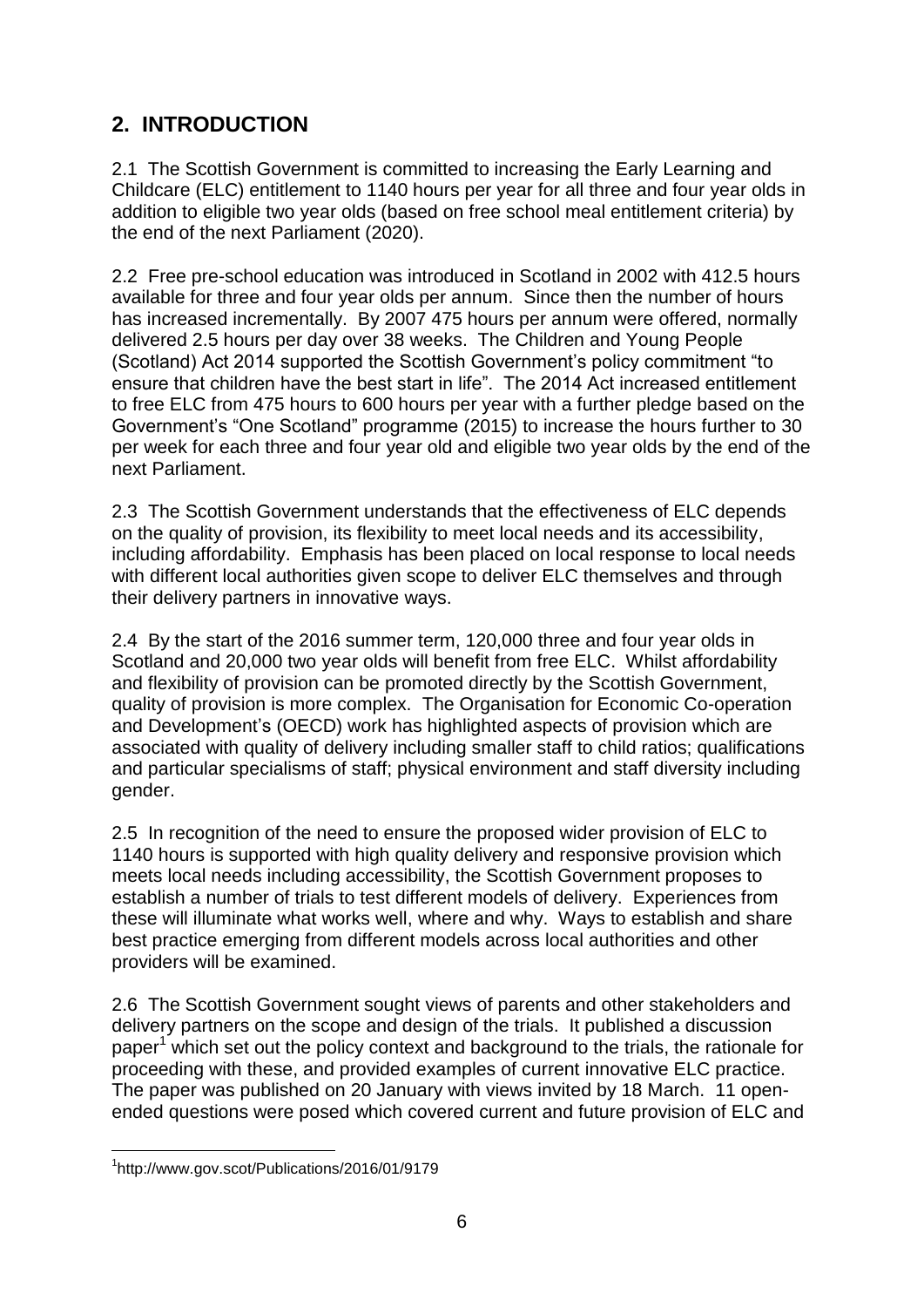what people wanted to see from a modern, flexible, fair and responsive system by 2020. Responses were invited via Citizen Space or by emailing a dedicated mailbox. Emailed responses directly to the Scottish Government policy team were also accepted.

2.7 This report presents the analysis of views contained in the responses to the consultation. The views are those of the respondents to this consultation and do not necessarily represent the views of a wider population.

### **Consultation responses and analysis**

2.8 The Scottish Government received 73 responses to the consultation. Table 2.1 shows the distribution of responses by category of respondent. A full list of respondents is in Annex 1. The respondent category applied to each response was agreed with the Scottish Government policy team.

| Category                                    | No.            | $\frac{1}{2}$ |
|---------------------------------------------|----------------|---------------|
| <b>Local Government</b>                     | 15             | 21            |
| <b>Private Nurseries</b>                    | 13             | 18            |
| <b>Voluntary Organisations</b>              | 9              | 12            |
| <b>Representative Bodies</b>                | 5              |               |
| Unions                                      | 4              | 5             |
| <b>Local Government Nurseries</b>           | 2              | 3             |
| <b>Third Sector and Voluntary Providers</b> | $\overline{2}$ | 3             |
| <b>Registered Childminders</b>              | $\overline{2}$ | 3             |
| <b>Regulators</b>                           | $\overline{2}$ | 3             |
| <b>Others</b>                               |                | 5             |
| Individuals                                 | 15             | 21            |
| <b>Total</b>                                | 73             | 100           |

**Table 2.1: Distribution of responses by category of respondent**

NB Percentages do not add to 100% exactly due to rounding.

2.9 The largest categories of respondent were Local Government and individuals, each comprising 21% of all respondents. Amongst the individual respondents were parents; playgroup managers and workers; private nursery employers and employees; teachers, ex-teachers and early years" practitioners.

2.10 33 responses were submitted via Citizen Space with the remainder sent via email. Most respondents provided a response to all or most of the questions, although the length of responses to discussion questions varied considerably. $^2$ Content from all responses was entered onto one bespoke electronic database to enable direct comparison of views and analysis between respondents and across respondent sectors. Some responses contained lengthy text and detailed descriptions of examples of existing ELC provision. In such cases the analyst summarised the text, drawing on the key issues and themes to ensure that the main points were captured in the database and that analysis could be efficient.

<sup>1</sup>  $2$  Question 6: "Are there existing examples of innovative delivery within ELC provision that you can share with us?" was erroneously omitted from Citizen Space and therefore the 33 respondents who replied using Citizen Space did not provide responses to this.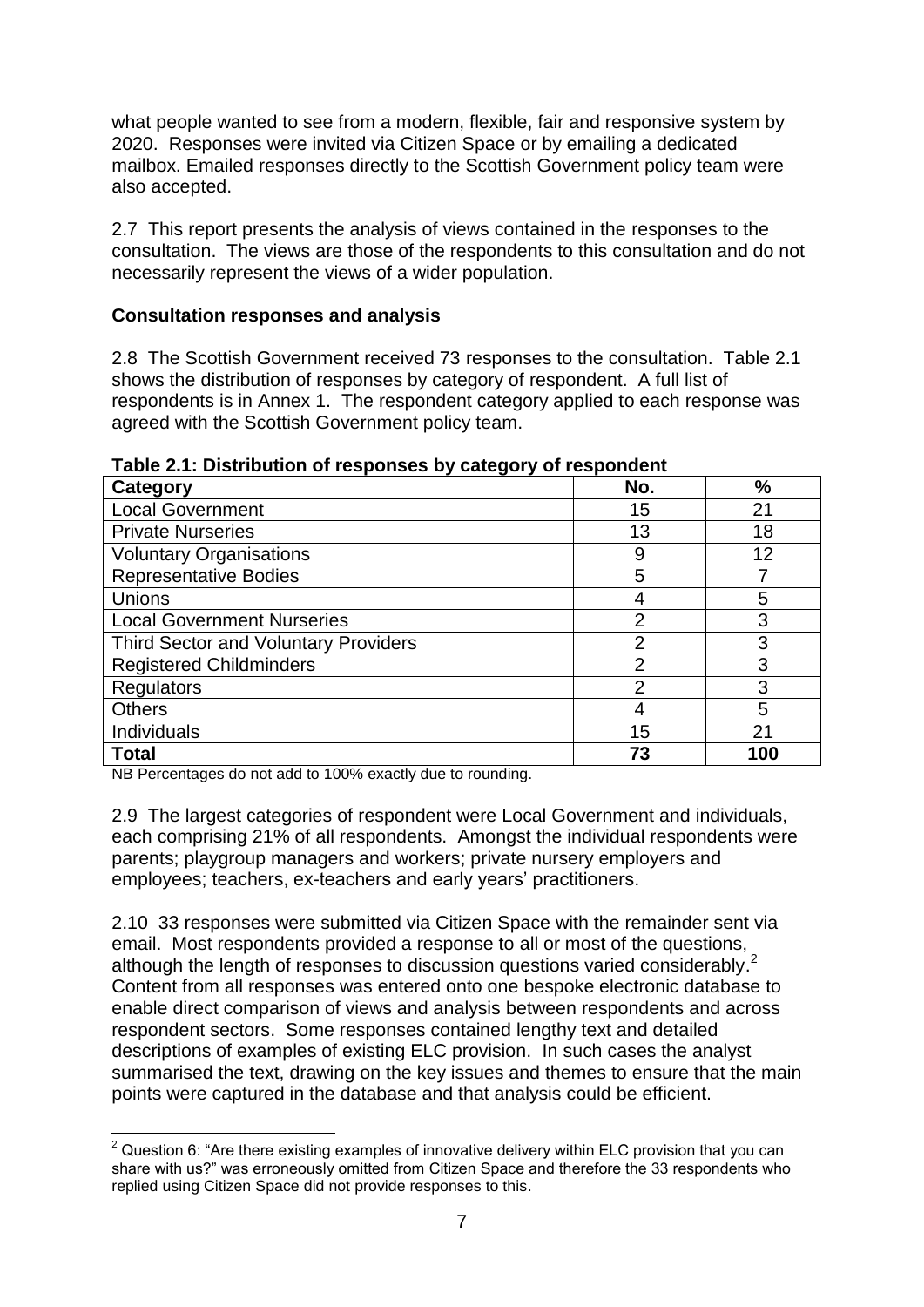2.11 The analysis of responses is presented in the following ten chapters which follow the order of the topics raised in the consultation paper. Throughout the report quotes taken directly from responses have been used to illustrate specific points. These were selected on the basis that they enhanced the analysis by emphasising specific points succinctly. They are identified by respondent category as opposed to individually as not all participants agreed to their contributions being made public.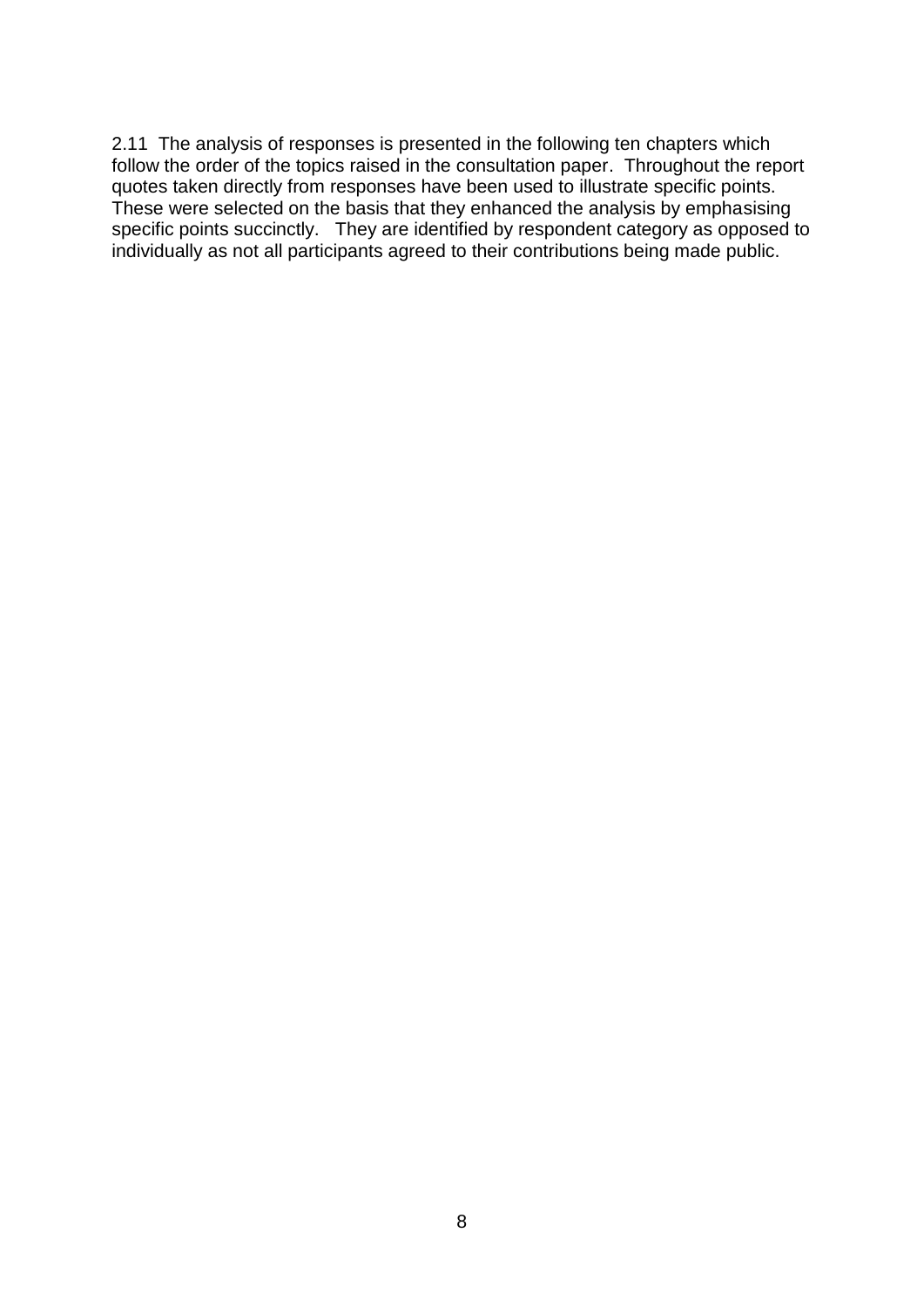### **3. VIEWS ON WHAT THE KEY FEATURES OF SCOTLAND'S ELC MODEL SHOULD BE**

### **Background**

Providing ELC to families has resulted in positive impacts on many areas of their lives such as child development; narrowing the attainment gap; allowing parents to work, train or study; as well as fighting poverty and inequality in communities. The Scottish Government wishes to identify, for the purposes of the proposed trials, which features of the ELC delivery model cannot be compromised on and whether there are additional outcomes not referenced in their discussion paper which the ELC policy should aim to achieve.

### **Question 1: What should be the key features of Scotland's ELC model?**

3.1 This question attracted a substantial volume of response with 64 respondents identifying what they considered should be the features which should not be compromised in the ELC delivery model.

3.2 The three features which were identified most frequently were:

- Flexible provision (33 mentions).
- Qualified workforce (31 mentions).
- Quality of provision (25 mentions).

3.3 Overall, respondents identified priority features which were child-focused; parent-focused; workforce-focused; policy-focused; and focused on consistency across settings. Their responses are outlined in more detail below.

### **Child-focused priority features**

3.4 Nine features were identified which focused on children"s experiences of ELC:

### Qualified workforce (31 mentions)

Respondents from every sector identified a qualified workforce as essential for Scotland"s ELC model. Many respondents specified that initial staff qualification is not sufficient, but the workforce should be continuously updating skills, be monitored and be inspected regularly. Key aspects of this model were envisaged as:

- Teacher qualified and led.
- Robust staff monitoring.
- Continuous self-assessment.
- Reflective approach.
- Accessible professional learning opportunities.
- Flexible/innovative approach to continuous professional development in rural areas.
- Appropriate quality inspection frameworks and regulatory arrangements.
- Staff fully aware of the quality standards expected and indicators for measurement of these.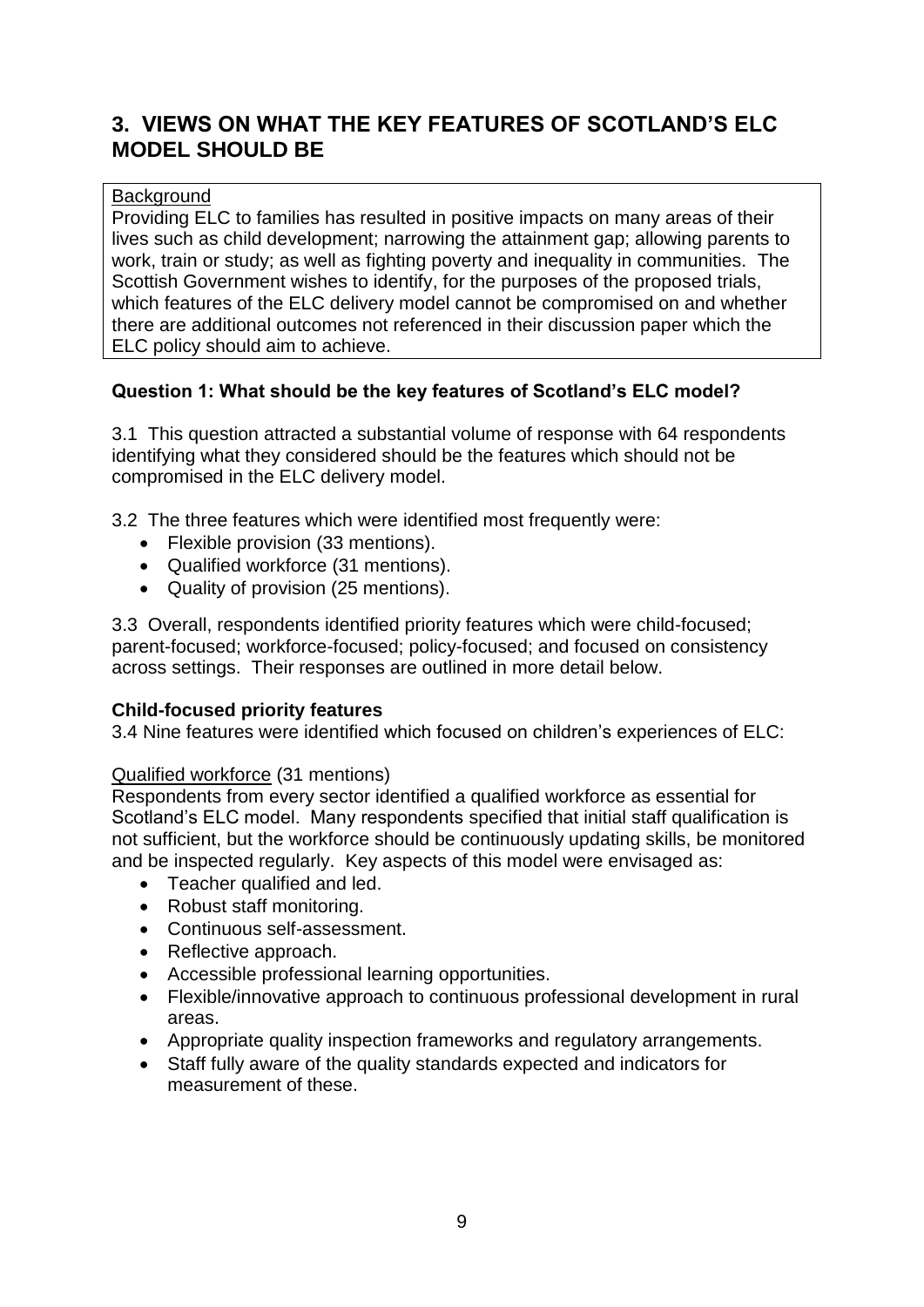### Quality of provision (25 mentions)

Respondents from nine categories identified quality of provision as an essential feature of Scotland"s ELC model. A shared belief was:

"The length of time spent at nursery is not equal to the quality of the time spent at nursery" (Local Government Nursery).

Some respondents argued that "quality" as a concept needs further definition. Others, however, identified aspects of quality provision as:

- Qualified staff.
- Accessible staff training.
- Meeting of each child"s individual developmental and care needs.
- Properly funded provision.
- Robust regulation.

### Quality of physical environment (14 mentions)

Respondents across seven sectors identified quality of ELC physical environment as essential with most referring to access to outdoor space (such as woodland; open space) in addition to an appropriate indoor learning environment. One respondent suggested that at least half of children"s time should be spent outdoors. Another recommended involvement with the local community (as part of the wider environment) as potentially enhancing quality of the child"s experience.

### Child-centred approach (11 mentions)

Respondents from six sectors referred to the need for a child-centred approach which was child-driven rather than economically-driven or based on any other stakeholder"s needs. They envisaged that under this approach, the day would be designed around individual children"s requirements, with care taken to ensure they are not in ELC for longer than is optimum for them; the day would be balanced to cater for their needs; activities would be tailored to cater for individual children"s level of social confidence and previous experience; care would be taken to ensure the number of hours per day and the number of settings per day do not impact adversely on the child; and a children"s rights approach would be adopted.

### Responsive and creative workforce (10 mentions)

Six respondent categories were represented amongst those who identified a responsive and creative workforce as a priority for Scotland"s ELC model. A recurring view was that the workforce should be capable of adapting to accommodate the requirements of a wide spectrum of children including those with additional needs; those from different cultures; those with disabilities; those with opportunities; and those experiencing disadvantages.

### **Other features**

The remaining four child-focused features identified as priority were:

- Play-based learning (7 mentions).
- Appropriate staff to child ratios, particularly for younger children (6 mentions).
- Nurturing environment (5 mentions). One registered childminder remarked: "Not all children are ready for large group care and giving families the option for a more nurturing small group care should be a goal for all councils across Scotland."
- Staff diversity including gender and ethnicity (1 mention).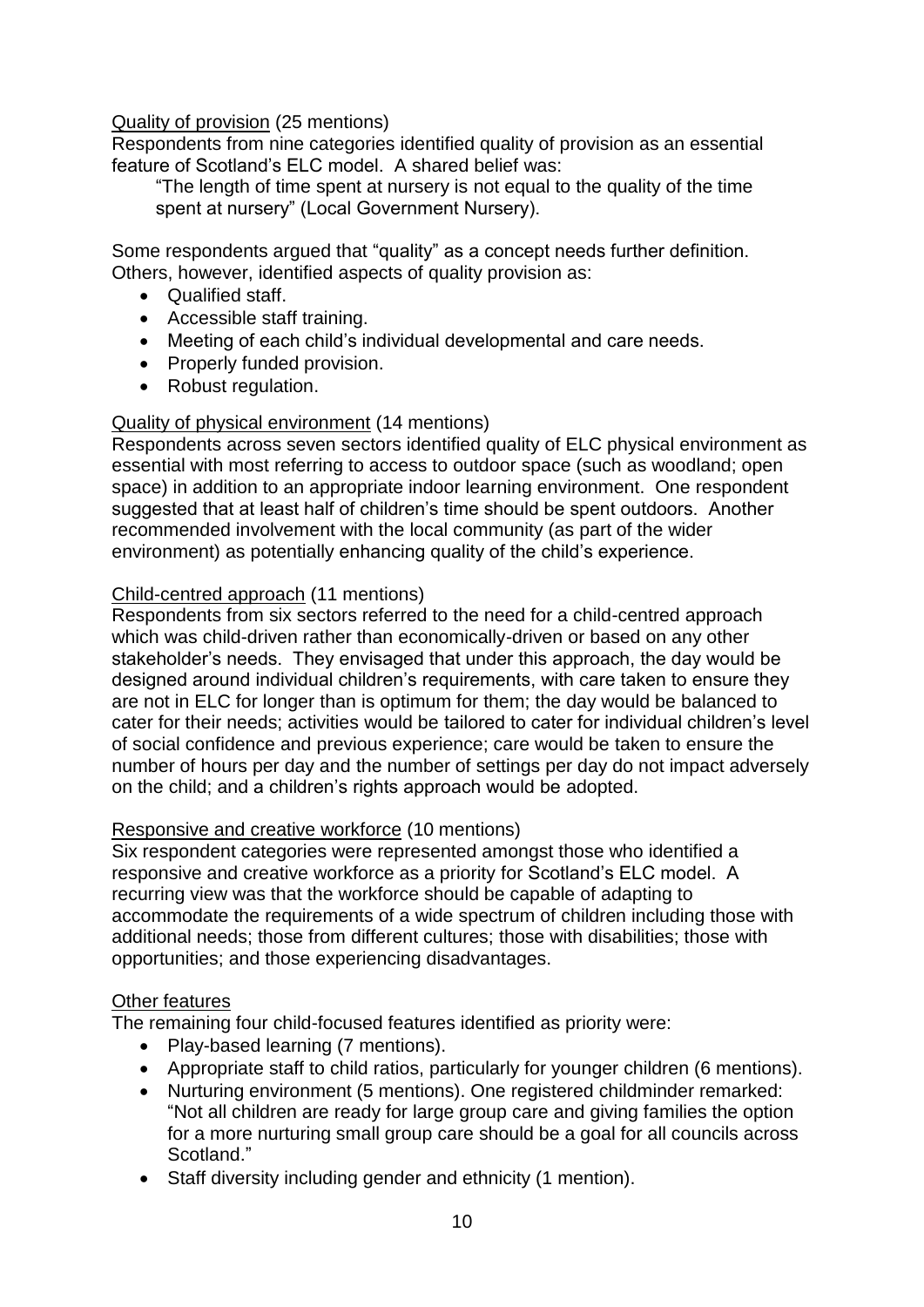### **Parent-focused priority features**

3.5 Five features were identified which focused on parents' requirements:

### Flexible provision (33 mentions)

Respondents across eight sectors considered flexibility of provision for parents to be an essential feature of Scotland"s ELC model. They envisaged this as offering parents convenience and accessibility, being available when and where required. Such provision was seen as accommodating and catering for parents' variable work and study patterns in addition to possible ad hoc engagements such as one-off job interviews.

The term "funding to follow the child" was used by several respondents with some emphasising their view that there should be no funding restrictions in order to enable children to attend ELC provision close to, say, their parents place of work.

A few respondents recommended ELC provision which is open all year around and not just in term time. Some commented that one size does not fit all and in rural areas longer hours of provision may be required to cater for parents' lengthier travel times for drop off and pick up. One aspect of flexible provision was therefore envisaged as allowing local authorities to determine patterns of provision which best meet their local needs.

#### Parent choice (14 mentions)

Respondents across seven categories identified parental choice of type of provision as essential. Choices might include: location of provision (including outwith the region); ratio of staff to child (for example where children have special needs and 1:1 provision is required); options of nursery or childminder (particularly in rural areas where travel distances can be greater); number of hours in ELC (without pressure to take up all 30 hours); and private nursery or voluntary provider over local authority provider.

#### Capacity-building for parents (11 mentions)

Respondents across seven categories recommended that some form of capacitybuilding for parents should be integrated into Scotland"s ELC model:

"Parents also want to be supported and to work in partnership with the provider, so parental engagement should be a key element embedded within any model" (Representative body).

Capacity-building was envisaged as involving improving parenting skills; developing effective partnerships with parents; helping parents to enrich their child"s home learning environment; integrating with services for families and children with opportunities for parents to engage in family and adult learning; supporting parents into training and employment.

### Other features

The remaining features identified as priority which are parent-focused were:

 Seamless provision (9 mentions) manifested in local co-ordination and multidisciplinary working and featuring 7am – 7pm provision which includes blended approaches (with increased recognition or the role child-minders can play in this).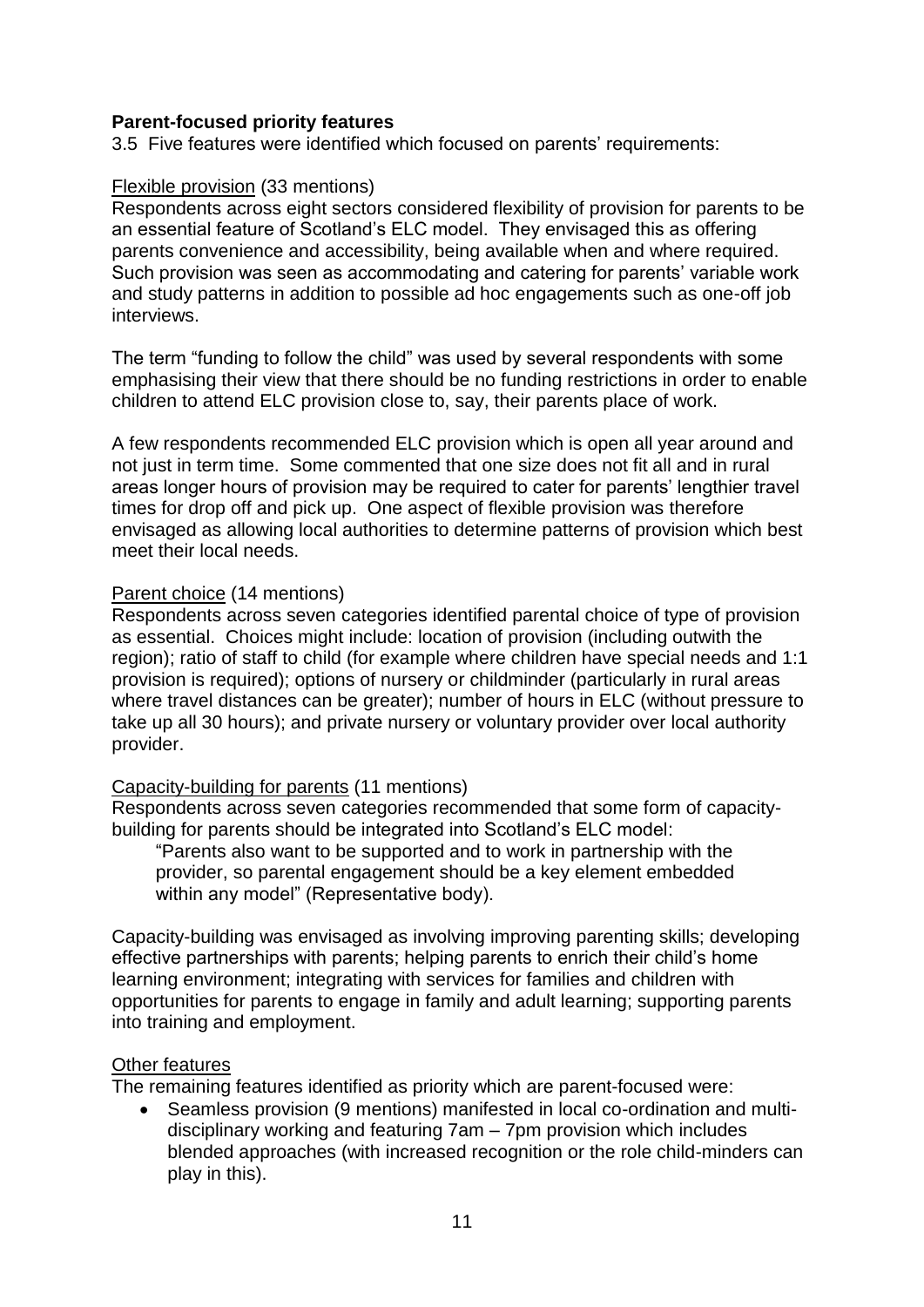User-friendly and accessible information on options (2 mentions) which ensure that parents have all the information they need in a variety of formats regarding ELC choices.

### **Workforce-focused priority features**

3.6 Three features were identified which focused on workforce requirements:

- Appropriately remunerated workforce (9 mentions) which reflects the value placed on ELC staff and which will raise their profile and attract high quality applicants to the posts. A well-defined career structure was viewed as important with wider recognition of what the job entails, both during contact time and in planning time.
- Fair funding model (7 mentions) delivered by the Scottish Government with substantial investment in the sector and equitable resources across different settings and providers.
- Sustainable ELC model which allows for forward planning (4 mentions).

### **Policy-focused priority features**

3.7 A recurring theme was that narrowing the attainment gap as an outcome should not be compromised in any future ELC model (12 mentions). Respondents recommended that the model should be evidence-informed (3 mentions) and in-line with:

- GIRFEC (8 mentions)
- National Improvement Framework (2 mentions)
- Curriculum For Excellence (2 mentions)
- SHANARRI well-being indicators (2 mentions)

### **Priority features focusing on consistency across settings**

3.8 A few respondents emphasised what they viewed as the importance of standardisation (3 mentions) across settings in terms of quality, terms and conditions, teacher time per child and regulatory reviews (3 mentions). One local authority remarked:

"In providing Early Learning and Childcare we must ensure that we maintain a quality service for children and families and that this is provided consistently, children should receive the same level of care, learning and quality in all settings."

One respondent recommended that Scotland"s ELC model is supported by a common information technology system which will enable common data to be collected and comparisons to be made.

### **Implications for proposed trials**

3.9 The three features of Scotland"s ELC model which respondents highlighted as essential were flexible provision; qualified workforce; and quality of provision. Whatever settings, methods of delivery and ELC provision trialled, these three features should, therefore, not be compromised but should be key design features.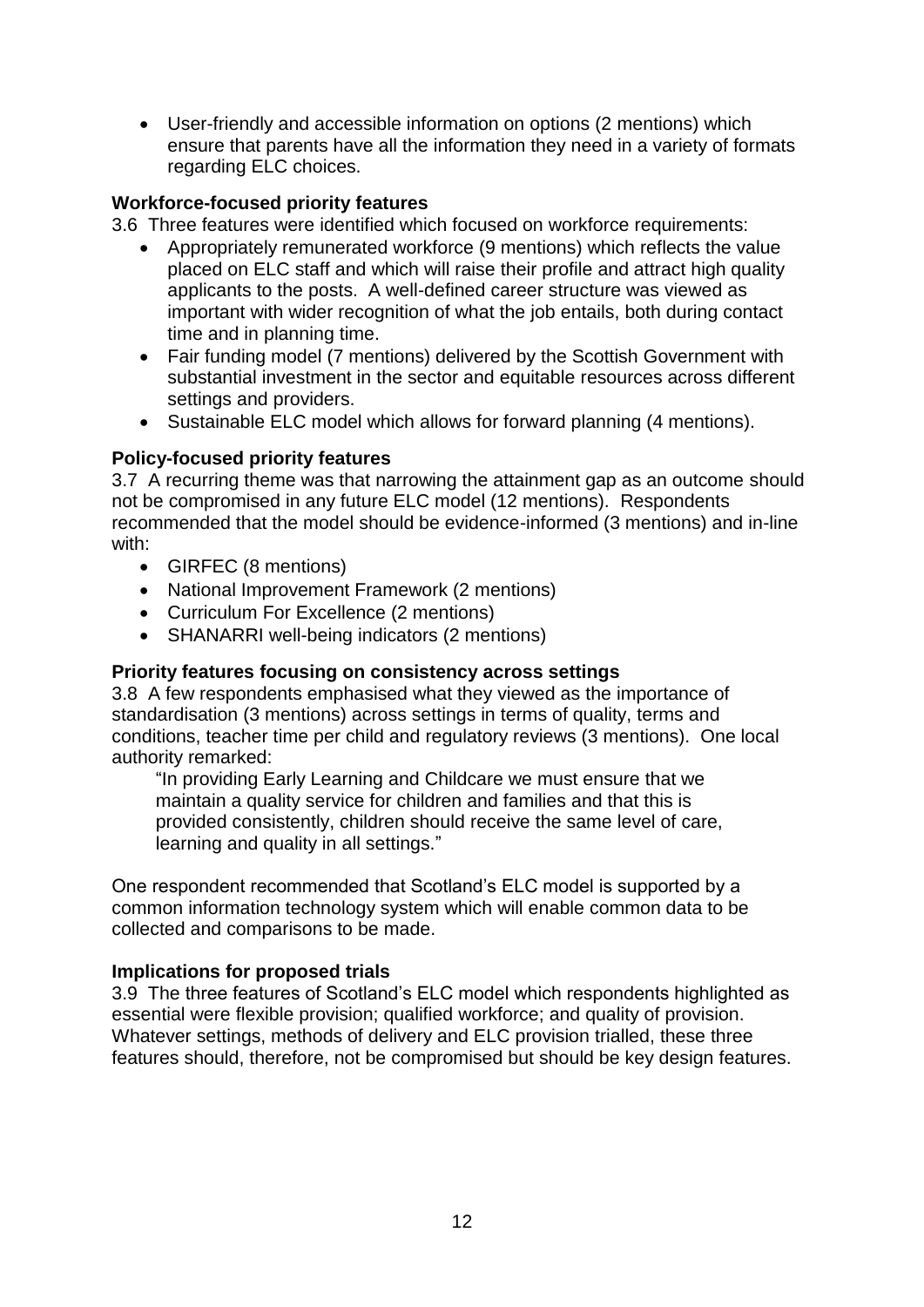### **4. VIEWS ON WHICH SPECIFIC PRINCIPLES OF ELC MODELS SHOULD BE PRIORITISED WITHIN THE PROGRAMME OF TRIALS**

### **Background**

The Scottish Government acknowledges that different models of ELC provision might be better at delivering different outcomes. The principles they would like to see provision based on might include providing quality, flexibility, fairness, promoting parental choice, accessibility, integration with other services, value for money, integration with home life, preparation of children for school, enabling work, addressing the differing needs of children at different ages and stages and sustainability, but there may be many more which others can identify.

### **Question 2: Which specific principles of ELC models should be prioritised within our programme of trials?**

4.1 This question also attracted a significant volume of response with 64 respondents identifying what they considered should be the specific principles of ELC models to be prioritised within the trials.

4.2 Many respondents took their lead from the principles suggested in the discussion paper, however it became clear from responses that words such as "quality" and "fairness" held different meanings for different respondents. Suggestions were made that further development of understanding and clarity over terminology may be helpful:

"Our view is that the term 'quality' needs to be unpacked and broken down to ensure that we have a means of understanding what 'quality provision' may mean for children of different ages and stages and also what quality provision means for families across the full spectrum in terms of socioeconomic circumstances" (Representative Body).

### **Priority principles most frequently identified**

4.3 Four specific principles of ELC models were identified most frequently as requiring prioritisation within the proposed programme of trials:

- Quality of provision
- Flexibility of provision
- Child-centred approaches
- Parental choice over provision

4.4 Trialling a range of settings and patterns of provision was recommended in order to cater for parents' variety of work, training and education commitments. Respondents also urged that parental choice be incorporated as a priority into the trials, manifested in choice of hours taken up and choice of settings where provision can be accessed:

"Parents should be able to choose an ELC setting (subject to meeting appropriate nationally agreed quality criteria) which best suits their child, family, working circumstance and locality, rather than local authorities choosing where to fund 1140 hours. In addition, local authority "capping" of partner provider funded places must be removed to ensure the family"s choice of early years setting is maintained and available to them" (Representative Body).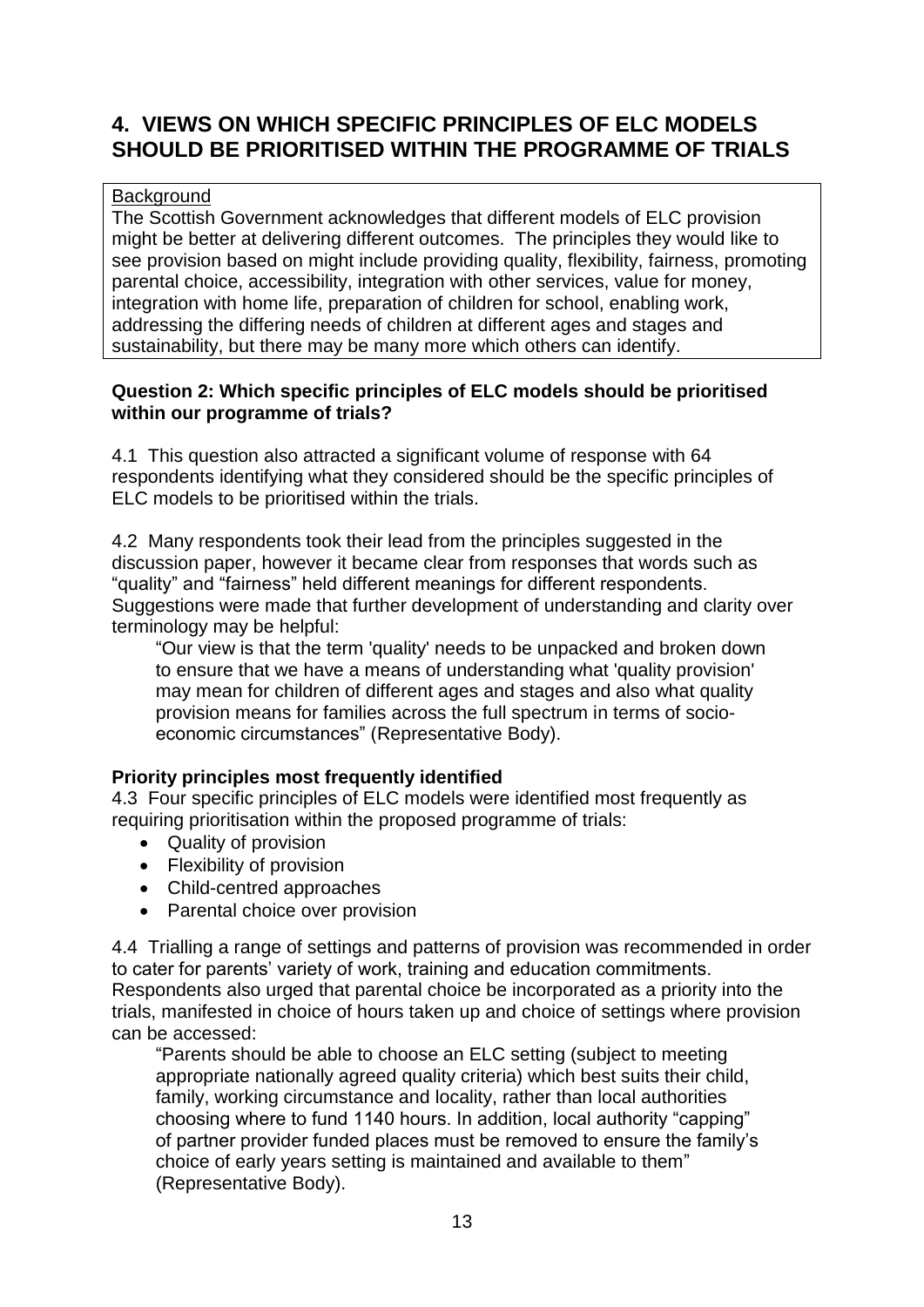4.5 Several respondents specified that trials should incorporate blended approaches and "jigsaw models" in order to provide the wrap-around care which offers most flexibility to parents.

4.6 Three respondents called for flexibility to include that of providers being free to trial operating models which work best for local needs.

4.7 Respondents from a wide range of sectors re-iterated their recommendation for priority to be given to provision appropriate to the age and stage of each child. Some emphasised in particular the different needs of two year olds in comparison to older children receiving ELC, with some respondents arguing that staff will require an in-depth understanding of attachment and the importance of consistency and continuity for young children:

"Addressing the need of 2, 3 and 4 year olds is most definitely a priority, having 2 years mixing with older children is causing difficulties and there needs to be proper facilities for these younger children not just giving them places in already established 3-4 year old centres, their needs and development are very different and need to be addressed properly" (Local Government Nursery).

4.8 Two respondents called for a rights-based approach to underpin the ELC models to be trialled, in keeping with United Nations Convention on the Rights of the Child (UNCRC) and the indicators within SHANARRI.

4.9 A repeated theme was to ensure that no matter the setting, additional support for learning should be provided with specialist services integrated within the ELC framework. Provision for children with deafness was highlighted in addition to specialist provision for children for whom English is not their first language.

### **Priority principles raised less frequently**

4.10 Principles which were mentioned by fewer respondents were:

- Fairness/equity of access
- Integration between services
- Holistic partnership approach with parents
- Evidence-based

4.11 For some respondents, fairness of access in the forms of focusing trials on closing the inequality gap, removing barriers to access and ensuring equitable access across all areas of Scotland including rural locations, was paramount.

4.12 Others recommended that trials prioritise the principle of integration of services to provide a co-ordinated, multi-agency approach which includes the private sector. The overall aim was stated as ensuring families have access to a range of appropriate services and support at the time they need this.

4.13 Engaging parents in a partnership approach which straddles ELC and home settings was an emerging theme. Terms such as "family learning" and "home learning environment" were used in this context and recommended as a priority for ELC.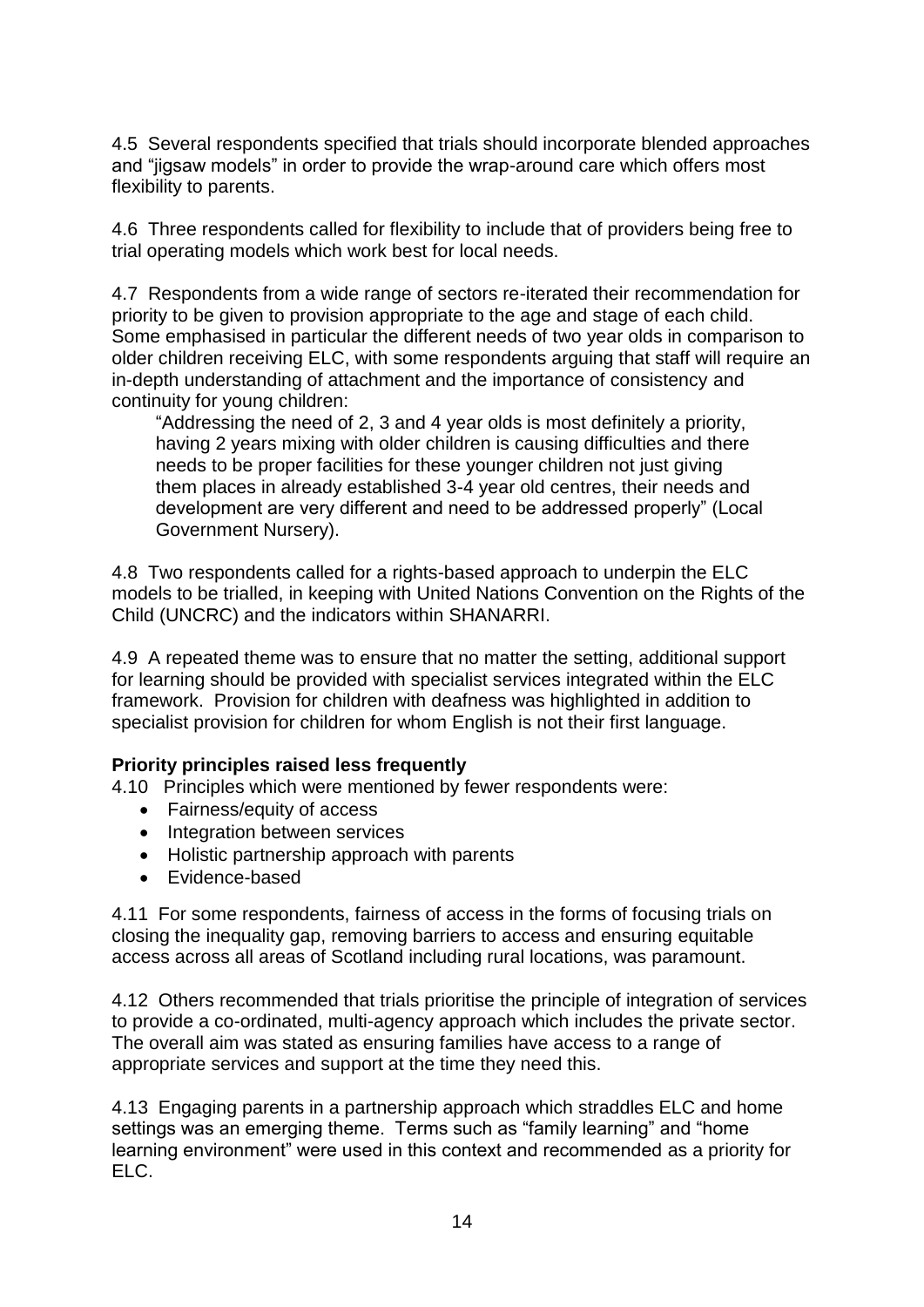4.14 Several respondents expressed their support for ensuring ELC trialled models are based on robust evidence:

"Development of provision should take cognisance of research on best outcomes for children, particular attention should be focussed on concerns regarding very young children placed in group care for extended days" (Local Government body).

"Parents do need choice as one size does not fit all, families have differing care and education needs. Work needs to be done to find out what the majority of parent/carers need then trials should focus on putting services together that address these needs" (Voluntary Organisation).

4.15 A few emphasised the need to put in place a comprehensive evaluation framework to analyse the impact of the trials. One local government respondent recommended that common monitoring data across settings are adopted along with an agreed baseline.

### **Other views**

4.16 Less frequently identified as specific principles of ELC models to be prioritised within the programme of trials were:

- Educated workforce including qualified teachers leading ELC provision.
- Innovation in approaches to expand the workforce including flexible, part-time working patterns.
- Ensuring sustainability of provision informs and underpins ELC models. The requirement for adequate funding based on real costs for partner providers was a recurring recommendation. One registered childminder raised further challenges of bureaucracy:

"Remember this needs to be a sustainable practice whether it is in a nursery or in a childminder's own home....childminders have fewer children and their overheads are just as complex as a nursery, please make sure that the pay scale reflects that and do not tar everyone with the same brush .... remember childminders largely work on their own so making whatever system is put in place red tape heavy will not work as they have their own families to care for."

- Value for money was raised by a few respondents but without a shared view on what this means, and with some identifying potential tension in balancing value for money with ensuring quality provision.
- A few respondents requested that the principle of transparency should underpin ELC models. In particular, they urged that local authorities adopt genuine partnership approaches when working with partner providers.
- One regulator emphasised the need for trials to take cognisance of other related Scottish Government policies, such as the Play Strategy.

### **Implications for proposed trials**

4.17 The four main principles that respondents indicated they would like to see ELC provision be based upon were quality of provision; flexibility of provision; childcentred approaches; and parental choice over provision. This suggests that trials require to be highly innovative, offering a variety of setting and flexible patterns of ELC, possibly involving a range of providers working in partnership clusters, with focus on transitions between settings and blended provision packages.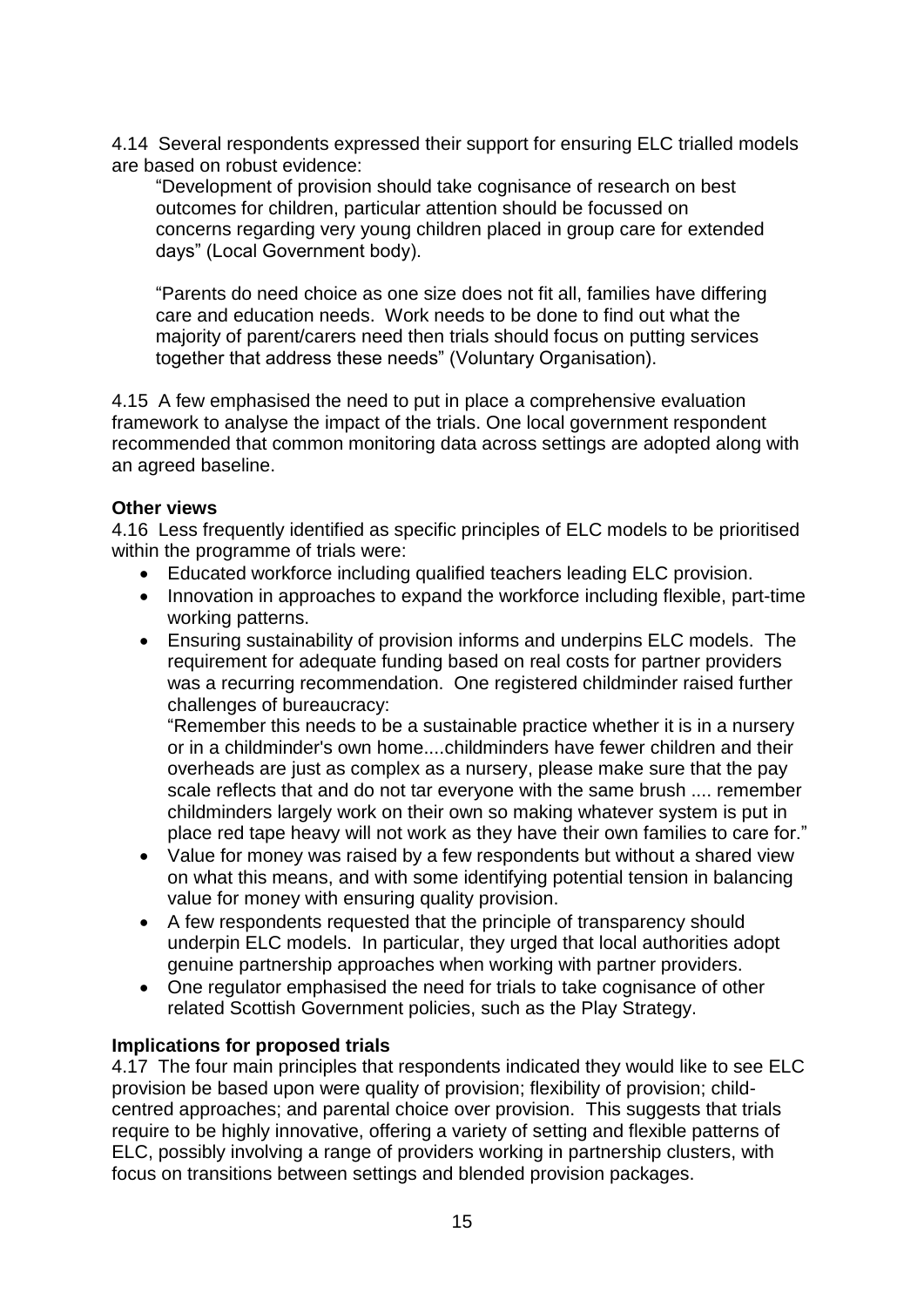### **5. VIEWS ON THE KEY BARRIERS TO SUCCESSFULLY IMPLEMENTING THE 1140 HOURS COMMITMENT**

### **Background**

The Scottish Government aims to implement the commitment to 1140 hours ELC by August 2020. It acknowledges that there may be barriers to address in order to fulfil this commitment. These, it suggests, could be financial, organisational, cultural, or take some other form.

### **Question 3: What do you see as the key barriers to a successful implementation of the 1140 hours commitment?**

5.1 70 respondents addressed this question. A prevailing concern was that **quality of provision should not be compromised** during trials and subsequent implementation. A view shared by many was that the lead-in time to implementation was challenging with respect to the increased workforce and capacity required and that the **focus should remain child-centred** rather than process oriented. A few respondents across several sectors identified hastily built or adapted premises and inexperienced staff lacking in training, as potential risks arising from short-cuts which may be taken to enable implementation by the target date.

5.2 The two main barriers to successful implementation identified repeatedly by respondents were lack of ELC places to meet demand; and lack of staff who are suitably qualified and experienced to deliver quality provision.

### **Lack of ELC places to meet demand**

5.3 Respondents representing all sectors highlighted their concerns over the availability of quality ELC places to meet demand by 2020. For example, several private nurseries described their current provision of morning or afternoon places, but remarked that if children had expanded hours, the nursery would need to either double provision or half the number of children taken.

5.4 Recurring concerns were that:

- Community ELC premises (e.g. church halls) may not be suitable for physical extension and also not suitable for extended hours due to being shared with other users.
- Outdoor space cannot be compromised (e.g. by extensions to premises) as this will limit opportunity for outdoor activities.
- School buildings are not necessarily designed for two year olds who will require premises more suitable for their needs (e.g. areas for sleeping).
- Expanded hours will result in increased catering as children will have to be fed. Current settings may need to be adapted to accommodate food preparation and provision.

### **Lack of suitably qualified and experienced workforce**

5.5 A common view was that increasing the number of suitably qualified and experienced staff to cover the expanded hours by 2020 would be a significant challenge. Problems were foreseen particularly in relation to staffing in rural areas; achieving a gender balance in staff; boosting numbers of staff who can deliver quality ELC across the range of ages from two to four years; increasing numbers of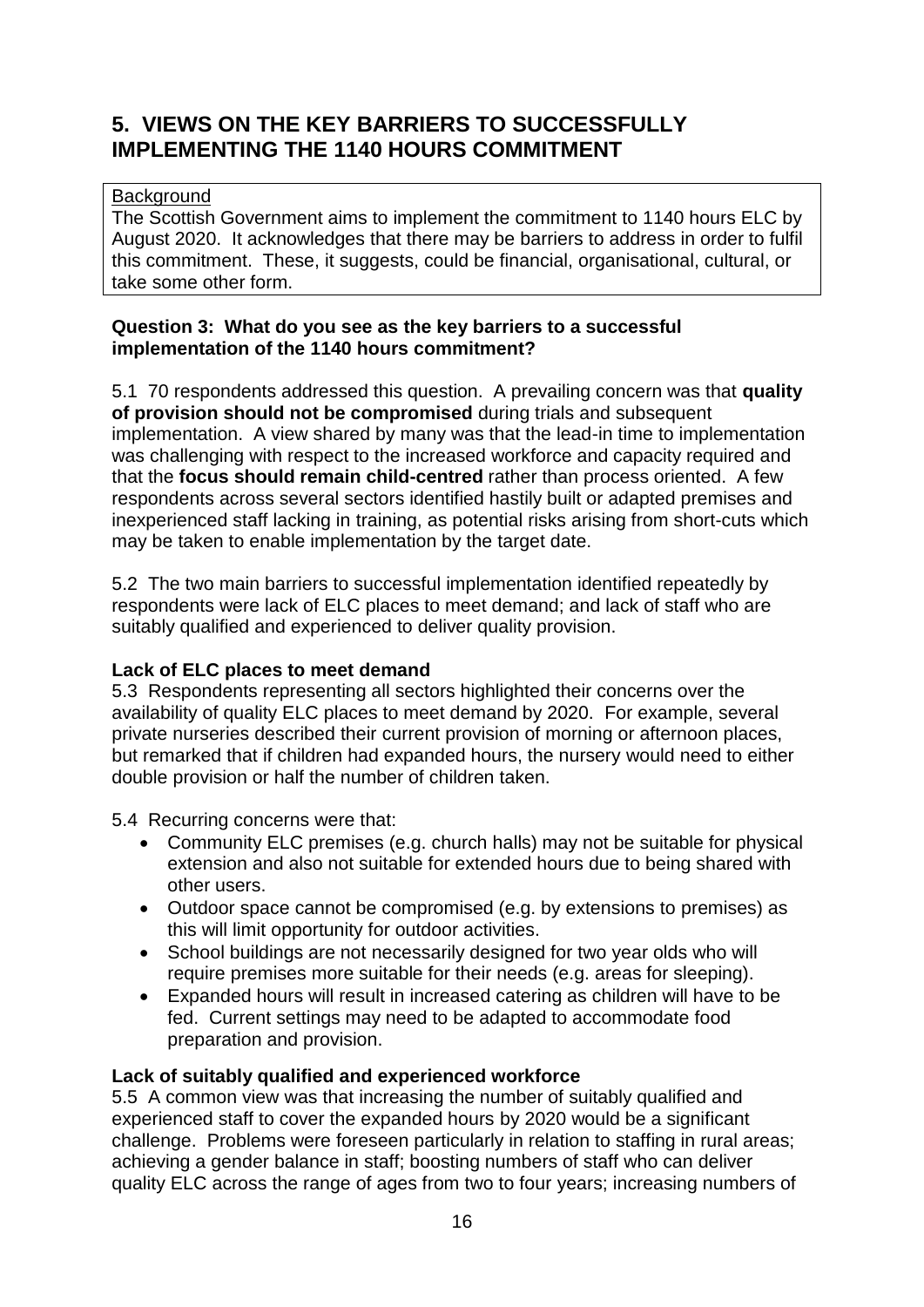staff with specialisms to deal with additional support needs, disabilities and additional language needs including Gaelic medium provision. Current gaps were identified in staff capable of delivering arts and other creative experiences; and those able to lead and facilitate learning using innovative and play-based approaches. One individual respondent questioned whether those currently working in the sector would even wish to change their lifestyle to working longer hours for more weeks of the year.

5.6 Increasing the numbers of qualified teachers who wish to work in ELC settings was identified as a barrier as was achieving the higher numbers of associated support and regulatory body workforces; those in national support organisations; education and training providers; payroll, recruitment and HR service staff.

5.7 Low pay and status not commensurate with qualifications and skills were perceived to be key barriers to attracting and retaining qualified and experienced staff to the profession. Inequalities in pay scales across sectors were also identified as challenging in terms of retaining private nursery staff, with some private nurseries describing how they train staff only to have them "cherry picked" by local authorities who have offered more pay and better terms and conditions.

5.8 Integrated working across professionals was perceived by one respondent (other category) to be hampered by the current mis-match in pay and status between those in ELC settings and others.

5.9 Many respondents anticipated the need for a sea-change in workforce training provision with a vast expansion in places offered to upskill those delivering ELC and those wishing to enter the profession. However, some predicted a flood of new recruits who, whilst attaining a qualification, may not have experience, which could then threaten quality of provision, at least in the short term.

5.10 A few respondents identified increased roles for registered childminders to boost the workforce delivering ELC. However, several barriers to enhancing their role were raised including what were seen as challenges in the way their services are commissioned:

"....those local authorities who are considering using childminders are placing unnecessary barriers in their way such as unwieldy tender documentation; lack of briefings/information sharing with childminders; requesting childminders have specific qualifications; lack of understanding from the authorities on the significance of Care Inspectorate grades and; suggesting there will be over-burdensome HMIE inspections carried out" (Representative Body).

5.11 One registered childminder cautioned that if local authorities decide to restrict expanded hours to their own services only, they could risk putting childminders out of business.

### **Financial barriers to successful implementation**

5.12 A common theme, particularly amongst private and third sector and voluntary providers, was that the current funding they receive from local authorities for free places at their setting is not adequate to cover all of their costs and requires to be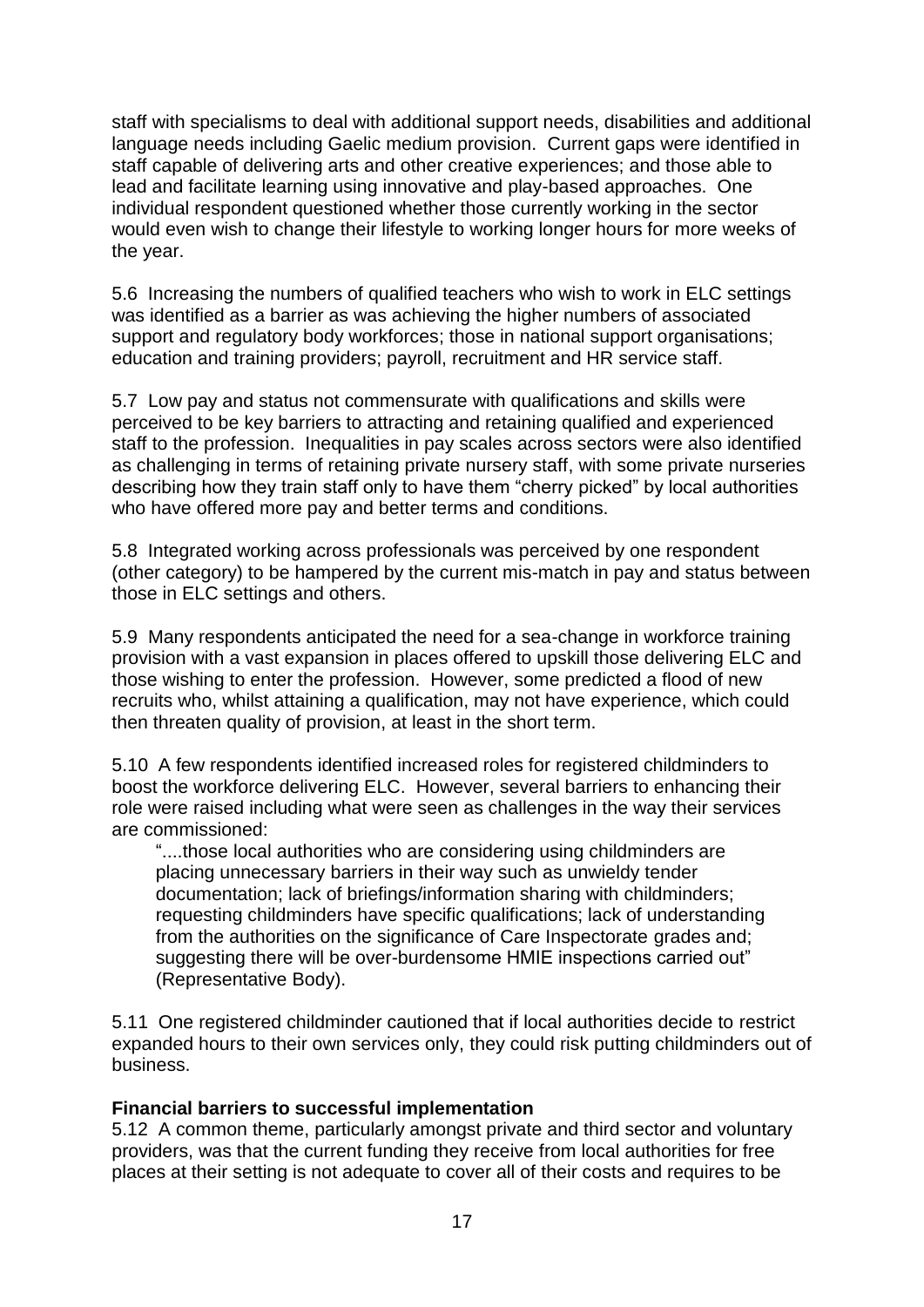supplemented by top-up payments from parents who purchase additional hours. One private sector respondent agreed:

"Funding is too low as doesn"t allow private settings to act as a profitable business."

5.13 Many of those working in private nursery settings were concerned that without increased funding per place, particularly in respect of potential additional costs for meals and expanded/alterations to premises, they could go out of business, resulting in fewer ELC places rather than more. A few private nurseries envisaged significant increases in their costs for workforce training and upskilling.

5.14 Some respondents (largely private nurseries) cited what they felt was the unfair playing field of unequal funding in relation to local authority settings as hindering their expansion to meet higher levels of demand. Calls were made for nationally set payments per child place. A few respondents across different sectors reported difficulties with cash flow in private settings due to payment patterns set by local authorities.

### **Other barriers to successful implementation identified by respondents**

5.15 A number of other barriers were identified:

#### Increased bureaucracy

A few respondents cited red tape associated particularly with inspections and eligibility checking as potentially challenging to further expansion. Having two regulators for ELC (Care Inspectorate and Education Scotland) was perceived as contributing to increased paperwork for providers.

#### Lack of consistency

Calls were made for greater consistency across settings and across local authorities in order to progress cohesively towards 1140 expansion. Current barriers were cited as inconsistent quality standards; different requirements for qualification of lead professional; varying eligibility dates such as birthdate of child or beginning of term time following eligible birthday.

A few respondents perceived a lack of overall national policy and framework with no one organisation or individual at the helm providing a clear lead. There was demand from respondents for an overarching national policy under which local flexibility could develop.

### Lack of effective partnership working

Many respondents envisaged innovative working and liaison arrangements between stakeholders as key to unlocking greater potential for expansion. Most felt that productive relationships between local authorities and other providers were lacking with different parties adopting sometimes conflicting policies and vision and information sharing across sectors (e.g. in relation to children with particular needs) being minimal.

Close working between providers and specialist services such as speech and language therapy services was viewed as limited, as were consultative activities between providers and parents.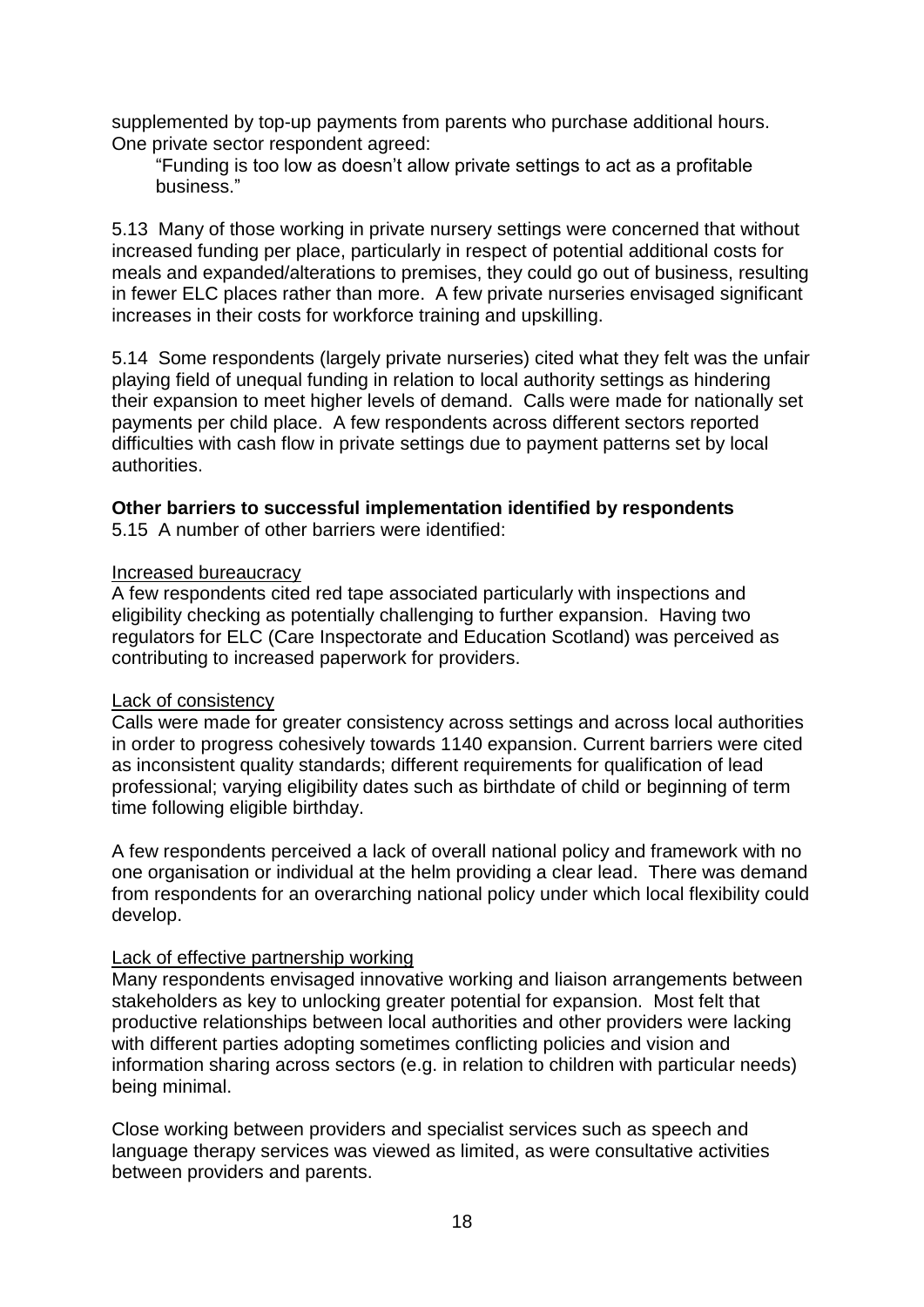What was perceived as a general lack of collaborative working was seen as a factor which inhibited adherence to GIRFEC approaches and a barrier to future implementation of the 1140 hours commitment.

### **Sustainability**

Questions were raised over the degree to which expanded hours would be sustainable under different Scottish Government administrations; and indeed, following trials.

#### Lack of information about expanded provision

A few respondents considered that current information on provision is patchy and sometimes misleading due to being incomplete. There was confusion over where comprehensive information about all provision in one geographical area could be accessed. This lack of complete information was viewed as possibly contributing to lack of take up of places for two year olds and was identified as a potential barrier to take up of expanded hours provision.

Ensuring information is accurate and portrays ELC services in an appropriate manner was viewed as challenging but necessary as part of managing parental expectations of what was on offer.

#### Lack of appropriate and comprehensive monitoring data

A few respondents expressed concern that appropriate monitoring and data collection systems may not be in place to capture information on outcomes during the trials, thereby reducing opportunity to learn from them.

### **Question 4: How might these trials be designed to overcome such barriers?**

5.16 Most of those who identified barriers to successful implementation also provided views on how such barriers could be overcome although some simply provided recommendations more generally for how the trials should be run.

### **Views on addressing lack of ELC places to meet demand**

5.17 A recurring view was that a programme of purpose-built settings would be required to accommodate the extra space required to meet 1140 hours demand. One representative body envisaged this as an opportunity to draw on experts from architecture, planning and design to create innovative ELC settings building on best practice in other jurisdictions. Others identified new requirements such as meal preparation and sleeping space to be built into future design.

5.18 The trials were seen as testing innovative uses of existing settings whilst also putting in motion plans for a new infrastructure of settings, built specifically for ELC delivery.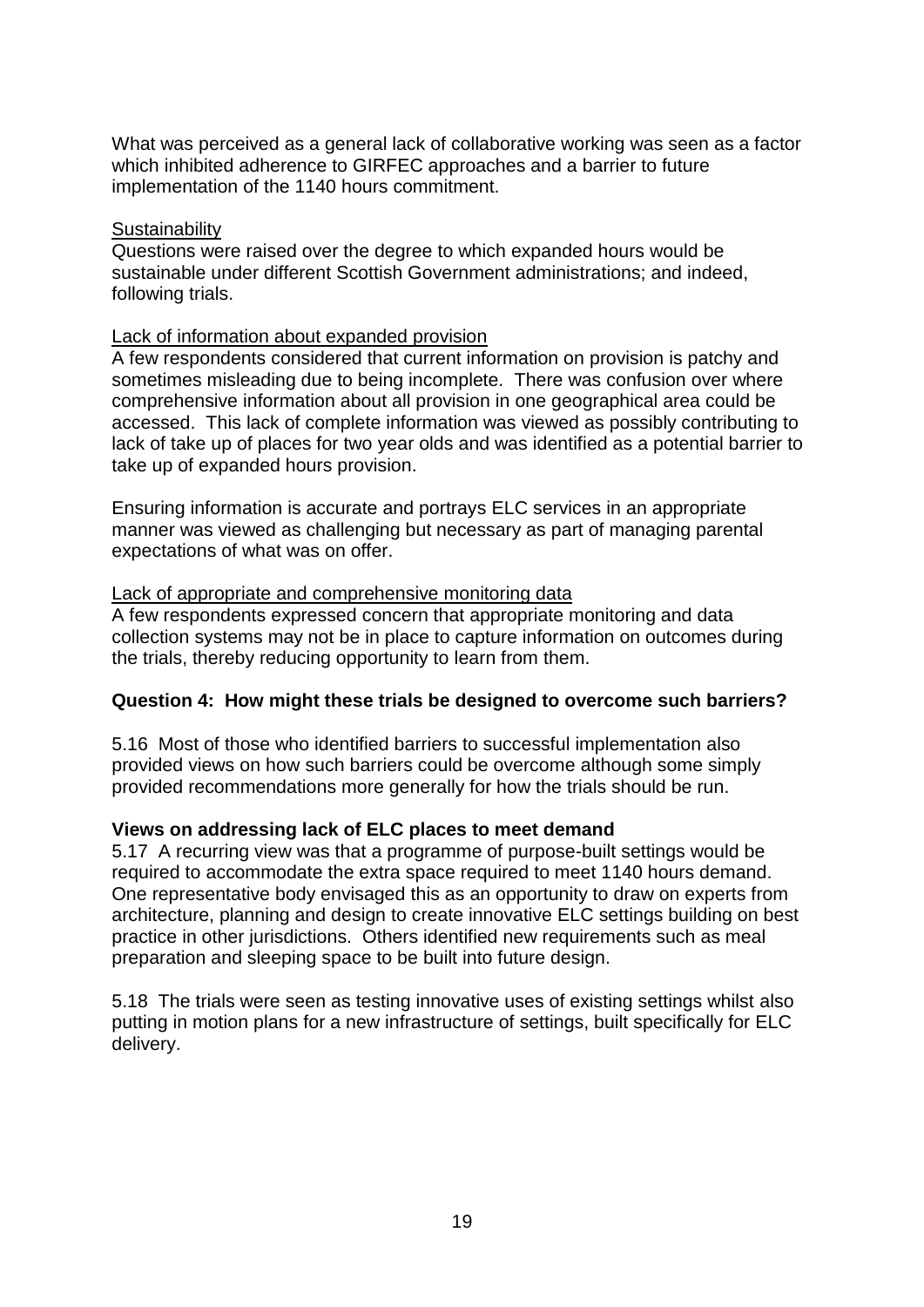### **Views on addressing lack of suitably qualified and experienced workforce**

5.19 An underlying theme was that significant culture and attitudinal changes are required to improve perceptions of the status of the ELC workforce and make the profession attractive to men and women alike.

5.20 One key route to changing attitudes was seen as providing pay and terms and conditions commensurate with the skills and qualifications demanded of the job, with parity between workers in different sectors. One union recommended early research to establish the range of terms and conditions and pay of qualified childcare staff to allow a benchmark position to be set. Several respondents highlighted the need for future pay and conditions to take account of non-contact planning and preparatory time in addition to additional training time demanded by the expanded hours.

5.21 Many respondents recommended that in order to meet the 1140 hours commitment by 2020, significant work would be required immediately to put in place policies to developing the existing workforce, in addition to attracting, training and retaining additional workers. A phased approach was the preferred option in which gradual expansions in college places could be put in place to accommodate increased demand for qualifications. Calls were made for creativity in terms of routes to qualifications and opportunities for currently untapped potential to be drawn into the workforce (e.g. older people who have been made redundant; parents of children receiving ELC; returners to the workforce; men).

5.22 One local authority specifically suggested that gender diversity be a focus within trials in order to showcase good practice examples of a diverse workforce in operation.

5.23 A recurring theme was that registered childminders could play a key role in an expanded workforce. One respondent (other category) saw merit in early discussions with the Scottish Childminding Association over the role and potential influence of this sector in relation to providing flexibility of provision and mixed models of care. A representative body suggested showcasing childminders who are already involved in successful "blended" models of care, providing the link between other provision and meeting the individual needs of families.

5.24 One Third sector and Voluntary provider emphasised the need for the trials to involve non-statutory providers such as childminders, playgroups, private nurseries and out of school care, all of which could contribute to the increased flexibility and additional workforce required for 1140 hours.

### **Views on addressing financial barriers to implementation**

5.25 Calls were made by several respondents for funding from local authorities to commissioned providers to be more transparent and less confusing. A recurring view was for ELC funds to be ring-fenced and set at an appropriate and standardised sum per child place. Some respondents referred to what they perceived to be the "top slicing" of funds by local authorities which cut down the funding available to private nurseries commissioned by councils.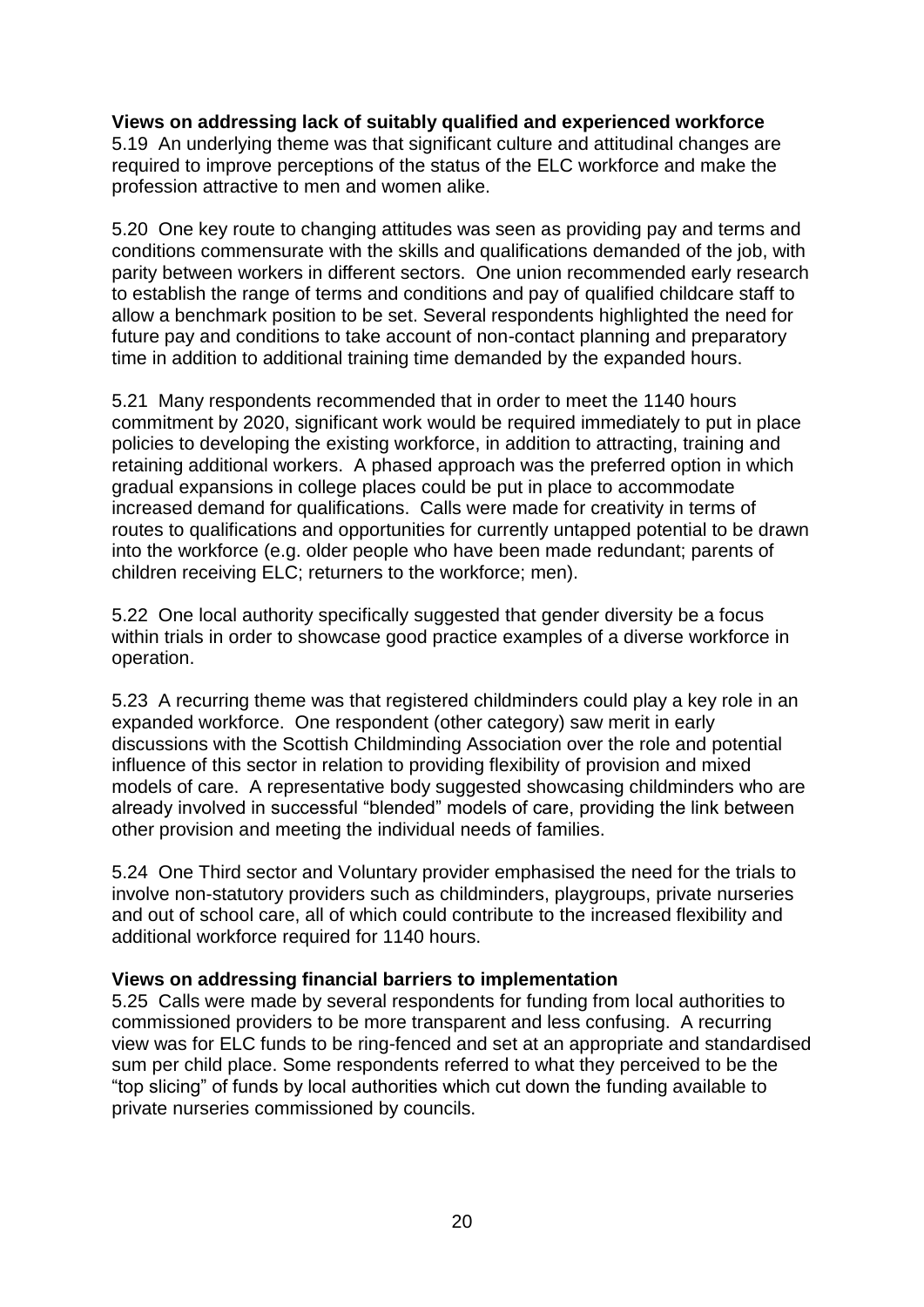5.26 One private nursery recommended that financial assistance is given to private nurseries in the form of recoverable VAT; reduced business rates; grants and bursaries; and free training for workers.

5.27 One recurring recommendation for trialling was a voucher scheme in which parents are provided with funding directly (in the form of vouchers) which they can "spend" at the provider(s) of their choice. Under this model, providers would not have to tender for contracts from the local authority, but would be able to participate on the basis that they had passed relevant inspection.

### **Views on addressing other barriers**

5.28 Views on addressing other identified barriers were:

### **Bureaucracy**

- Offer universal option of expanded hours to all 2 year olds.
- Rationalise regulation to only one regulator per setting.

### Lack of consistency

- Introduce a national framework for childcare provision.
- Introduce equal pay and conditions across different providers.
- Introduce one policy lead to provide direction and an overarching structure.

### Ineffective partnership working

- Greater involvement of the voluntary sector was recommended as: ".....involving the Third Sector Interface and its local networks strategically at an early planning stage, would help maximise the third sector's contribution, increase significantly the flow of information, and reduce the barriers" (Voluntary organisation).
- Integrated working between stakeholders regarding planning for any new build/extensions for the purpose of the trials.
- Routine involvement and engagement with parents/families and ELC providers to be strengthened in trials.
- Care Inspectorate and Education Scotland to liaise to rationalise inspection regimes and duplication and minimise burden on services in trials.

### **Sustainability**

- Cross-party consensus required on ELC policy.
- Ensure expanded number of hours continues post trials.

### Lack of information

- Identify one clear information point for comprehensive and impartial information on ELC provision.
- Trial local databases of options; use community newsletters; other local accessible outlets for provision of information.

Lack of appropriate and comprehensive data

- National Care Standards and SHANARRI could be used to help develop an evaluative framework for the trials.
- Careful planning of a baseline and evaluative framework required which is open and transparent and includes comprehensive assessment of costs.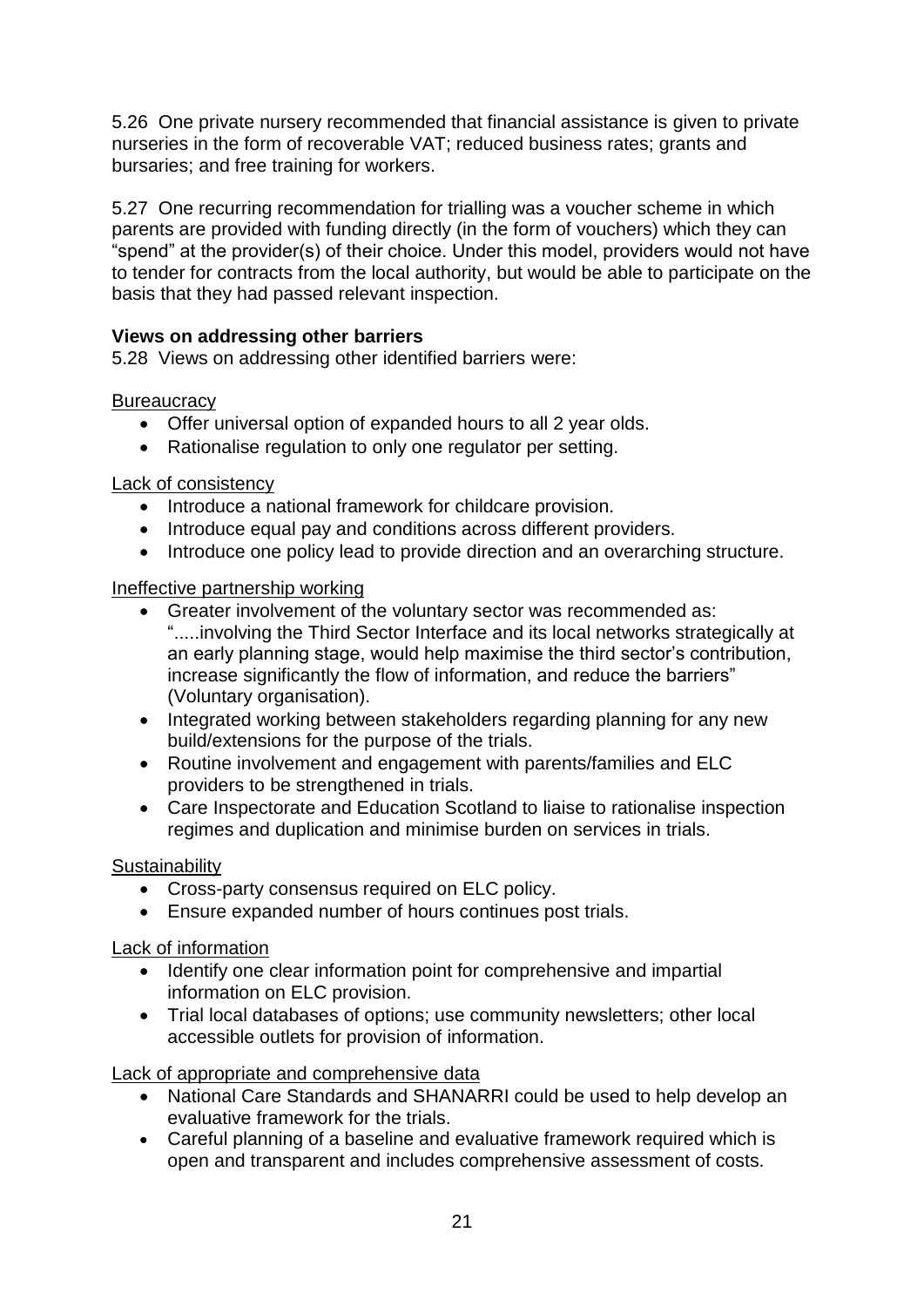### **Implications for proposed trials**

5.29 The two main barriers to successful implementation of the 1140 commitment were identified as lack of ELC places to meet demand; and lack of suitably qualified and experienced workforce.

5.30 Trials could test models of increasing physical space for ELC provision through expert involvement in changing design and altering existing premises with acceptable compromises on outdoor space. Alongside increasing physical capacity, trials could test innovative approaches of upskilling staff and attracting staff to the sector, perhaps through collaborative work with local colleges; outreach work with schools; and awareness raising and publicity work to make ELC the profession of choice.

5.31 The particular challenges of establishing and retaining a suitably qualified workforce in rural areas were raised, suggesting that trials should incorporate rurality and innovation in learning such as greater use of e-learning or satellite hubs of learning bringing together ELC workforce from across the region with an outreach tutor.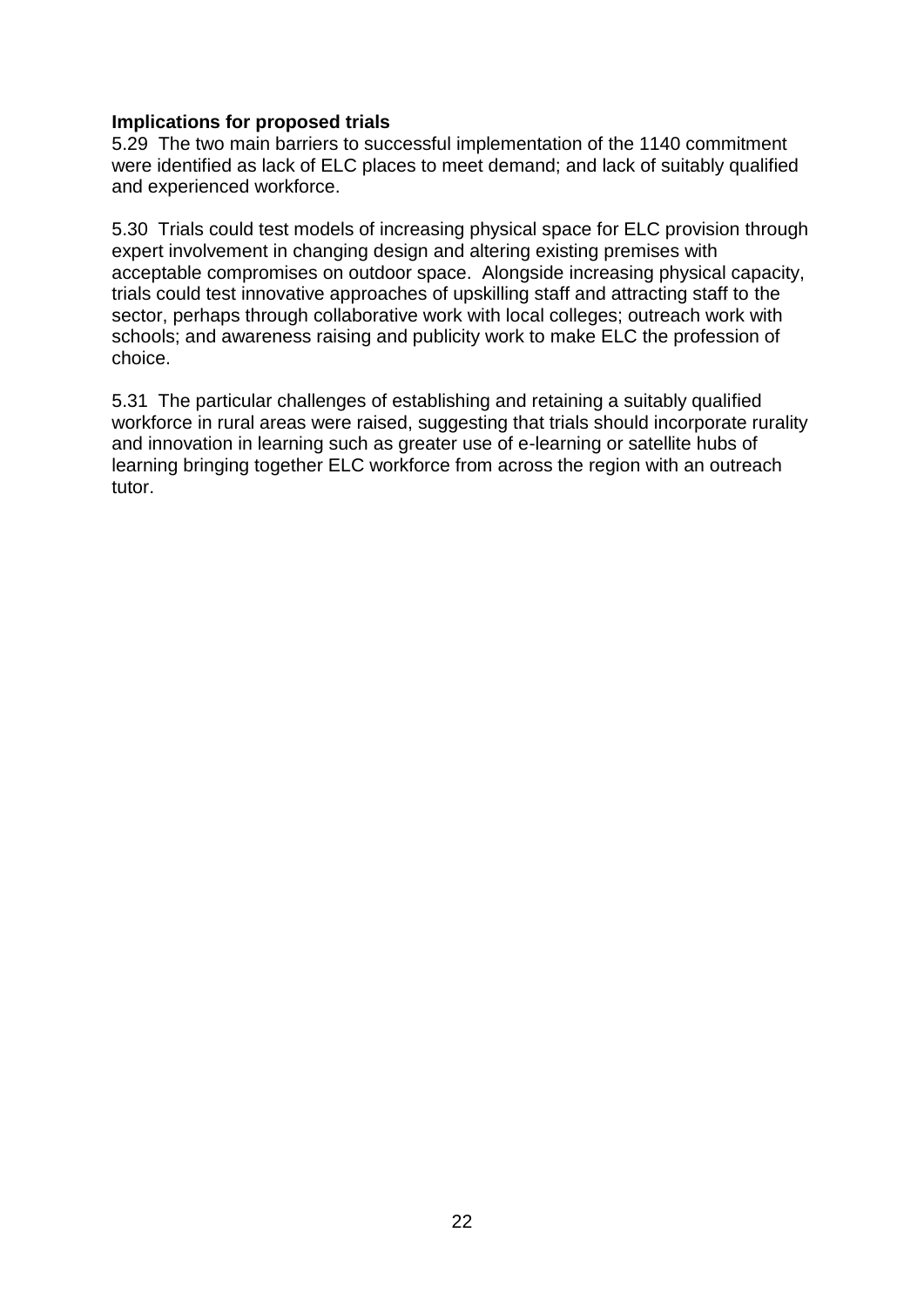### **6. EXISTING EXAMPLES OF BEST PRACTICE WITHIN ELC PROVISION**

### **Question 5: Are there existing examples of best practice within ELC provision that you can share with us?**

6.1 Respondents were invited to identify examples of current outstanding service from providers and describe what features of these make them exceptional, for example, specialised services or ways in which they respond to a particular challenge.

6.2 From the responses 49 distinct examples were identified and are outlined in Annex 2. The largest body of examples related to those where flexibility had been offered to families to enable parents to be supported to take up employment and other opportunities. The focus and number of examples provided are summarised in Table 6.1.

| Topic                       | No. of         | <b>Key themes</b>                     |  |
|-----------------------------|----------------|---------------------------------------|--|
|                             | examples       |                                       |  |
| Providing flexibility       | 14             | <b>Supporting parents</b>             |  |
|                             |                | <b>Supporting families</b>            |  |
|                             |                | Improving take-up of places           |  |
| Workforce                   | $\overline{7}$ | Increasing numbers                    |  |
|                             |                | Upskilling and training               |  |
|                             |                | Commensurate pay and conditions       |  |
| Partnership working<br>with | $\overline{7}$ | Improving parenting skills            |  |
| parents                     |                | Supporting families holistically      |  |
| Child-centred approaches    | 6              | Child development                     |  |
|                             |                | Quality of provision                  |  |
|                             |                | <b>Smooth transitions</b>             |  |
|                             |                | Rights-centred approaches             |  |
| Outdoor space               | 4              | Use of outdoor space in ELC provision |  |
| Provision for vulnerable    | 3              | Provision for vulnerable children     |  |
| children                    |                |                                       |  |
| Increasing parental choice  | $\overline{2}$ | Cross-border funding                  |  |
|                             |                | Removing caps on partner-provider     |  |
|                             |                | places                                |  |
| Creative pedagogies         | $\overline{2}$ | Providing creative experiences        |  |
| Other                       | 4              | Provision for Asylum seekers and      |  |
|                             |                | refugees                              |  |
|                             |                | Partnership<br>working<br>between     |  |
|                             |                | organisations                         |  |
|                             |                | Use of expressive arts                |  |
|                             |                | Data bank – sharing information       |  |

**Table 6.1: Summary of examples of best practice** (further information in Annex 2)

### **Implications for proposed trials**

6.3 Within the 49 examples of best practice were very few relating to use of outdoor space; provision for vulnerable children; providing creative experiences;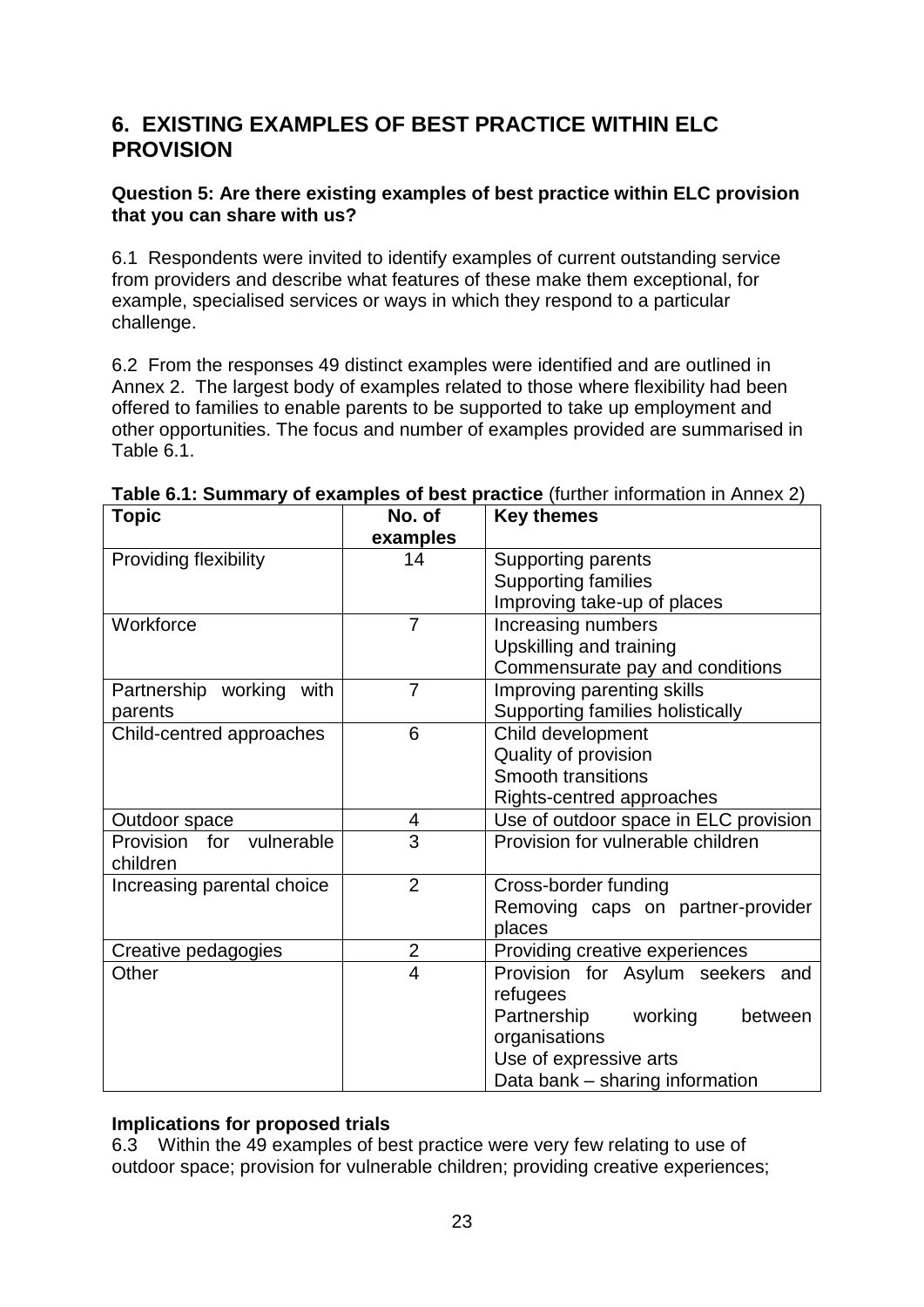provision for asylum seekers and refugees; partnership working; use of expressive arts; and existing mechanisms for sharing information on best practice. Trials could, therefore, cover aspects of these to fill gaps and generate information on best practice in these fields. The relatively high number of "providing flexibility" examples may have been a result of the Discussion Paper's specific focus on this area.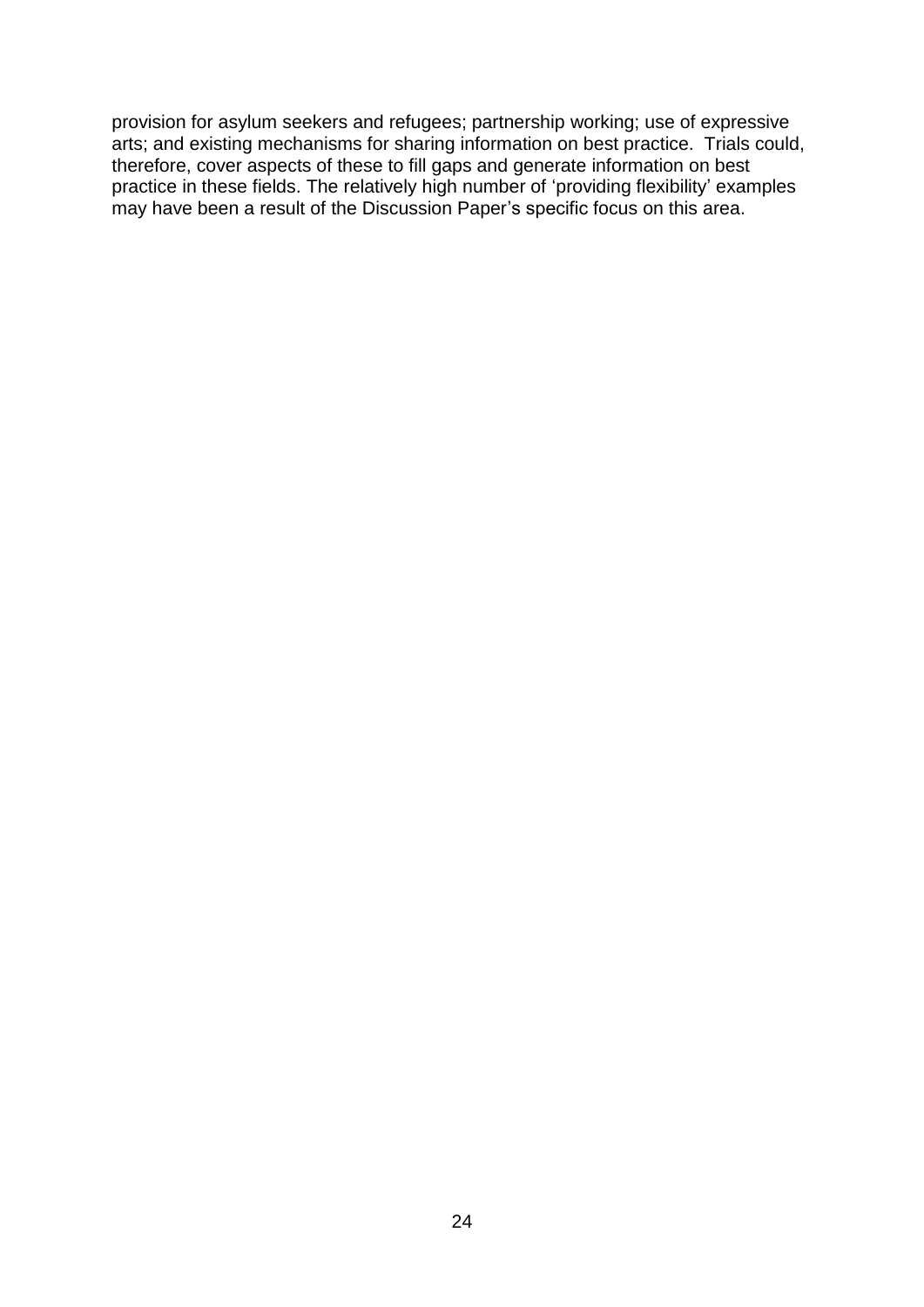### **7. EXISTING EXAMPLES OF INNOVATIVE DELIVERY WITHIN ELC PROVISION**

### **Question 6: Are there existing examples of innovative delivery within ELC provision that you can share with us?<sup>3</sup>**

7.1 Respondents were invited to identify examples of innovative approaches to providing high quality, flexible ELC anywhere in the world from which we should be learning. They were also invited to highlight existing innovative delivery models in Scotland whose impact could usefully be evaluated.

7.2 From the responses 16 distinct examples were identified over and above some which had already been mentioned as examples of best practice. The examples are outlined in Annex 3 and are summarised in Table 7.1.

| Table 7.1: Summary of examples of innovative practice (further information in |  |
|-------------------------------------------------------------------------------|--|
| Annex 3)                                                                      |  |

| <b>Topic</b>                 | No. of         | <b>Key themes</b>                |
|------------------------------|----------------|----------------------------------|
|                              | examples       |                                  |
| <b>Providing flexibility</b> | 3              | Supporting parents               |
| Increasing parental choice   | 3              | Enabling ELC in home setting     |
|                              |                | <b>Supporting parents</b>        |
| Workforce                    | $\overline{2}$ | Increasing the skilled workforce |
| Partnership working with     | 2              | <b>Supporting families</b>       |
| parents                      |                |                                  |
| Data bank                    | $\overline{2}$ | Sharing innovative practice      |
| Use of expressive arts       | 2              | Creative experience for children |
| Child-centred approaches     |                | Child development                |
| Partnership working          |                | Multi-agency working             |
| between organisations        |                |                                  |

### **Implications for proposed trials**

1

7.3 The views expressed on innovative delivery support those given in response to previous questions in highlighting the value placed on flexibility, choice, skilled workforce and partnership models of working. This suggests, once again, that these features should be key elements of trials. Once more, innovation in use of expressive arts within ELC was mentioned.

 $3$  This question was omitted in error from the online version of the consultation document. Responses were received, therefore, only from those submitting their responses in other ways.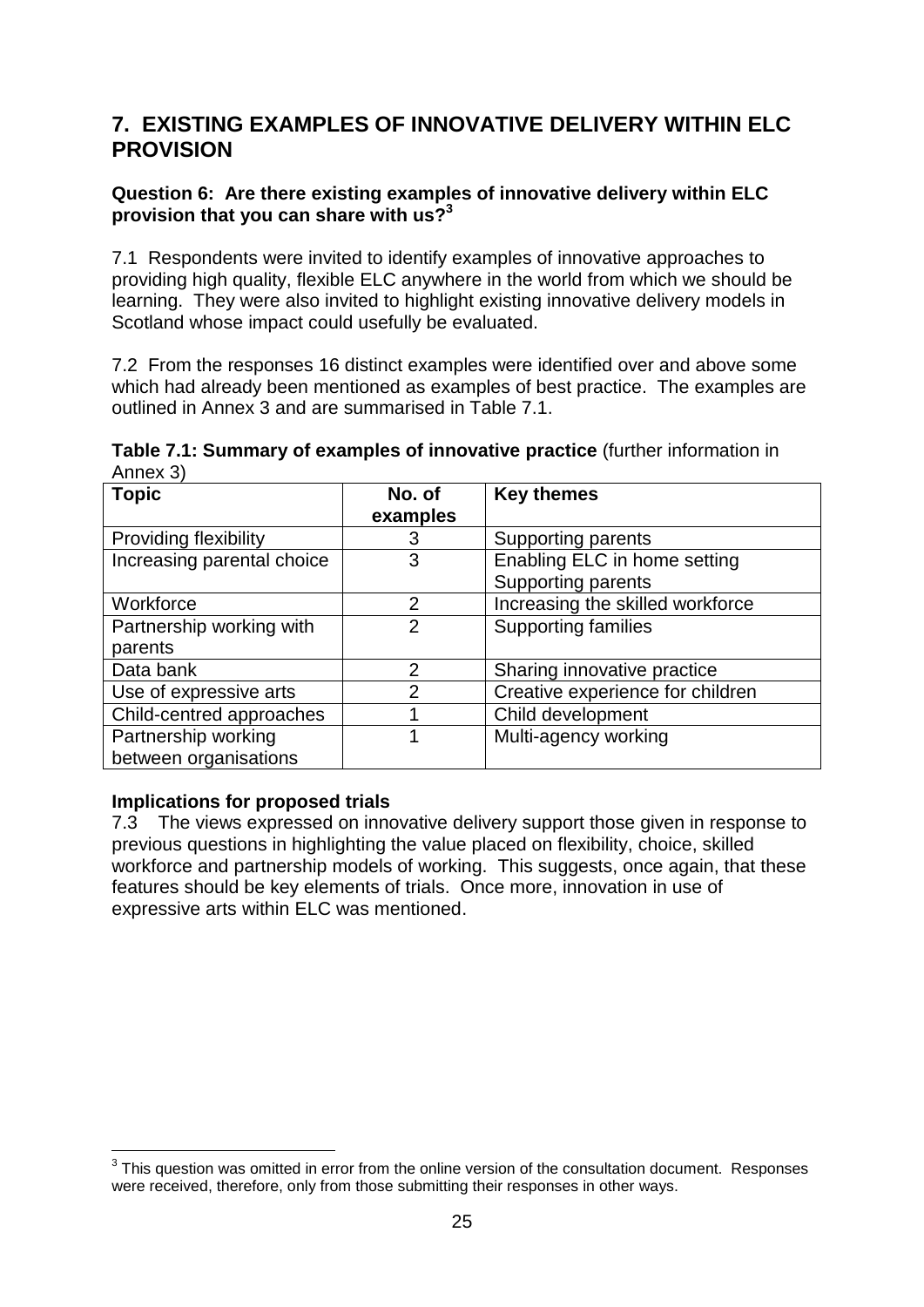### **8. APPROACHES TO MEASUREMENT OF TRIALS**

### **Question 7: What outcomes should we be measuring through this programme of trials?**

8.1 Respondents were asked for their views on what a successful trial would look like and how it would be measured. Views were invited on what indicators will be needed to inform decisions on future delivery; what areas of children's and families' lives might the expansion of high quality, flexible ELC have a positive impact on; and how to measure the impact of a particular delivery model on providers and other stakeholders.

### **General views on trials and their evaluation**

8.2 57 respondents addressed this question. Many provided general views on how the trials and their evaluations should be set up and executed. It was considered that the trials should be specific in what they aim to achieve in order that meaningful indicators can be devised and outcome measures established from the start. Although local initiatives were envisaged, many respondents called for evaluative material to be shared in order to promote learning more widely. Trials were recommended which encompass all sectors and settings. An electronic monitoring system was called for which could record evaluative data in addition to performing booking and accounts functions.

8.3 One broad recommendation was to use existing data collection mechanisms and build on these if possible in order to avoid unnecessary additional burden. The current inspection frameworks were amongst those mentioned in this regard, in addition to the adoption of GIRFEC principles and SHANARRI outcome measures. One local government respondent recommended aligning with Community Planning Partnership area outcomes. Specific references were made to the quality indicators in the Care Inspectorate's publication, "How well are we improving the lives of children and young people" which sets out a framework for measurement of impact including 22 quality indicators; Ferre Laever"s Leuven Scale for measuring the impact of increased hours of ELC on children's wellbeing, engagement and involvement was also highlighted.

8.4 Respondents envisaged that evaluation would be based on both qualitative and quantitative data. Several identified approaches such as focus groups, case studies, self-evaluation and interviews as useful for generating information. Parents, staff, local authorities, providers and children were highlighted as potential research participants, with consultative methodologies advocated (such as Mosaic approach) to enable young children to provide views constructively.

8.5 Ten respondents identified assessment of longer-term outcomes as presenting a challenge to evaluation. A common view was that whilst aspects of process and short term outputs could be assessed in the time before roll-out to national implementation, there will not be time for longer-term impacts to emerge, nor time for experimentation and changes to original trial models to generate results:

"I think the true success of these trials will not be seen for many years. Whether this system is a success will not really be known until the children have grown up. If the rate of drop outs from school drops and the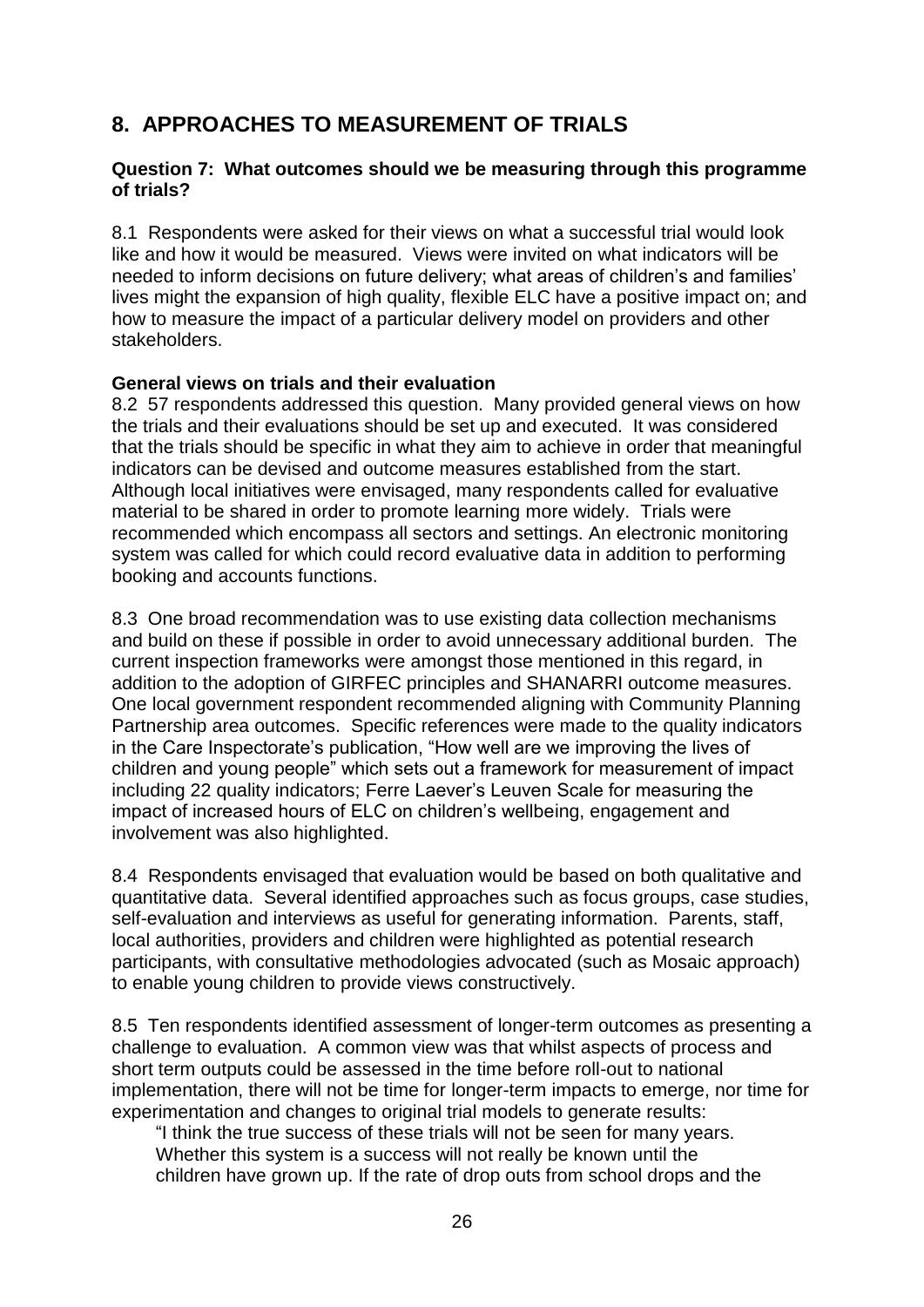rates of success in education and employment go up only then will we really see if this system is working. The child"s developmental progress can be measured to some extent but the true value of this system is whether it has a long term impact" (Registered Childminder).

### **Views on what should be measured**

8.6 A wide range of views was provided on the outputs and outcomes to be measured in the trials. These are grouped by category in Table 8.1. The most frequently identified outcomes were child-focused and family/parent focused.

| Table 8.1: Categories of outputs and outcomes recommended by respondents |  |
|--------------------------------------------------------------------------|--|
|                                                                          |  |

| <b>Category</b>                  | No. of mentions   |
|----------------------------------|-------------------|
| Child-focused outcomes           | 42                |
| Family/parent-based outcomes     | 33                |
| Economics/wider poverty outcomes | 22                |
| Workforce-focused outcomes       | 16                |
| Cost-related outcomes            | 15                |
| <b>Process indicators</b>        | $12 \overline{ }$ |
| Physical infrastructure outcomes | 6                 |
| Community-focused outcomes       | 2                 |

### **Views on child-focused outcomes**

8.7 Respondents across most sectors identified child-focused outcomes as integral to evaluation of trials. In particular they recommended outcomes related to children"s developmental achievements; their wellbeing; and the quality of ELC provision received. Less frequently mentioned were outcomes relating to: positive attachments with parents; reduction of the attainment gap between children (e.g. in expressive vocabulary); increased confidence; smooth transitions and pathways between settings; improved citizenship; and health outcomes such as reduction in obesity.

### **Views on family/parent-based outcomes**

8.8 Eight sectors were represented by respondents recommending family/parentbased outcomes. Just under half of respondents who identified such outcomes called for family satisfaction with ELC provision to be measured.

8.9 Other less frequently identified outcomes were: positive parenting/confidence; flexibility in provision; family engagement and positive relationships with ELC staff; overall family wellbeing and quality of life; and parent choice over provision.

### **Views on economics/wider poverty outcomes**

8.10 Respondents from eight sectors identified outcomes relating to economics and wider issues of poverty. Most recommended outcome measurement of impact of trials on the uptake of employment or training opportunities by parents. Others considered that outcomes should focus on decrease in levels of poverty and narrowing the economic gap between different areas. Four respondents suggested that outcomes relating to equality and equity issues should be established.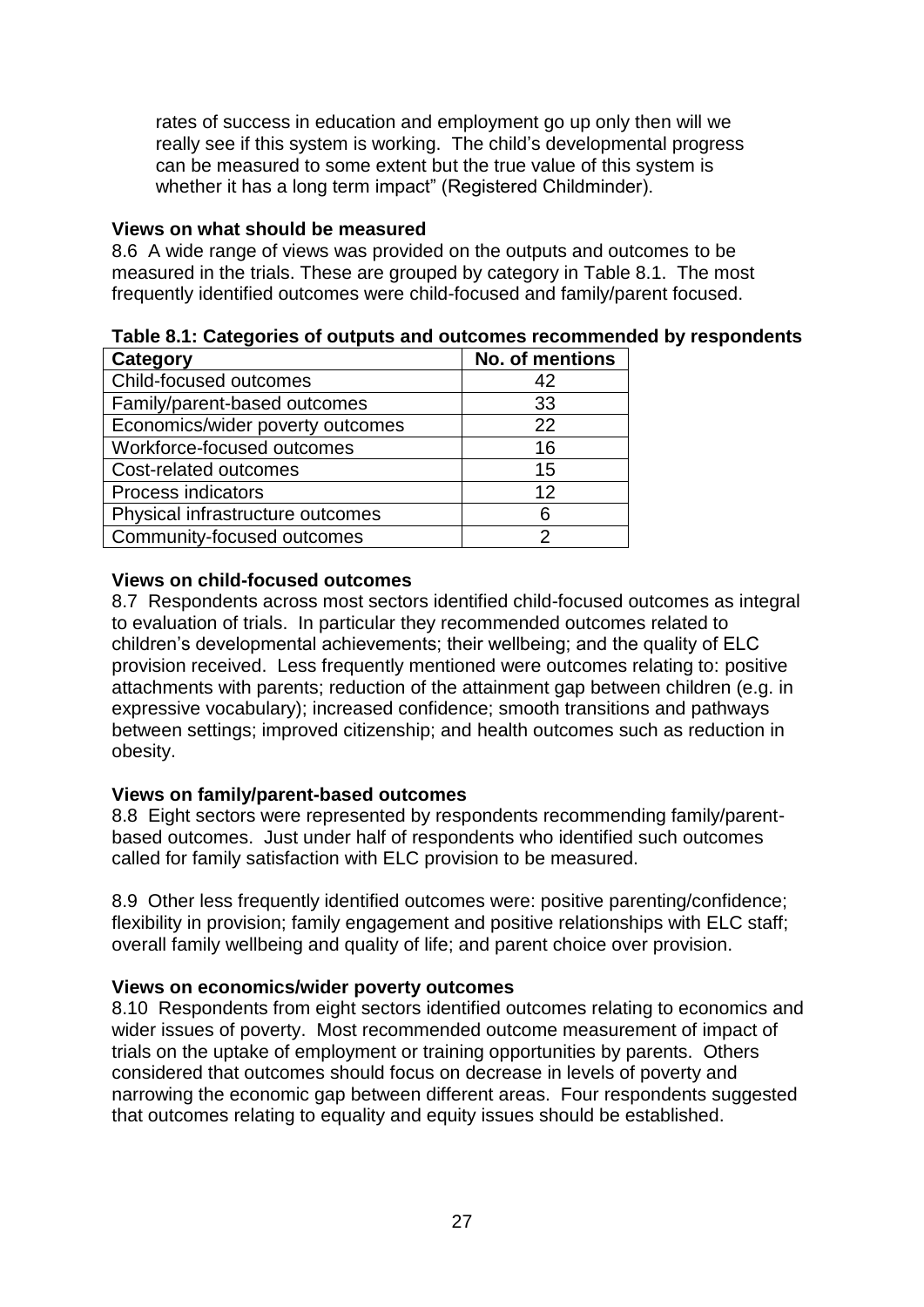### **Views on workforce-focused outcomes**

8.11 Respondents from seven sectors called for outcomes relating to the impact of the trials on the ELC workforce. A range of assessments was envisaged: quality of staff; qualifications of staff; availability of staff; ease of recruitment; retention of staff; morale of staff/feeling valued and satisfied; suitability of staffing arrangements including ratio of staff to children; empowerment of staff to make their own decisions.

#### **Views on cost-related outcomes**

8.12 Respondents from five sectors identified potential cost-related outcomes including: true cost of provision (e.g. covering items such as additional staff training; expanding outdoor provision; providing meals and rest areas); financial viability of models of provision; impact on affordability to parents; and cost-effectiveness.

#### **Views on process indicators**

8.13 Seven sectors were represented amongst respondents who identified process indicators to include in the evaluation framework. Most frequently mentioned was measurement of impact of trials on take-up of hours, especially amongst the poorest families. Also identified were indicators relating to quality of partnership working; involvement of stakeholders in the design of the trials/co-production and engagement of different agencies; and the quality and availability of information on ELC trials for parents.

#### **Views on physical infrastructure outcomes**

8.14 Three local authority respondents, two private sector respondents and one individual raised specifically the importance of measuring suitability and quality of physical provision (e.g. outdoor learning space; family learning area; dining and resting provision).

### **Views on community-based outcomes**

8.15 Two voluntary organisations recommended that the integration between the ELC centre and staff and the wider community should be measured as a communitybased outcome.

#### **Implications for proposed trials**

8.16 Respondents emphasised the need for trials to be clear in their aim in order for meaningful indicators to be devised and outcome measures established. Sharing of learning was recommended as a philosophy; with a wide range of settings and sectors to be tested.

8.17 Minimising bureaucracy was a general theme with respondents recommending building on existing data collection mechanisms wherever possible.

8.18 Respondents envisaged both quantitative and qualitative approaches to generating data, but from their recommendations on specific methods it is clear that qualitative data is expected to form the most significant aspect of evaluation, with innovation required to involve younger children in providing their views.

8.19 Child-focused outcomes were viewed as integral to the evaluation of the trials, with data to be collected on children's developmental achievements; wellbeing; and quality of ELC provision. Trials should, therefore, be set up with suitable evaluative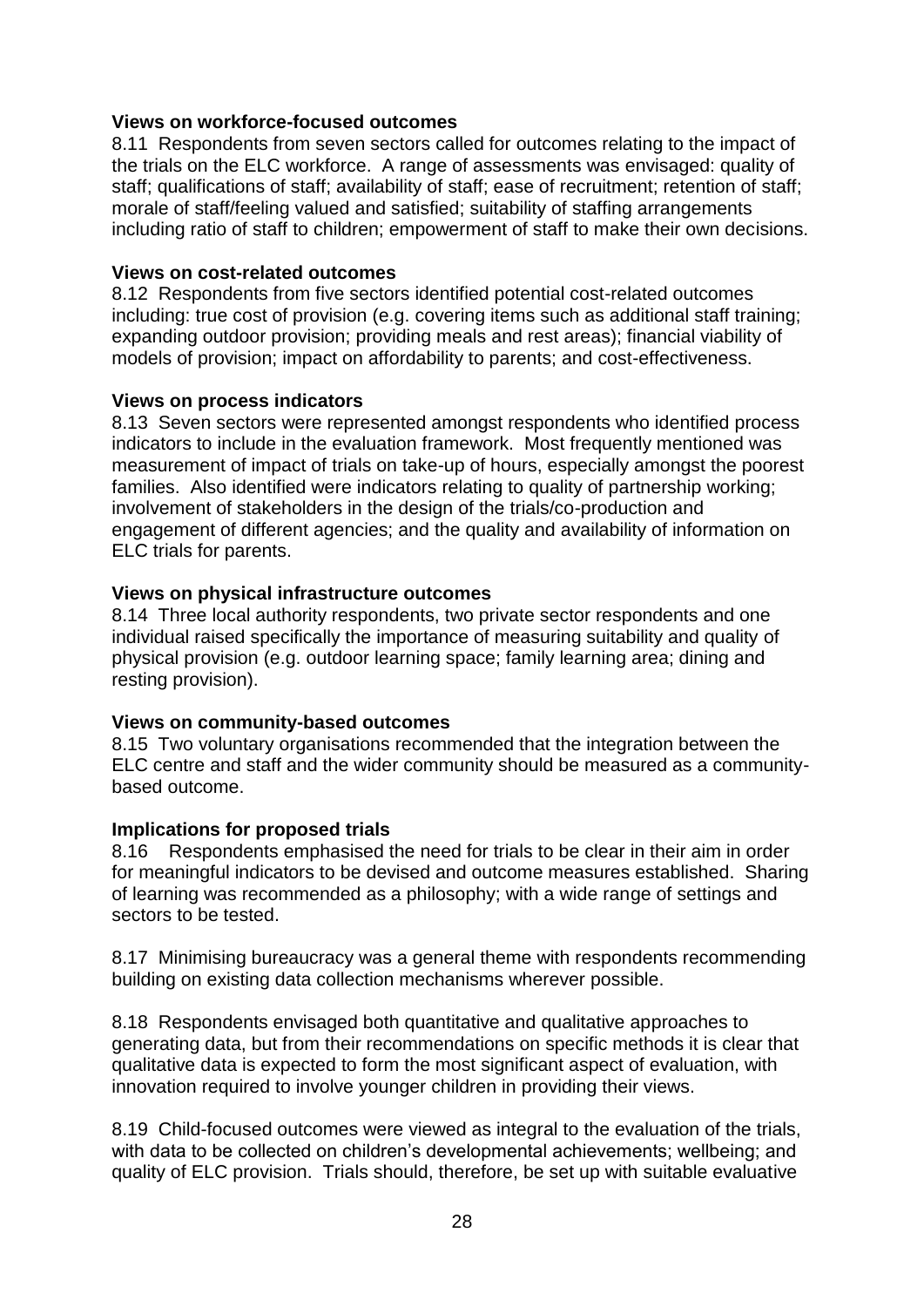frameworks which can capture such information, informed by research expertise and/or involving independent expert evaluators.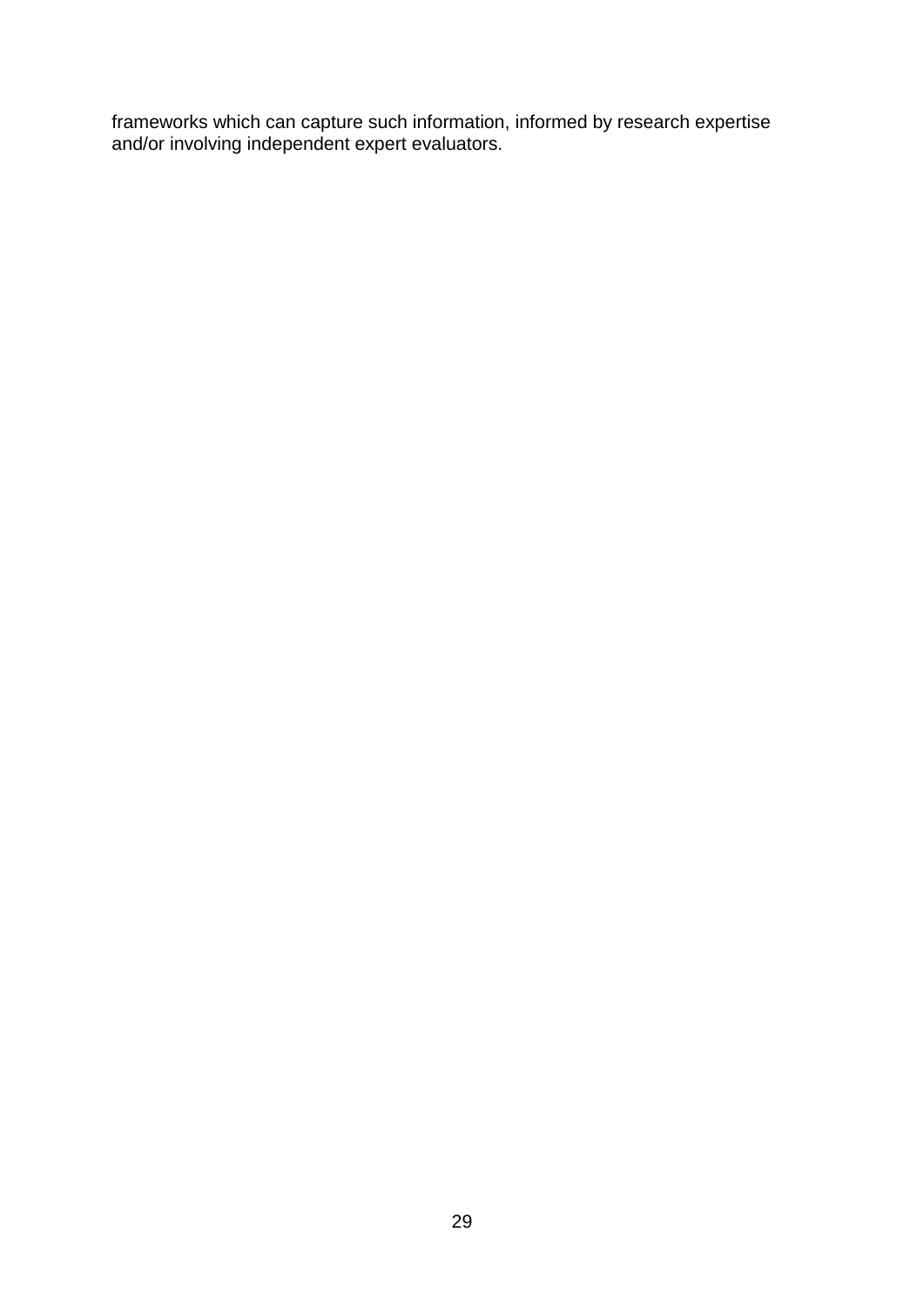### **9. VIEWS ON OPPORTUNITIES FOR INTEGRATED SERVICES**

### **Background**

Children and Families use a variety of national and local services, and co-locating or linking these with ELC provision may bring benefits to users and/or providers of the service such as integrated services which are better, more convenient and/or easier to access. In addition, integrated services may offer better value for money or raise awareness of common interests.

### **Question 8: Are there other services for children and young people that the trials should be integrated with?**

9.1 49 respondents addressed this question with much support emerging for establishing integrated approaches to ELC provision. These were viewed as building on the intentions of the Children and Young People"s (Scotland) Act 2014 in terms of collaborative working and an effective way of targeting support where most needed, such as areas of deprivation.

9.2 Whilst some examples were provided of existing approaches to integrated working, many respondents considered that this is a relatively untapped area with much potential for development:

"Consultation with the sector would be beneficial to identify opportunities to extend current levels of integration and joint working, building on the work of the Early Years Collaborative. Levels of integration with other services are currently very limited, so this is an opportunity to make improvements" (Voluntary Organisation).

9.3 A few respondents recommended that developing links with relevant services should be an early priority for ELC providers, with one voluntary organisation advocating grounding this in initial mapping to gain an understanding of local needs.

### **Integration with health and social care services**

9.4 A common theme across a wide range of respondent sectors was that linking health and specialist additional support services to ELC provision would reap benefits in terms of targeting those most in need and increasing efficiencies in provision (for example, reducing missed appointments).

9.5 Links were envisaged with health visitors; health centres; health care professionals; dental hygienists; and supporting services such as interpreters.

9.6 Many respondents identified integrated working with additional specialist support services to include:

- Educational psychologist
- Speech and language professionals
- Disability services
- Mental health services
- Audiology services
- Play therapists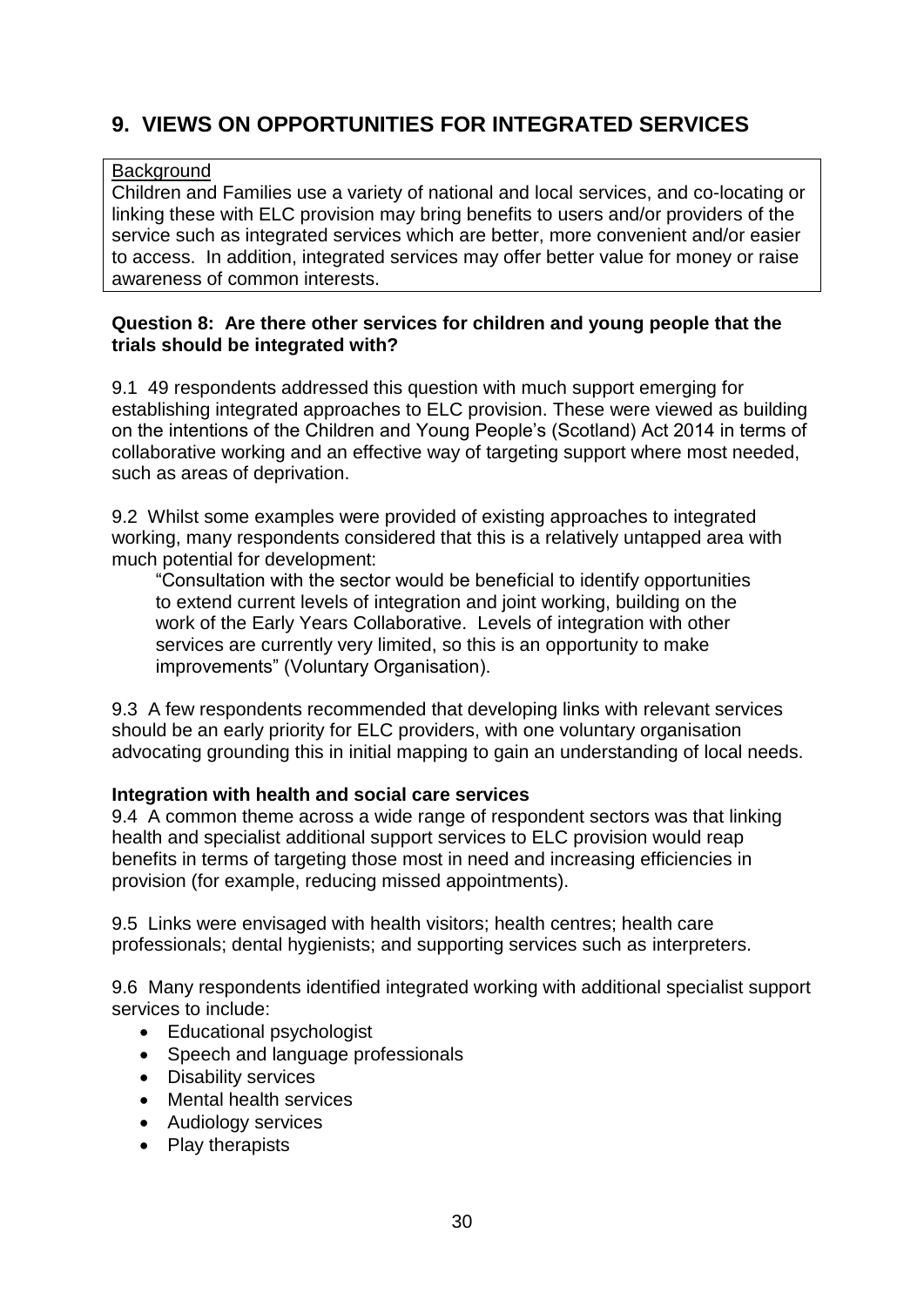9.7 To harness such a variety of services under one roof, several respondents recommended developing the Family Centre approach which a few described as a "one stop shop" to accessing ELC along with family support services more generally. Examples of current effective Family Centre approaches were given:

- Midlothian Council "Lifelong Learning and Employability, Financial Inclusion Network, Housing, Health, Children"s Services are all services within Midlothian Council that our Family Learning Centre model will connect with to offer a "one stop shop" service to local children and families" (Local Government) .
- West Dunbartonshire Council Through the Raising Attainment Challenge WDC is developing a family support hub based on two ELC centres and two primary schools in the Clydebank area which may provide the catalyst to trial more family orientated approaches to childcare.

### **Integration with other services for parents**

9.8 It was acknowledged by a few voluntary and other sector respondents that parents may have support needs themselves and that service provision for them could usefully be integrated with provision of ELC for their children. Services identified specifically were: those to address drug dependence; mental health services; parenting classes; and behaviour management classes.

9.9 Three respondents recommended further development of initiatives such as Stay and Play as ways to engage with parents and involve them in ELC provision.

#### **Collaborative working across ELC settings**

9.10 Calls were made for greater collaboration between **local authorities and private nurseries** in particular over delivering seamless provision. Much potential was identified in exploring ways of integrating childminding provision with that of other providers.

9.11 A recurring theme was that potential exists for development of out of school provision which links with ELC. A holistic model of provision was envisaged **linking ELC with out of school settings**, bringing together siblings who attend different settings through the school day (e.g. primary school and nursery), with some respondents recommending extension of provision to breakfast clubs and youthwork settings to cater for older children.

#### 9.12 Integrated working was viewed as essential to **smooth transitions between settings and between stages**, such as ELC to primary school.

9.13 Seven respondents highlighted in particular what they perceived to be potential for developing links with **informal pre-school provision**. Holiday clubs, toddler and other playgroups were mentioned:

"The trials should encourage use of service provision such as childminders who already provide integrated services in their communities – access to Bookbug; toddler groups; childminding groups and who know the families in their communities. This knowledge and experience should not be undervalued" (Representative body).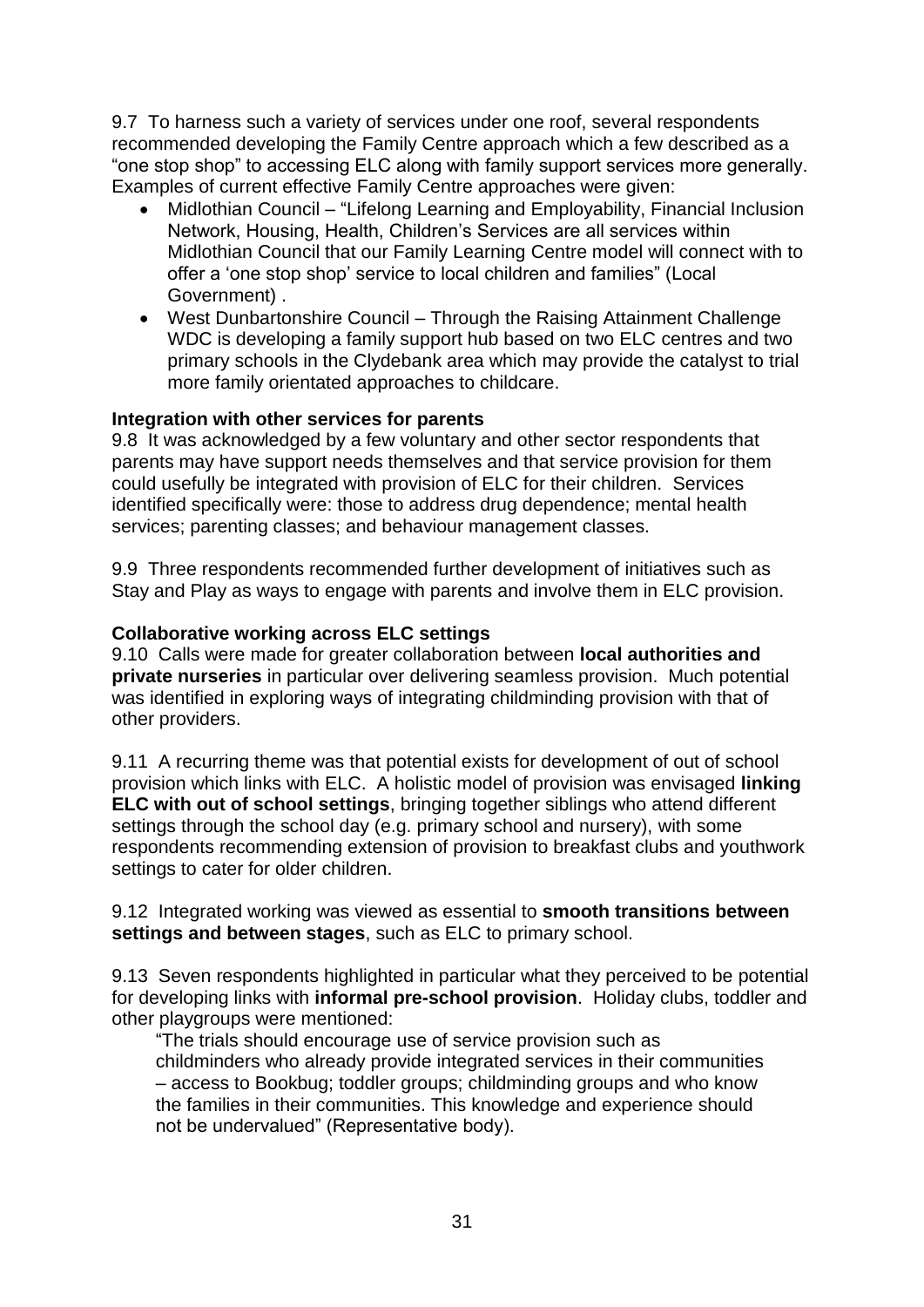### **Integration with local leisure services**

9.14 Six respondents identified potential in ELC providers linking with local leisure services in order to access community facilities for physical activity and also for creative arts.

#### **Integration with training providers**

9.15 Three respondents recommended that a partnership approach with training providers for the ELC workforce is engendered in order to promote effective and flexible ways of combining study and practice.

#### **Implications for proposed trials**

9.16 There was strong support for establishing integrated approaches to ELC provision with links between ELC, health and specialist additional support services highlighted in particular, perhaps within a Family Centre setting, suggesting merit in trialling this approach.

9.17 Other dominant themes were increasing collaborative approaches between local authorities and private sector providers; integrating childminding provision with other provision; and furthering links between out of school settings with ELC. Trials focusing on exploring such opportunities could be undertaken in a variety of geographical settings such as urban, suburb and rural to identify where impact is of most benefit and also the different challenges to be faced in forging these collaborations.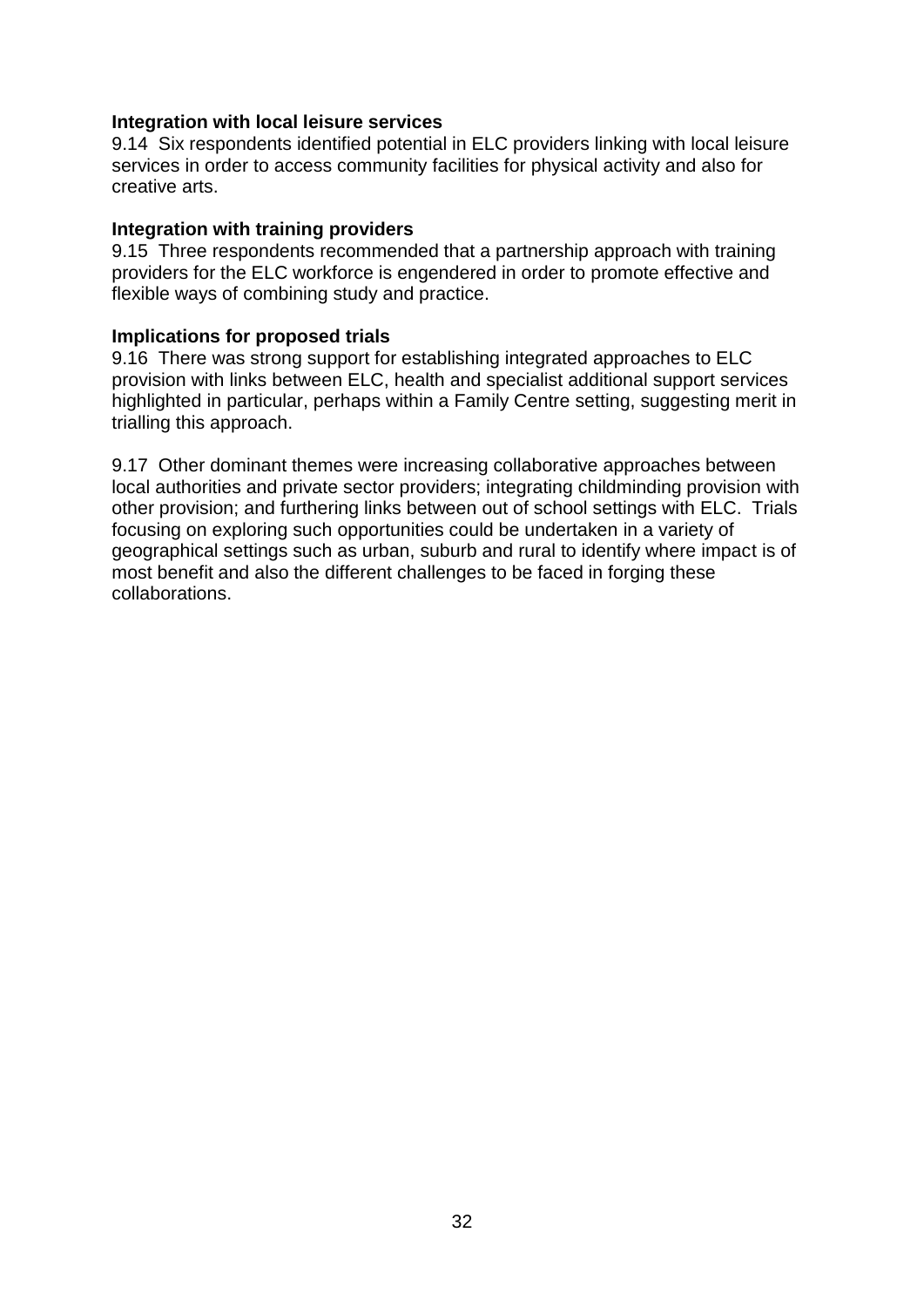### **10. ADDRESSING DIVERSITY ACROSS SCOTLAND**

### **Background**

Scotland encompasses great regional and local diversity and to be successful the models of ELC provision will need to be cognisant of and reflect these local needs. There may be local and regional characteristics which preclude a "one size fits all" approach. There will be local challenges which ELC trials will need to address.

### **Question 9: Are there local/regional characteristics that should be explicitly built into the trials?**

10.1 53 respondents addressed this question with widespread agreement that a "one size fits all" approach to ELC provision is not appropriate in view of the diversity in environment across Scotland, even within local authority areas. Some saw this as an opportunity for innovation to thrive with standard models tweaked and adapted to suit local circumstances. A few respondents recommended that local consultation and mapping should precede consideration of tailored, local approaches:

"Local mapping should therefore be built into the trials so that there is clarity about what the local and regional needs actually are" (Representative body).

"There is a need to create bottom up models which are community led" (Other).

10.2 A recurring theme was that the trials should aim to represent the diversity of environment, with one respondent specifying that the same approach should be tried out in different environments to generate comparator data:

"...it would be important, where possible, for trials to take place in more than one area where there are significant regional differences and therefore this would provide a comparator and also key findings for more than one type of location" (Representative body).

### **Challenge of rural areas**

10.3 The most common regional characteristic identified by respondents as potentially challenging was rurality. Respondents across a wide range of sectors identified a number of particular challenges which remote, rural and island areas present for ELC such as: reduced parent choice of setting; greater travel distances; cost of transport; lack of wrap-around provision despite likely longer parent absence due to travel to work time; and reduced access to specialist services, for example, services for deaf children. One island local authority commented:

"Island communities create different challenges. The small, dispersed communities with scattered populations and poor travel networks require individual approaches."

### **Challenges of urban areas**

10.4 High density populations create pressure on places in some inner cities according to some respondents, reducing options and flexibility for parents. Most respondents identifying pockets of urban environments as challenging referred to areas of multiple deprivation, and recommended that trials cover such areas where,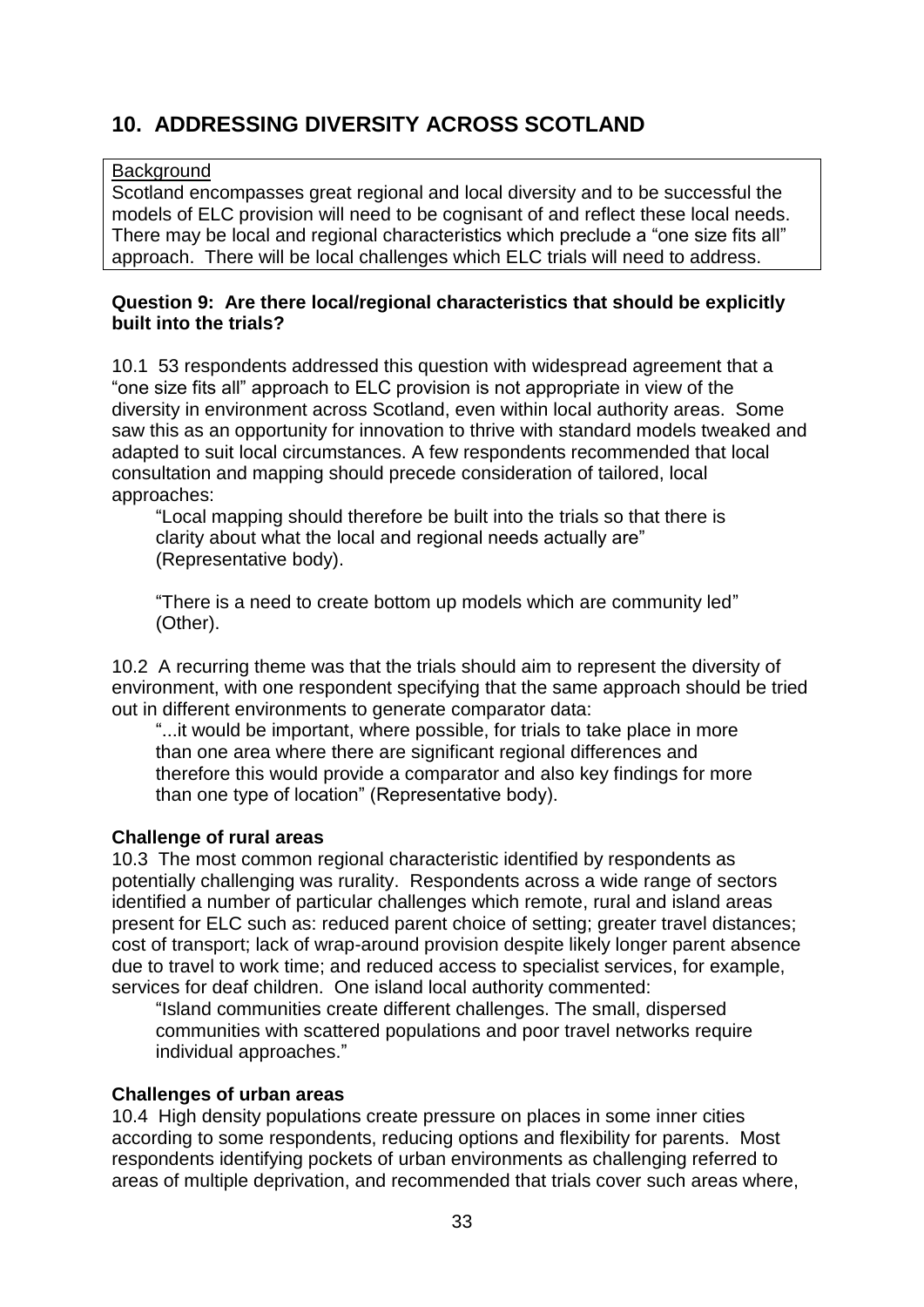for example, take-up of ELC places requires to be encouraged; outreach work is needed; staffing and infrastructure needs to cater for higher numbers of eligible two year olds; a wide range of additional needs exist and multi-agency approaches adopted; and wrap-around care may be vital to enable parents in low income households to access different work and study opportunities.

### **Views on other challenges and characteristics to build into trials**

10.5 Ten respondents referred specifically to building trials around accommodating **different parental work patterns**. Suggestions were made to base trials in commuter belts and suburbs where parents are more likely to work out with the local area and therefore require out of school hour care for their children, or perhaps have cross-border ELC demands.

10.6 A few respondents suggested ELC trials are based where there are greater shift workers, part time workers and/or seasonal patterns of work.

10.7 Eight respondents recommended trials address challenges in **recruiting and retaining qualified and suitable workforce.** The higher living costs in cities such as Aberdeen were identified as challenging for low paid workers with potential difficulties for recruitment in such areas. Different rates of pay across neighbouring local authorities for workers in similar posts were also highlighted as potentially challenging for the stability of the ELC workforce. One respondent suggested that training provision for workers in rural areas may require innovative approaches and links between different organisations.

10.8 Differences in **demography** between areas of Scotland in terms of ethnicity, religious beliefs and languages spoken were highlighted by eight respondents as worthy of examining in trials. The circumstances of refugees and travellers were identified as potentially challenging for ELC provision.

10.9 Two respondents called for trials to compare settings with access to varied **open space** from limited and contained, to large, open areas.

10.10 One respondent suggested that **community ethos** in terms of cohesion, values and community capacity may impact on effectiveness of ELC provision and could be incorporated as a variable into the trials.

### **Implications for proposed trials**

10.11 The diversity of environment across Scotland was recognised with calls for models of ELC provision to be tested in different circumstances, for example, trialling the same approach but in different locations.

10.12 As rurality was the most commonly identified challenge for ELC provision, with island communities seen as presenting especial difficulties, remote rural settings should feature in the trials.

10.13 Other settings identified as priority for trials were commuter belts and suburbs where parents are likely to work out with the local area and therefore have different needs with respect of wrap-around care, transitions for their children between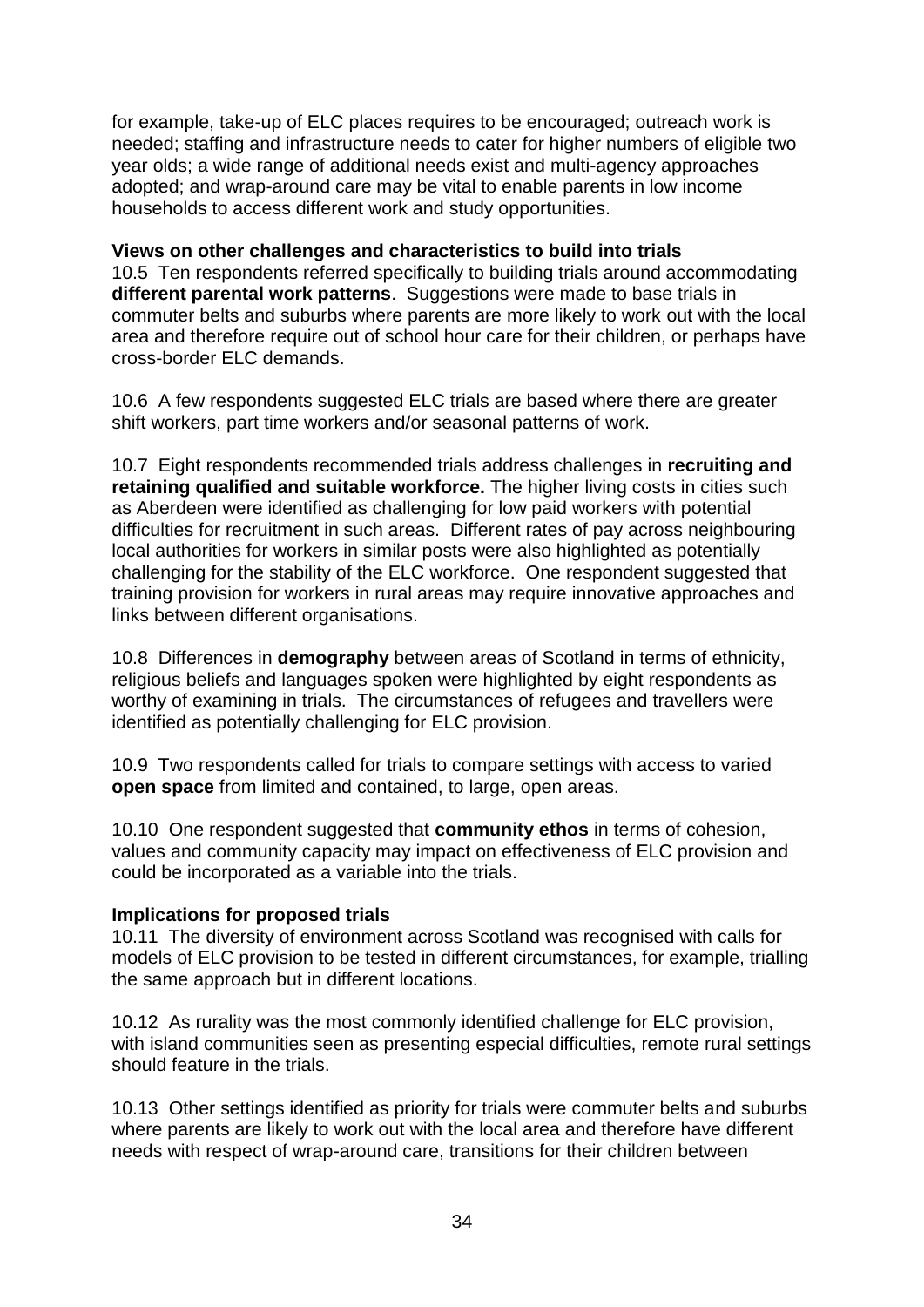settings, longer hours of care and perhaps shift patterns and/or other irregular work routines to be facilitated.

10.14 Trials focusing on workforce recruitment and retention in different locations will also have merit, with innovative models required to address challenges in both inner city and rural locations.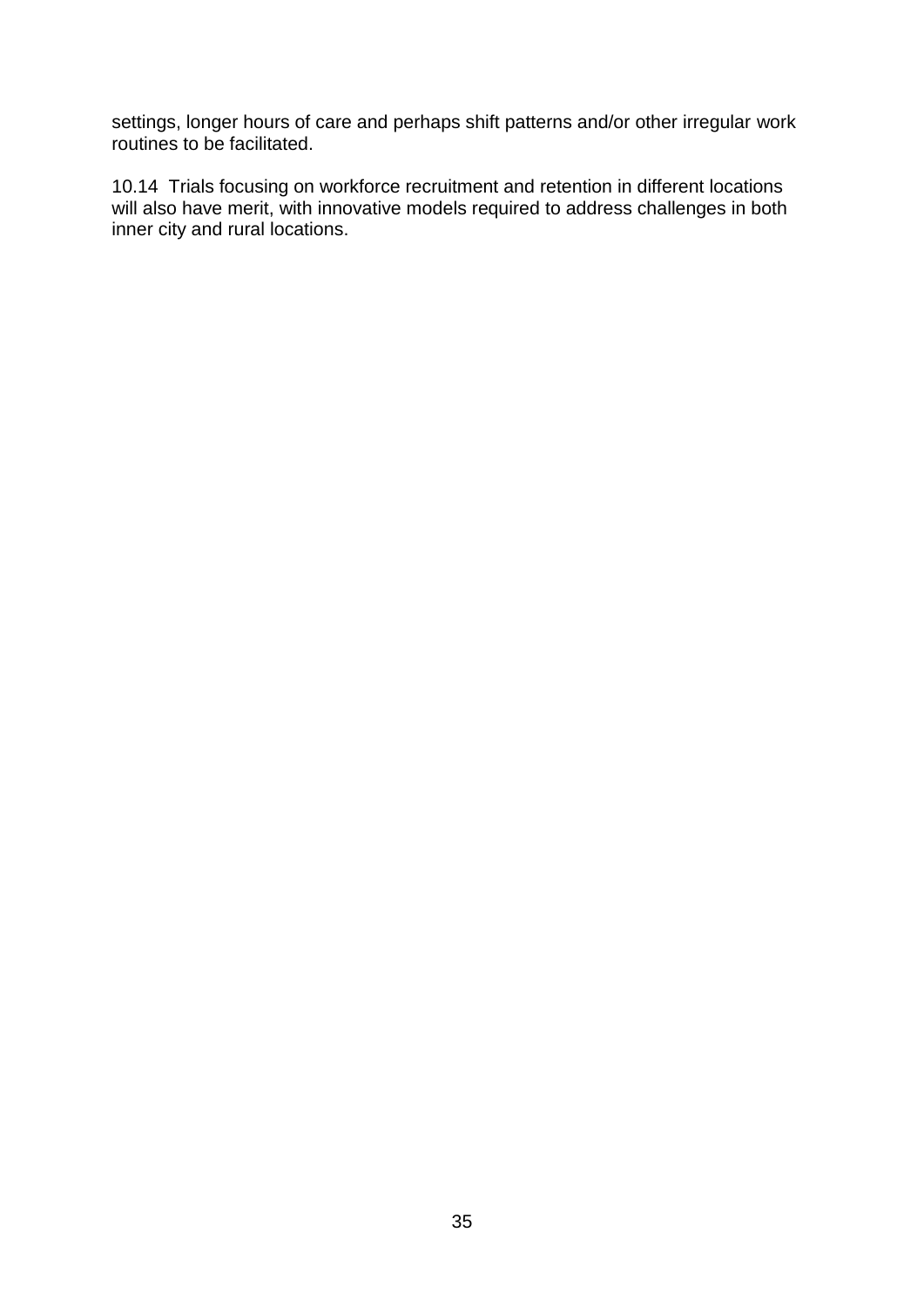### **11. VIEWS ON DESIGNING TRIALS FOR SCALABILITY**

### **Background**

The Scottish Government wishes to maximise the value of the ELC programme by ensuring that the lessons learned from trials can be applied to similar ELC settings in Scotland. Consideration is required on what needs to be factored into the design of the trials to enable this.

### **Question 10: How can we design the trials in such a way as to ensure scalability?**

11.1 44 respondents addressed this question. An overarching theme across a wide range of responses was that trials should be set up from the outset as **learning mechanisms** intended to produce lessons of more general applicability.

11.2 A few respondents recommended that **thorough groundwork be undertaken** prior to setting up trials including examining evaluations of trials in other jurisdictions, consulting with key stakeholders and ensuring common understandings of concepts such as "playful approaches to arts and creativity".

11.3 17 respondents from a wide range of sectors emphasised the need for **trials to test a variety of settings** and provider models; patterns of provision (e.g. seasonal); scale of budget; size; rurality; "hard to reach" communities; outdoor space access. By doing so, they envisaged that aspects of the trials would be relevant to areas throughout Scotland.

11.4 11 respondents recommended that **robust evaluative methods** are used to assess the trials. Standardised approaches to evaluation with measurable outcomes were advocated, with appropriate indicators and data collection mechanisms in place from the start. One respondent called for "experts" to conduct the evaluations which some emphasised should be done with rigour. The challenge of time needed for outcomes to be realised was highlighted once again, with one respondent identifying the need for:

".....a reasonable timeframe for the trials so that approaches can be applied effectively without appearing to be a "quick fix" and ending up being ineffective in the long term when rolled out" (Voluntary organisation).

11.5 A few respondents specified the importance of **establishing baseline data**; comparator areas where the same provision is trialled but in different settings; representative samples; and qualitative data collection during interviews with parents and other key stakeholders, in addition to quantitative measurement.

11.6 It was suggested that the Care Inspectorate Registration Team could usefully provide the Scottish Government with information on the pattern and location of variation to existing services and any new applications to register services in order to provide a database of provision as a backcloth to the trials.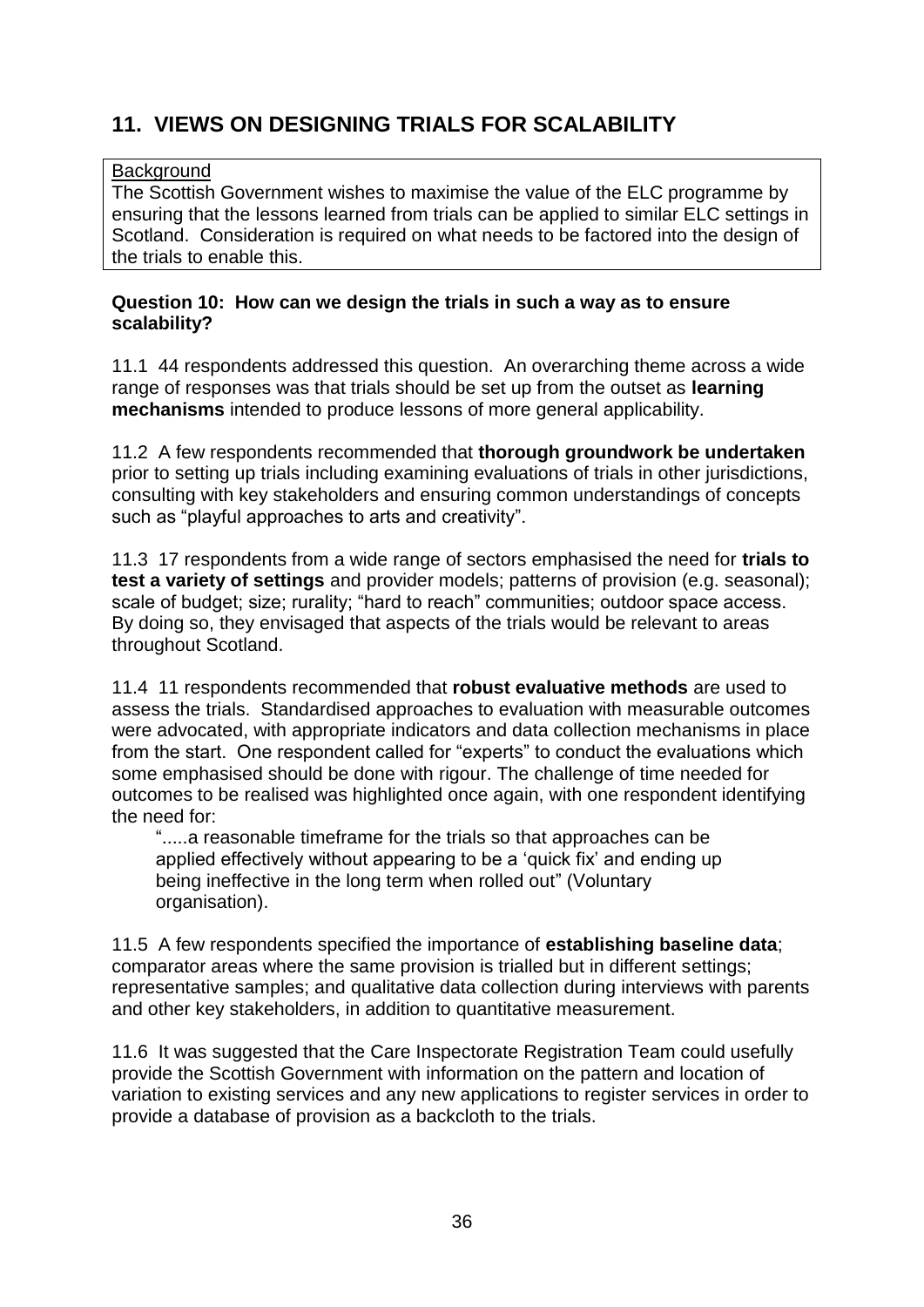11.7 28 respondents identified broad ways to set up the trials to make them mechanisms for shared learning. A few recommended establishing "cluster groups" which involve all providers in one area, supported by regional funding.

11.8 Two respondents referred to the "test of change" model established through the Early Years Collaborative as having potential for application to the trials. A voluntary organisation suggested action research as an appropriate approach to learning from the trials, or a "quality improvement model".

11.9 Two respondents emphasised their view that trials should be kept simple; a local authority recommended focusing trials on key themes and core concepts. One representative body suggested that standardisation across trials, for example, in childminder pay, would aid scalability.

11.10 A common view amongst five respondents from different sectors was that the trials should be **underpinned by realistic budgets** to provide a genuine picture of potential for expansion. One respondent, however, cautioned that limited funds should not be wasted:

"The government should ensure that what money is available for trials is not wasted on never to be employed initiatives - we know what the problems are with early learning and care provision. Hence a handful of excellently funded initiatives targeted in specific local authorities and issues (universality, rural provision, disability services, poverty mitigation childminding, etc.), because of their nature, would be better than a plethora of trials that didn't amount to anything" (Other body).

11.11 Eight respondents from a range of sectors identified **robust dissemination** of lessons, including sharing events run by the Scottish Government, as necessary to ensure issues of scalability can be addressed. One local authority suggested that there are currently effective local models of provision which could be usefully shared and scaled up and these could be the focus of early dissemination.

11.12 Several local authorities and others cautioned that it is unlikely that successful approaches can be transported wholesale to settings elsewhere in Scotland, but that **aspects of approaches** are more likely to be relevant to other areas. In learning from trials, they emphasised the need to identify pilots which could be **tailored for other local circumstances**, with aspects extrapolated for scaling up elsewhere.

11.13 Four respondents from different sectors emphasised the need for the **supporting infrastructure for trials to be recognised** as crucial and not simply the initiatives themselves. For example, appropriate funding and staffing were crucial for other areas looking to replicate successful aspects of trials, demonstrating the importance of transparency over the structural resources required for the trials.

### **Implications for proposed trials**

11.14 In order for successful aspects of trials to be scaled up, respondents identified a number of design features to be incorporated from the start. These included ensuring they are set up as learning mechanisms; are simple and focused to enable lessons to be clearly identifiable; that thorough groundwork is undertaken to make sure they are evidence-based and testing clearly specific concepts and approaches;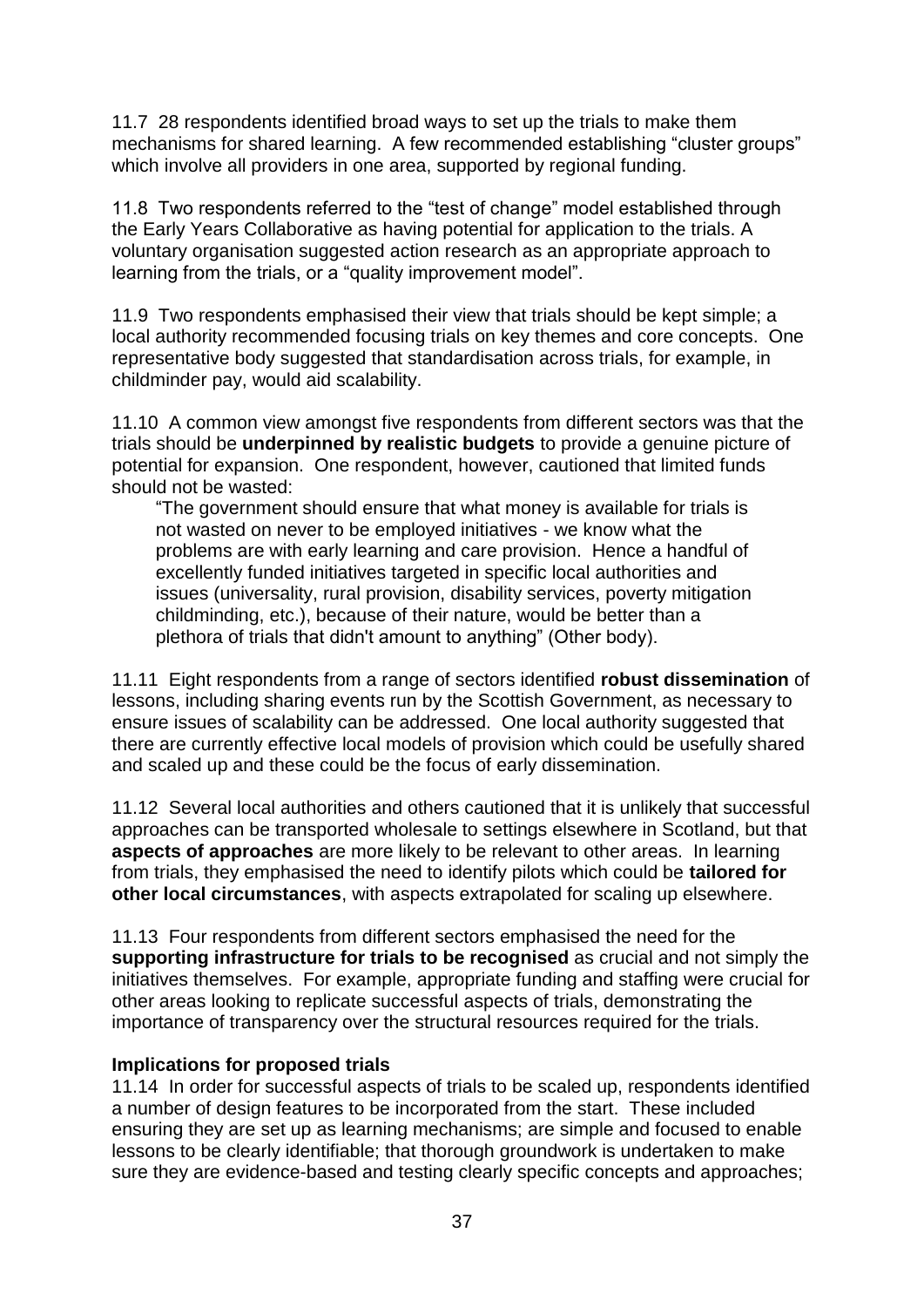that they test a variety of settings which will produce relevant learning for different locations across Scotland; that they are underpinned with robust evaluative methods and have firm baseline data; that budgets for the trials are realistic and provide a genuine picture of funding and supporting infrastructure required; and that dissemination of lessons is robust and information widely shared post-trial.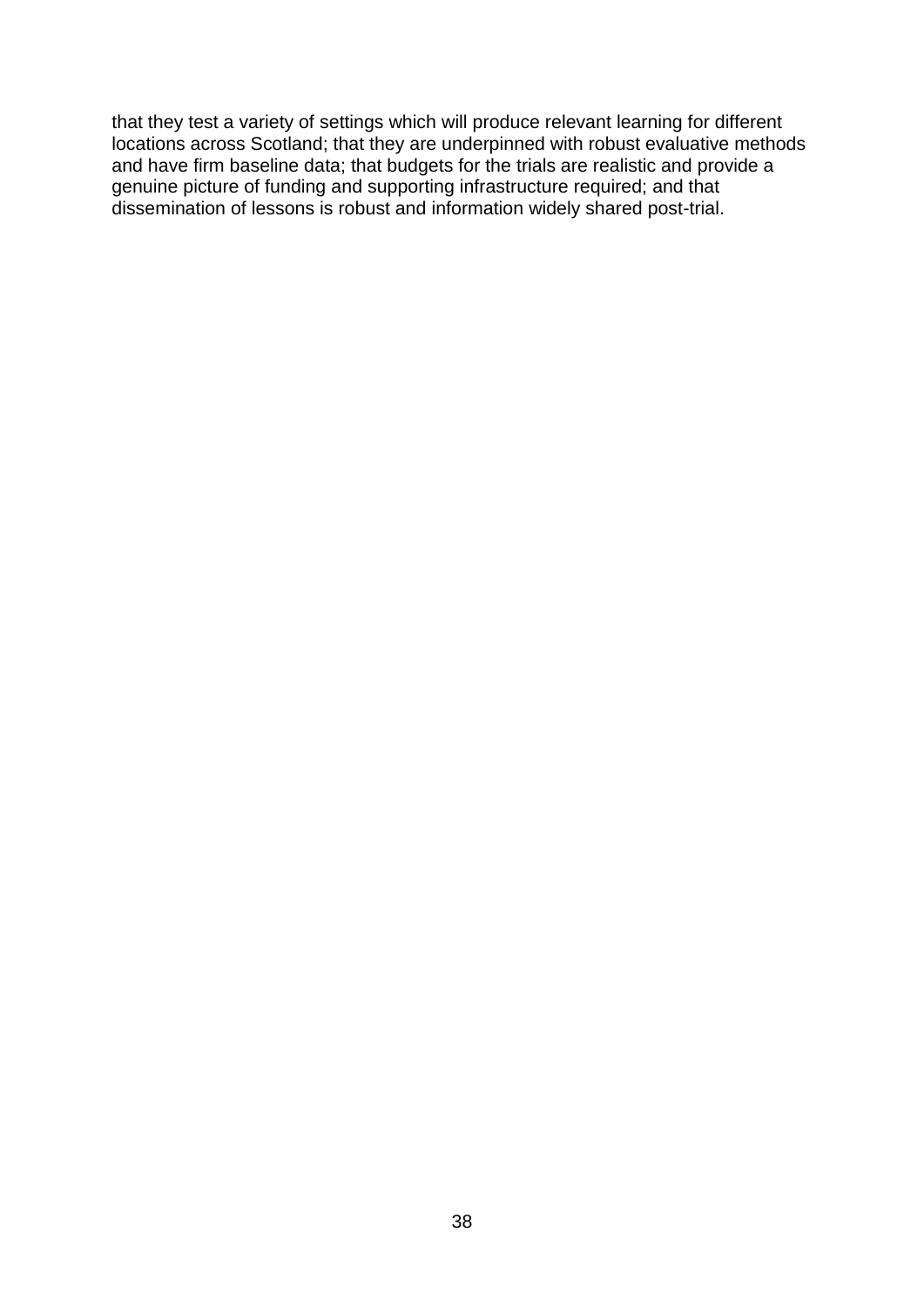### **12. INVOLVEMENT IN THE PROGRAMME OF TRIALS**

### **Question 11: Would you be interested in being involved in the programme of trials? If so, in what capacity?**

12.1 52 respondents addressed this question with most interested in being involved in the programme of trials in some capacity. Annex 4 contains a summary of the interest expressed by respondent and geographical area.

### **Interest in planning, implementing and evaluating the trials**

12.2 Respondents across a range of sectors, from national organisations to individuals, highlighted their interest in supporting the organisational and operational aspects of the trials. Their interest encompassed support from pre-trial planning to evaluation and roll out on a wider scale (Table 12.1).

### **Table 12.1: Summary of interest in involvement in organising and operating the trials** (See Annex 4, Part 1 for further details.)

| <b>Type of involvement</b>                                                            | No. of respondents expressing<br>interest |
|---------------------------------------------------------------------------------------|-------------------------------------------|
| Planning for and informing the programme of<br>trials                                 | 11                                        |
| Involvement in establishing the evaluative<br>framework                               | 9                                         |
| Sharing feedback and good practice prior,<br>during and after the trials              | 7                                         |
| General help with the trials; supporting their<br>implementation                      | 3                                         |
| Providing a broader picture of existing<br>services (for planning of trials purposes) | າ                                         |
| Post-trials implementation on a wider basis                                           |                                           |

### **Interest in delivering trials**

12.3 A wide variety of respondents proposed potential trial settings and focus for consideration by the Scottish Government. Their proposals are outlined in Annex 4 Part 2. Table 12.2 summarises the focus of their proposals.

|  |  |  | Table 12.2 Summary of focus of interest in delivering trials |
|--|--|--|--------------------------------------------------------------|
|--|--|--|--------------------------------------------------------------|

| <b>Focus</b>                    | No. of respondents<br>expressing interest |
|---------------------------------|-------------------------------------------|
| Trials involving childminders   |                                           |
| <b>Extended opening hours</b>   |                                           |
| Holistic model of provision     |                                           |
| Provision for 2 year olds       |                                           |
| Provision in rural areas        |                                           |
| Awareness raising/communication | ⌒                                         |
| Outdoor nursery provision       | 2                                         |
| Workforce training              | ∩                                         |
| Multi-agency working            |                                           |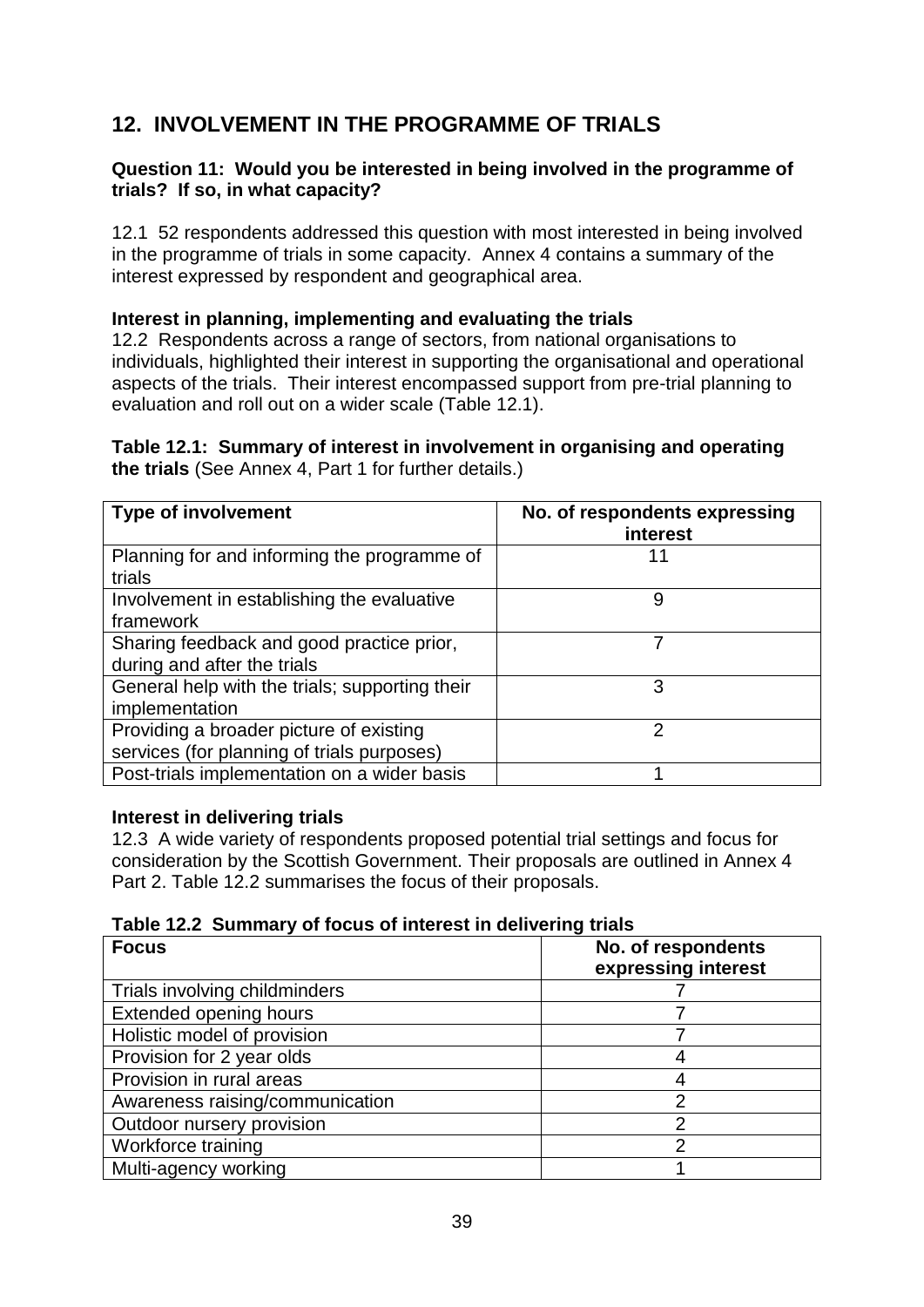| Arts-based trial                                     |  |
|------------------------------------------------------|--|
| Cross-border working                                 |  |
| Overcoming barriers to take-up                       |  |
| Longitudinal trial                                   |  |
| Non-specific offer of involvement as a trial setting |  |

### **Implications for proposed trials**

12.4 Most of those responding to the consultation offered their involvement in taking forward the programme of trials, either as trial setting or by supporting the organisation, implementation, evaluation of trials and/or sharing information posttrial, suggesting that there will be much support and buy-in for the trials.

12.5 20 different local authority areas were represented amongst respondents offering to provide settings for trials, including urban, rural and remote rural locations. However, significant gaps included locations in Fife, Perth, Stirling and Dundee, suggesting that more work may be required to engage ELC providers within these areas with the trials.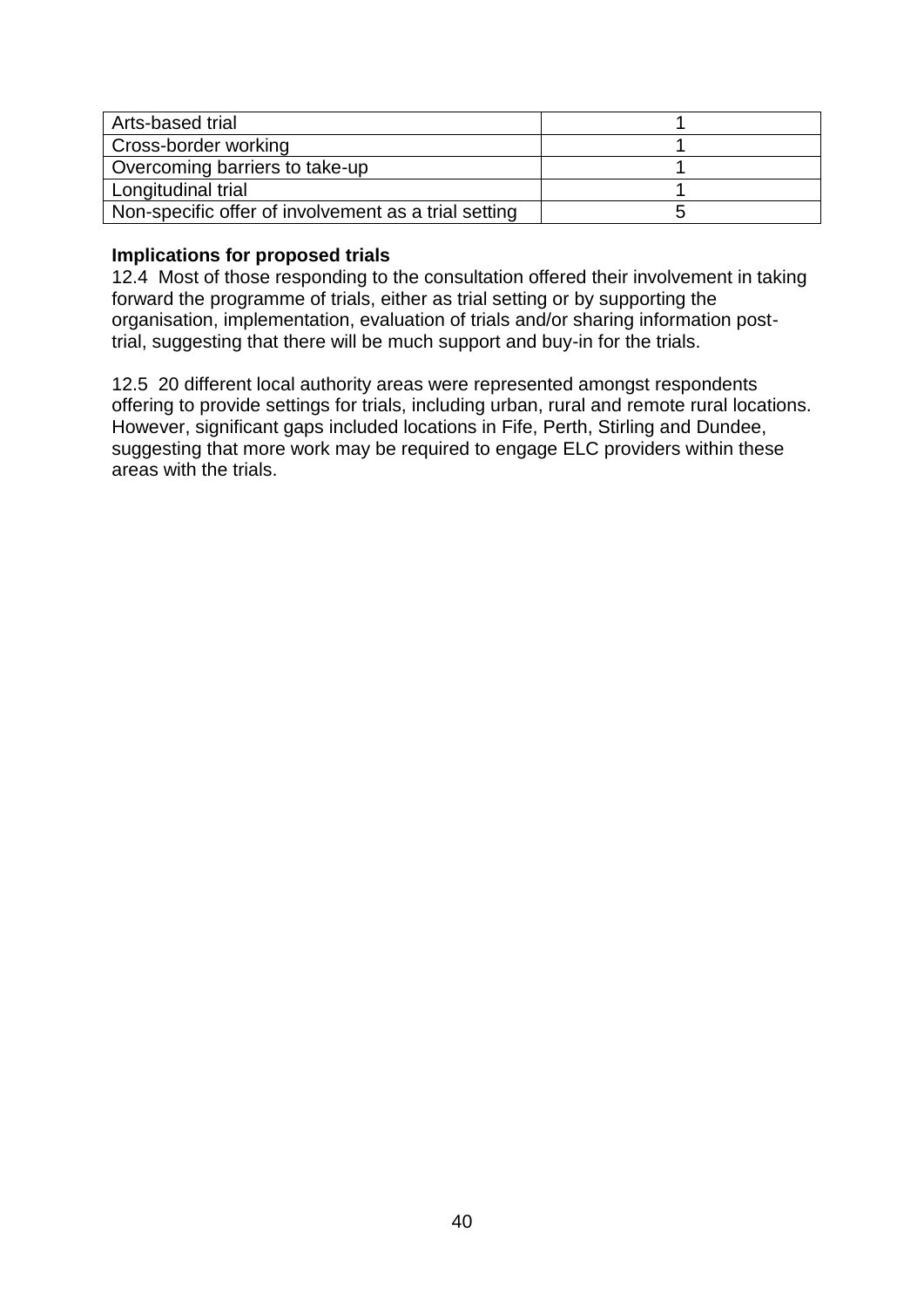### **ANNEX 1: LIST OF RESPONDENTS**

### **Local Government**

Aberdeenshire Council ADES Early Years Network City of Edinburgh Council East Ayrshire Council East Renfrewshire Council Highland Council Inverclyde Council Midlothian Council and Midlothian Sure Start North Ayrshire Council North Lanarkshire Council Orkney Islands Council Perth and Kinross Council Education and Children's Services Renfrewshire Council South Lanarkshire West Dunbartonshire Council

Local Government Nurseries Bellsbank ECC Lime Tree Day Nursery - Glasgow

Private Nurseries Arnhall Nursery Busy Bees Nursery Ayr Busy Bees Nursery(Edinburgh Park) Busy Bees Nursery (Inverness) Cairellot Nursery Limited Hopscotch Childcare Centre Jaybees (Childcare) Ltd Kidzcare – Edinburgh Kirktonholme Nursery Les Enfants Nursery North Edinburgh Childcare Pear Tree Nursery Sunbeams Nursery

Registered Childminders Jayne Kirby Childminder Wee Stars

**Regulator** Care Inspectorate

Scottish Social Services Council

Representative Bodies Early Years Scotland National Day Nurseries Association National Parent Forum of Scotland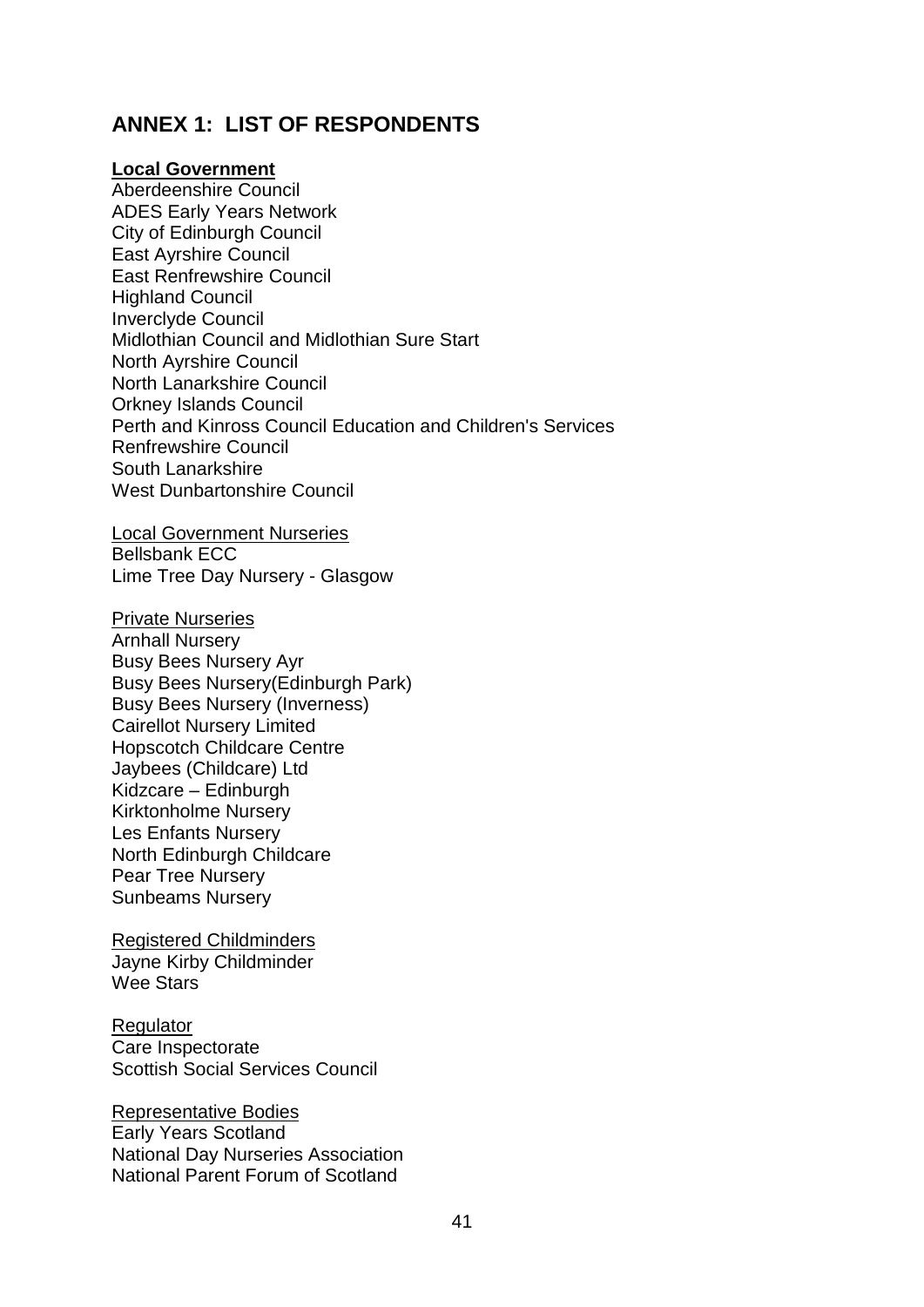Scottish Childminding Association Scottish Out of School Care Network

Unions Educational Institute of Scotland NASUWT UNISON Voice

Voluntary Organisations Aberlour Childcare Trust Care and Learning Alliance Children in Scotland Early Education Glasgow Council for the Voluntary Sector National Deaf Children's Society Save the Children **Starcatchers** Stepping Stones for Families

### **Third sector and voluntary providers**

Coldstream Playgroup Cumbernauld & Kilsyth Nursery & Out of School Care Service

### **Other**

Childhood Practice Providers Fair Funding for Our Kids John Davis – on behalf of Common Weal NHS Health Scotland

#### **Individuals**

15 individuals including parents; playgroup managers and workers; private nursery employers and employees; teachers, ex-teachers and early years' practitioners.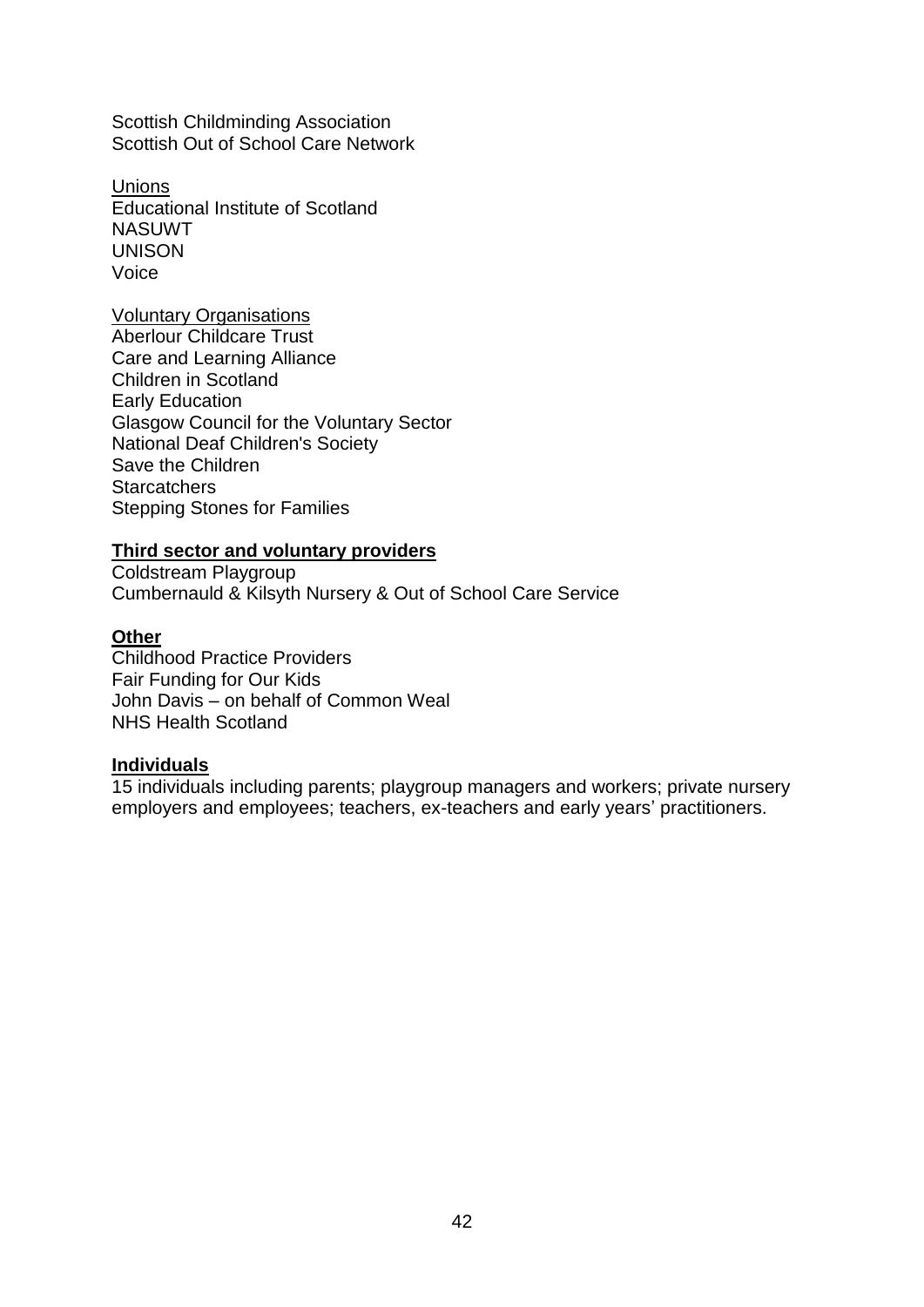### **ANNEX 2: EXAMPLES OF BEST PRACTICE (Question 5)**

### **Examples of Best Practice within ELC Provision**

| <b>Topic</b>             | Initiative name                           | <b>Location</b> | <b>Theme</b>          | <b>Description</b>                                                                                                                                                                                                                                                                                                                                                                                                                                                                                                                                                                                                                                                                                                                                                                                                                                                                                   | Reference                                                                                 |
|--------------------------|-------------------------------------------|-----------------|-----------------------|------------------------------------------------------------------------------------------------------------------------------------------------------------------------------------------------------------------------------------------------------------------------------------------------------------------------------------------------------------------------------------------------------------------------------------------------------------------------------------------------------------------------------------------------------------------------------------------------------------------------------------------------------------------------------------------------------------------------------------------------------------------------------------------------------------------------------------------------------------------------------------------------------|-------------------------------------------------------------------------------------------|
| Providing<br>flexibility | Short term full time places               | Aberdeenshire   | Supporting<br>parents | Full day places (provision which covers the<br>whole nursery day, including a free school meal)<br>to families in crisis, this provision operates on a<br>12 week block with a review at 6 weeks. One 0-3<br>provision and about 10, 3-5 setting. Offered in<br>some local authority settings. One of the criteria<br>is to support parents to engage in<br>employment/study.                                                                                                                                                                                                                                                                                                                                                                                                                                                                                                                        | Early Education                                                                           |
| Providing<br>flexibility | Hopscotch Childcare Centre in<br>Hamilton | Hamilton        | Supporting<br>parents | Single-centre family service which caters for<br>whole families making it easier for parents to<br>access all their childcare needs in one centre.<br>Critical evaluation welcomed of what is<br>described as a, "It is an interesting, innovative<br>and challenging model for our under school age<br>children as well our out of school clubs".<br>Registered for 21 babies, 25 twos, 65 3-5s in the<br>nursery and 80 school-age children in the<br>breakfast, afterschool and holiday clubs. During<br>the hours when these out-of-school club facilities<br>are not in use, the 3-5 registration increases to<br>145.<br>Open from 7.30 am to 6.00 pm although their<br>registration allows them to open until 9pm. This<br>gives scope to extend opening hours in the<br>event of a demonstrable need.<br>Servicing 12 schools in Hamilton information<br>sharing and working in partnership. | 1. National Day<br><b>Nurseries</b><br>Association<br>2. Hopscotch<br>Childcare<br>Centre |
| Providing<br>flexibility | <b>Blended service</b>                    | East Ayrshire   | Supporting<br>parents | Provided by Community Childminder and ELC<br>establishments to referred families assessed as<br>requiring care beyond 600 hours                                                                                                                                                                                                                                                                                                                                                                                                                                                                                                                                                                                                                                                                                                                                                                      | East Ayrshire<br>Council<br>Save the<br>Children                                          |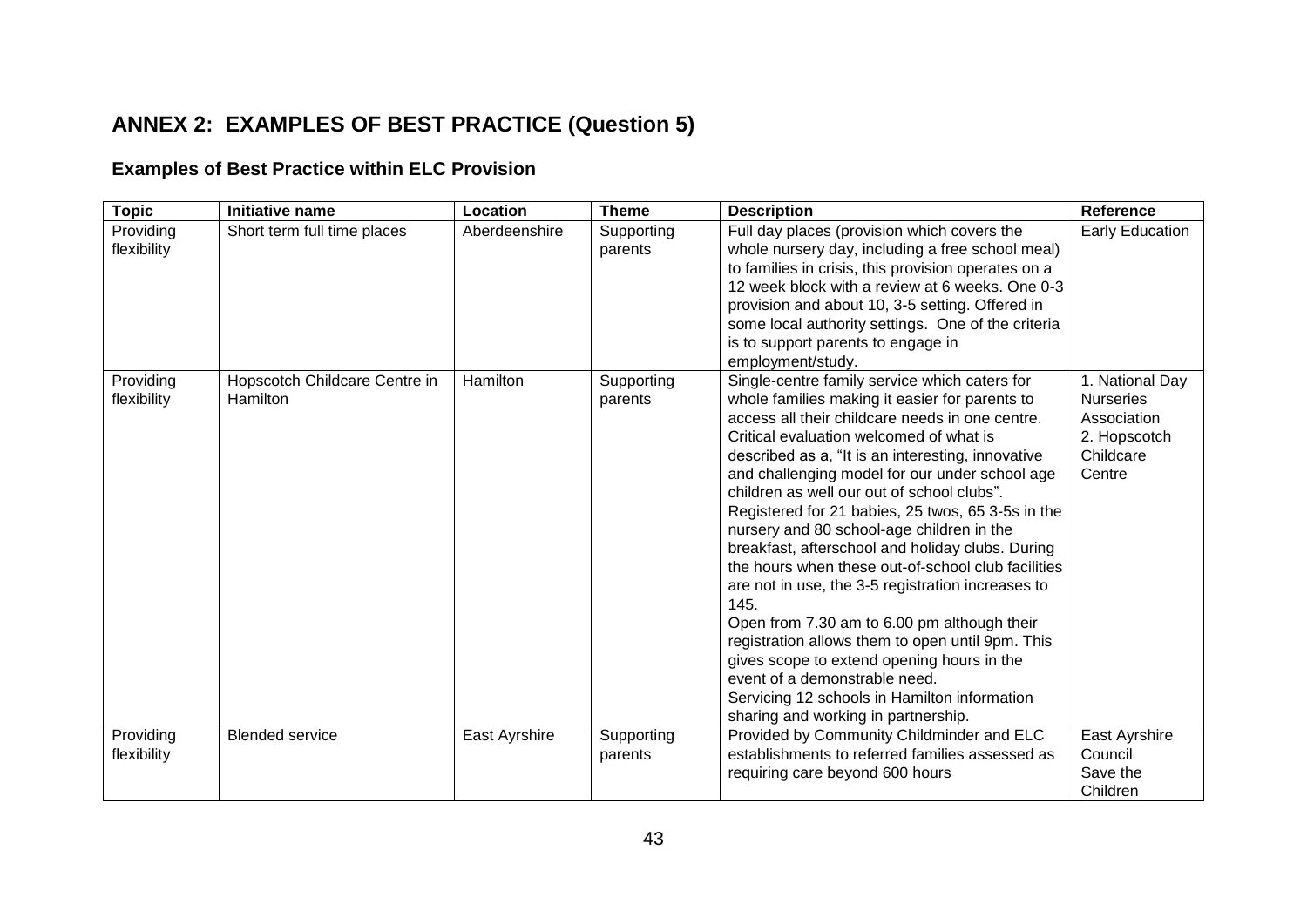| Providing<br>flexibility | <b>Community Childminding</b>    | Scotland                   | Supporting<br>parents | Local authorities employ childminders to provide<br>emergency or respite care, or to provide ELC for<br>two year olds.                                                                                                                                                                                                                                                                                                                                                                                                                  | <b>National Parent</b><br>Forum of<br>Scotland<br><b>NHS</b><br><b>SCOTLAND</b> |
|--------------------------|----------------------------------|----------------------------|-----------------------|-----------------------------------------------------------------------------------------------------------------------------------------------------------------------------------------------------------------------------------------------------------------------------------------------------------------------------------------------------------------------------------------------------------------------------------------------------------------------------------------------------------------------------------------|---------------------------------------------------------------------------------|
| Providing<br>flexibility | Consultation with parents        | Inverclyde                 | Supporting<br>parents | The findings of consultation are used to<br>determine developments that meet the needs of<br>families.                                                                                                                                                                                                                                                                                                                                                                                                                                  | Inverclyde<br>Council                                                           |
| Providing<br>flexibility | Community model                  | Inverclyde                 | Supporting<br>parents | A range of provision is available in a community.<br>This includes provision for children aged 0 -5<br>year, traditional part-time models, extended day<br>and extended year.<br>An integrated model of provision providing<br>mainstream flexible places alongside provision<br>for children with severe and complex additional<br>support needs.                                                                                                                                                                                      | Inverclyde<br>Council                                                           |
| Providing<br>flexibility | All day provision                | Norway                     | Supporting<br>parents | All day childcare provision for children from birth<br>to six. Childcare for all children in school which<br>goes up to the age of 14. Mixture of learning<br>and care through play much of it outside.<br>Parents can leave their children there all day                                                                                                                                                                                                                                                                               | Aberdeenshire<br>Council                                                        |
| Providing<br>flexibility | <b>Blended service</b>           | North Ayrshire             | Supporting<br>parents | Partner providers and child minders are<br>deployed creatively to cope with the demands of<br>childcare.                                                                                                                                                                                                                                                                                                                                                                                                                                | North Ayrshire<br>Council                                                       |
| Providing<br>flexibility | <b>Blended service</b>           | Canada                     | Supporting<br>parents | Private day care and state kindergarten are<br>blended to meet the needs of parents.                                                                                                                                                                                                                                                                                                                                                                                                                                                    | Individual                                                                      |
| Providing<br>flexibility | <b>Cairellot Nursery Limited</b> | Bishopton,<br>Renfrewshire | Supporting<br>parents | Example of a very small nursery which has<br>grown to meet the needs of our community and<br>the local authority. It has expanded 4 times over<br>the years and this year spent in excess of<br>£300,000 to meet the growing needs of the<br>children within our community. The model<br>includes: funded hours only; funded hours with<br>wraparound; part days; full days; split week<br>which be divided between community and<br>private; block sessions; choice of am/pm session<br>or a mixture of both; term time and full year. | Cairellot<br><b>Nursery Limited</b>                                             |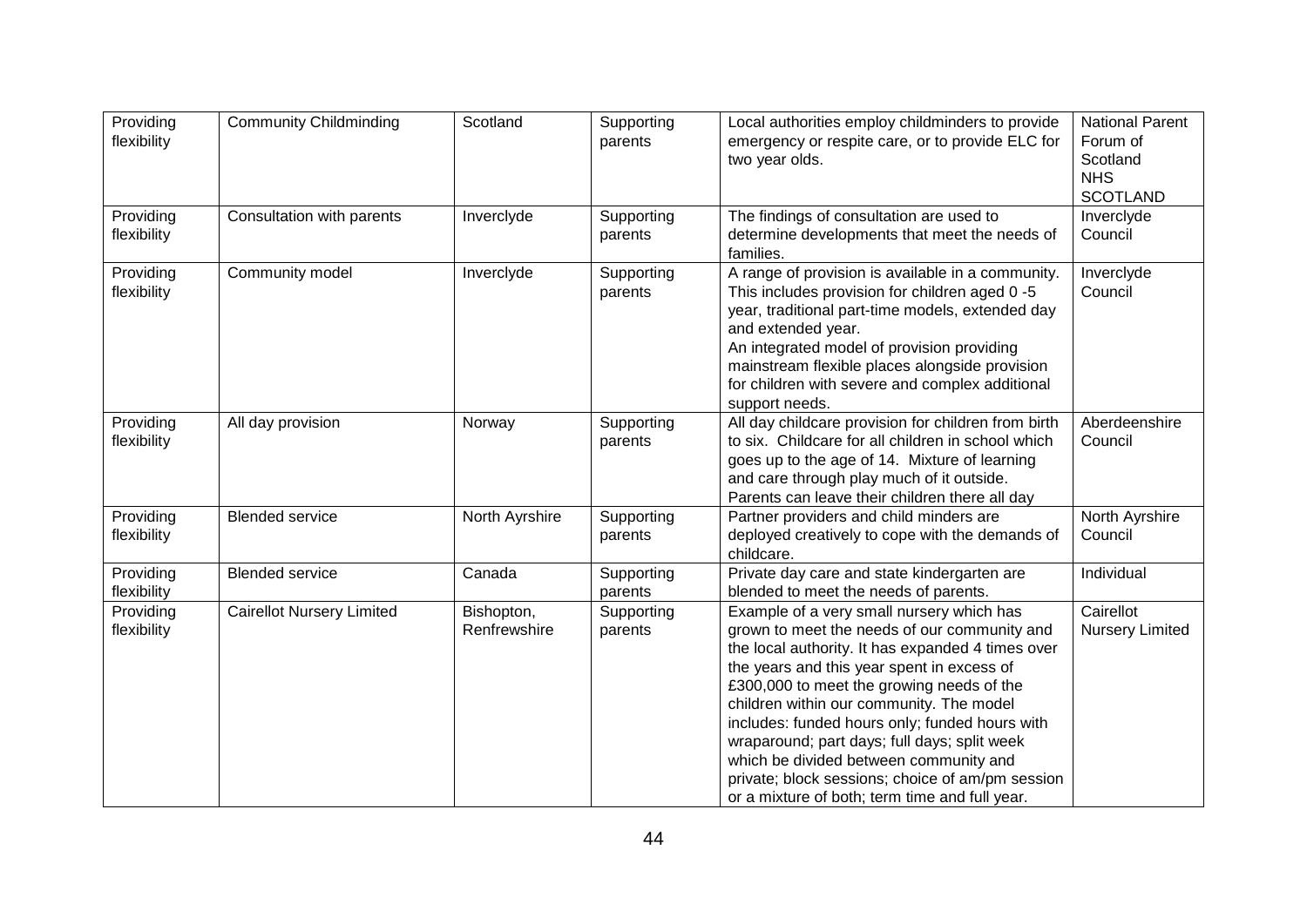| Providing   | <b>Family Learning Centres</b> | <b>North</b>           | Supporting     | Extended day provision within family learning                                                 | North                  |
|-------------|--------------------------------|------------------------|----------------|-----------------------------------------------------------------------------------------------|------------------------|
| flexibility |                                | Lanarkshire            | parents        | centres in North Lanarkshire Council to support<br>working families.                          | Lanarkshire            |
| Providing   | Registered in-house sitter     | National               | Supporting     | Service which can be delivered by the hour, with                                              | <b>National Parent</b> |
| flexibility | services.                      | (Also Highland         | parents        | parents able to book hour-long slots as required.                                             | Forum of               |
|             |                                | <b>Sitter Services</b> |                | The cost of the sitter service is the same                                                    | Scotland               |
|             |                                | specifically           |                | regardless of the number of children in the                                                   | Care and               |
|             |                                | mentioned)             |                | household. Sitters provide an extremely flexible                                              | Learning               |
|             |                                |                        |                | service and can, for example, come to the house                                               | Alliance -             |
|             |                                |                        |                | at weekends or on weekday mornings - e.g.                                                     | <b>Highland Sitter</b> |
|             |                                |                        |                | sitters can arrive at 7am, get the children ready                                             | Service                |
|             |                                |                        |                | and take them to school. This service is of                                                   |                        |
|             |                                |                        |                | particular use to parents who work shift patterns,                                            |                        |
|             |                                |                        |                | or who have to commute long distances to their                                                |                        |
|             |                                |                        |                | workplace, or are required to travel for work                                                 |                        |
|             |                                |                        |                | events. Although this service can be expensive,                                               |                        |
|             |                                |                        |                | it is compatible with Self Directed Support, and                                              |                        |
|             |                                |                        |                | works well for parents of children with complex                                               |                        |
|             |                                |                        |                | additional support needs.                                                                     |                        |
| Providing   | Coldstream Playgroup           | Coldstream             | Supporting     | 0-2 yrs- home, childminder, family care, parent                                               |                        |
| flexibility |                                |                        | families       | and toddler group; 16-24 months- as above,                                                    |                        |
|             |                                |                        |                | plus Stay and Play sessions; 2-3 yrs- playgroup<br>(part time provision), childminders; 3-5 - |                        |
|             |                                |                        |                | nursery, childminders; 5-12 yrs- school,                                                      |                        |
|             |                                |                        |                | breakfast club, OOSC, childminders; 12 + -                                                    |                        |
|             |                                |                        |                | school, OOSC, youth groups. All supplemented                                                  |                        |
|             |                                |                        |                | with various targeted provision such as nurture                                               |                        |
|             |                                |                        |                | group, parent drop-ins etc and also uniformed                                                 |                        |
|             |                                |                        |                | groups, sports clubs and interest groups most of                                              |                        |
|             |                                |                        |                | which takes place within the primary school                                                   |                        |
|             |                                |                        |                | grounds. Example is facilitated by taking place                                               |                        |
|             |                                |                        |                | in a small town without any competing services                                                |                        |
|             |                                |                        |                | but it might be that it could be replicated around                                            |                        |
|             |                                |                        |                | any primary school.                                                                           |                        |
| Providing   | Consultation with parents      | Renfrewshire           | Improving take | Consultation within the local community ensures                                               | Renfrewshire           |
| flexibility |                                | Council                | up             | that a clear picture of needs of individual families                                          | Council                |
|             |                                |                        |                | is gathered and allows centres / nurseries to                                                 |                        |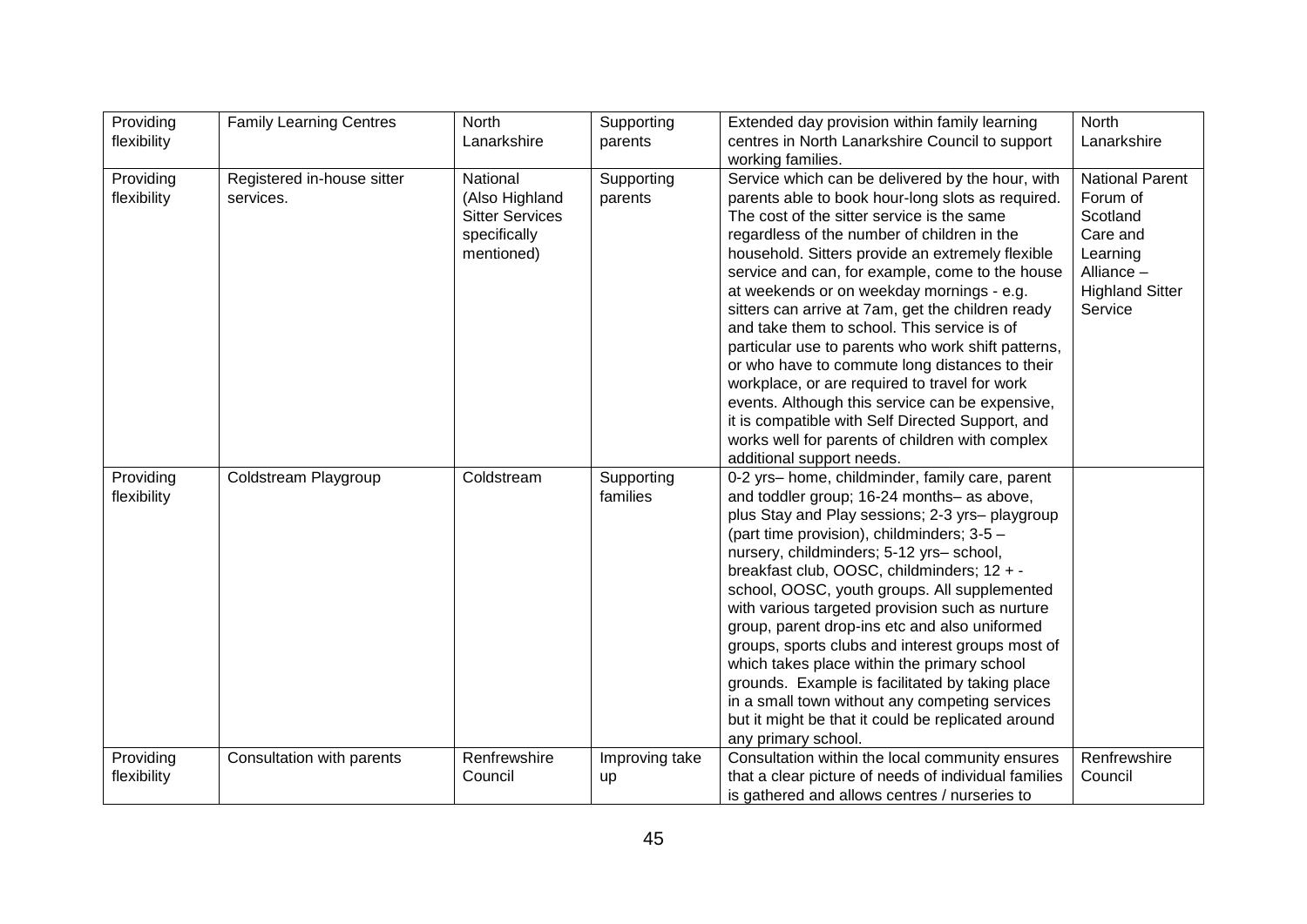|           |                            |                             |                                   | provide patterns of delivery which meet the<br>needs of families. Within a local area we have<br>an example of a service being responsive and<br>flexible in its delivery of the entitlement to<br>maximise the uptake of 600 hours for children -<br>through offering children who have an afternoon<br>placement 4 x pm sessions and 1 full day - this<br>was in response to a high number of children not<br>receiving their full entitlement as they were being<br>collected early by their parents in line with<br>primary school closure times. |                                                        |
|-----------|----------------------------|-----------------------------|-----------------------------------|-------------------------------------------------------------------------------------------------------------------------------------------------------------------------------------------------------------------------------------------------------------------------------------------------------------------------------------------------------------------------------------------------------------------------------------------------------------------------------------------------------------------------------------------------------|--------------------------------------------------------|
| Workforce | Staff bank                 | Highland and<br>Moray       | Increasing the<br>workforce       | Expertise in setting up a staff bank which could<br>be rolled out elsewhere/willingness to partner<br>another authority to help establish this.                                                                                                                                                                                                                                                                                                                                                                                                       | Care and<br>Learning<br>Alliance                       |
| Workforce | Commissioning childminders | <b>North</b><br>Lanarkshire | Increasing the<br>workforce       | Childminders are commissioned to deliver ELC<br>for two year olds. This provides a homelike<br>environment with a less busy service and low<br>adult-to-child ratio suited to the very young<br>child's needs. N. Lanarkshire consulted with<br>SCMA leading to a series of information<br>sessions to explain how the partnership would<br>work. This encouraged childminders to register<br>interest at that stage. The tender process itself<br>was reviewed, explained clearly and the<br>document condensed to two pages.                        | Scottish<br>Childminding<br>Association                |
| Workforce | Collaborative training     | Glasgow                     | Increasing skills<br>of workforce | Through being given resources to work together<br>and access training, small local organisations<br>have been able to collaborate, co-operate and<br>share learning more effectively, resulting in<br>outstanding outcomes for clients.                                                                                                                                                                                                                                                                                                               | Glasgow<br>Council for<br>Voluntary<br><b>Services</b> |
| Workforce | Training for childminders  | <b>North</b><br>Lanarkshire | Increasing skills<br>of workforce | Provision of ongoing training opportunities for<br>childminders similar to the rest of their childcare<br>workforce at times and places which encourage<br>attendance and fit with the childminder's day.<br>Since opening this up to childminders in August<br>2015 there are now more two year olds with<br>childminders than any other service type in the                                                                                                                                                                                         | Scottish<br>Childminding<br>Association                |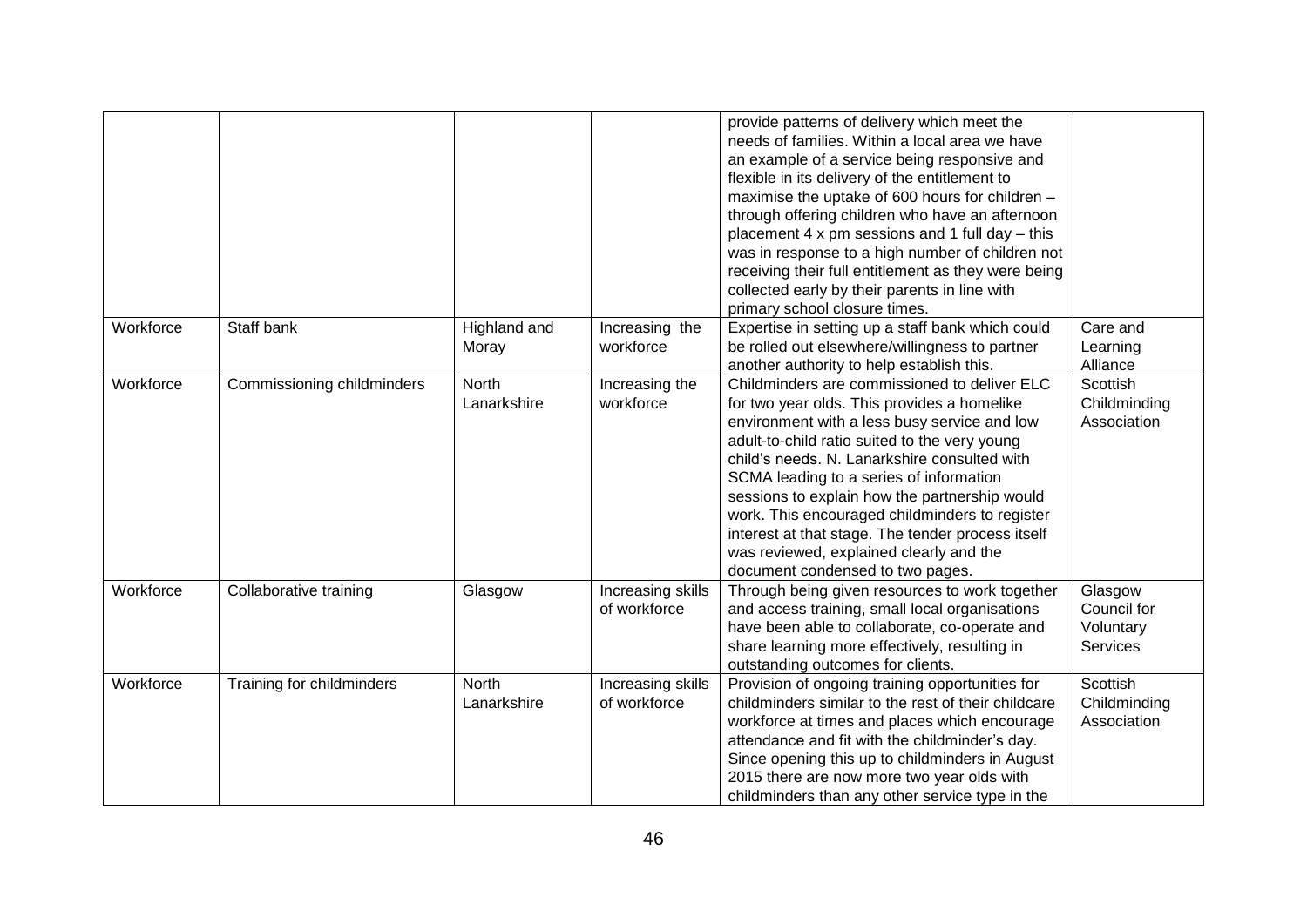|                             |                                                 |                                                  |                                   | area.                                                                                                                                                                                                                                                                                                                                                                                                 |                                                       |
|-----------------------------|-------------------------------------------------|--------------------------------------------------|-----------------------------------|-------------------------------------------------------------------------------------------------------------------------------------------------------------------------------------------------------------------------------------------------------------------------------------------------------------------------------------------------------------------------------------------------------|-------------------------------------------------------|
| Workforce                   | <b>Childhood Practice Award</b>                 | National                                         | Increasing skills<br>of workforce | Education Scotland report found that in almost<br>all centres surveyed, staff who either have the<br>BA (Childhood Practice) award or are<br>undertaking the qualification, believe that it is<br>having a significant and positive impact on<br>children's learning. Staff are delivering more<br>child-led learning which promotes deeper and<br>challenging learning experiences.                  | Scottish Social<br><b>Services</b><br>Council         |
| Workforce                   | E-learning and use of<br>information technology | National                                         | On-line learning<br>and IT use    | On-line training if done well could be used in<br>some areas. Some settings use technology for<br>observations and administration.                                                                                                                                                                                                                                                                    | Les Enfants<br>Nursery                                |
| Workforce                   | Pay and conditions                              | Sweden and<br>other<br>Scandinavian<br>countries | Pay<br>commensurate<br>with skill | Pay, qualifications and status which reflect ELC<br>as a valued profession.                                                                                                                                                                                                                                                                                                                           | 1. Care<br>Inspectorate<br>2. Kirktonholme<br>Nursery |
| Partnership<br>with parents | Family nurture centres                          | Fife                                             | Parenting                         | Combination of parenting classes with childcare                                                                                                                                                                                                                                                                                                                                                       | Care<br>Inspectorate                                  |
| Partnership<br>with parents | Parent and child bonding                        | East Ayrshire                                    | Parenting                         | Referred families with a child under 3 are offered<br>a place in an ELC establishment through a multi-<br>agency allocation process. Parent and child<br>attend together one day per week to promote<br>positive bonding, increase knowledge and<br>understanding of child development and to<br>create community connections. This was<br>positively evaluated by Strathclyde University in<br>2015. | East Ayrshire<br>Council                              |
| Partnership<br>with parents | Stay and Play model                             | National                                         | Parenting                         | Parents attend regular sessions with their<br>children and family learning is at the heart of our<br>provision.                                                                                                                                                                                                                                                                                       | <b>Early Years</b><br>Scotland                        |
| Partnership<br>with parents | Your Child Choices                              | National                                         | Supporting<br>families            | Delivery of Family Sign Language to families of<br>newly diagnosed deaf children and practitioners<br>in early years' settings. This training aims to<br>improve communication between deaf children<br>and their surroundings, at home or in nursery.                                                                                                                                                | National Deaf<br>Children's<br>Society                |
| Partnership<br>with parents | <b>Stepping Stones for Families</b>             | National                                         | Supporting<br>families            | Provision of a holistic approach to early learning<br>and childcare provision in which the well-being                                                                                                                                                                                                                                                                                                 | 1. Stepping<br>Stones for                             |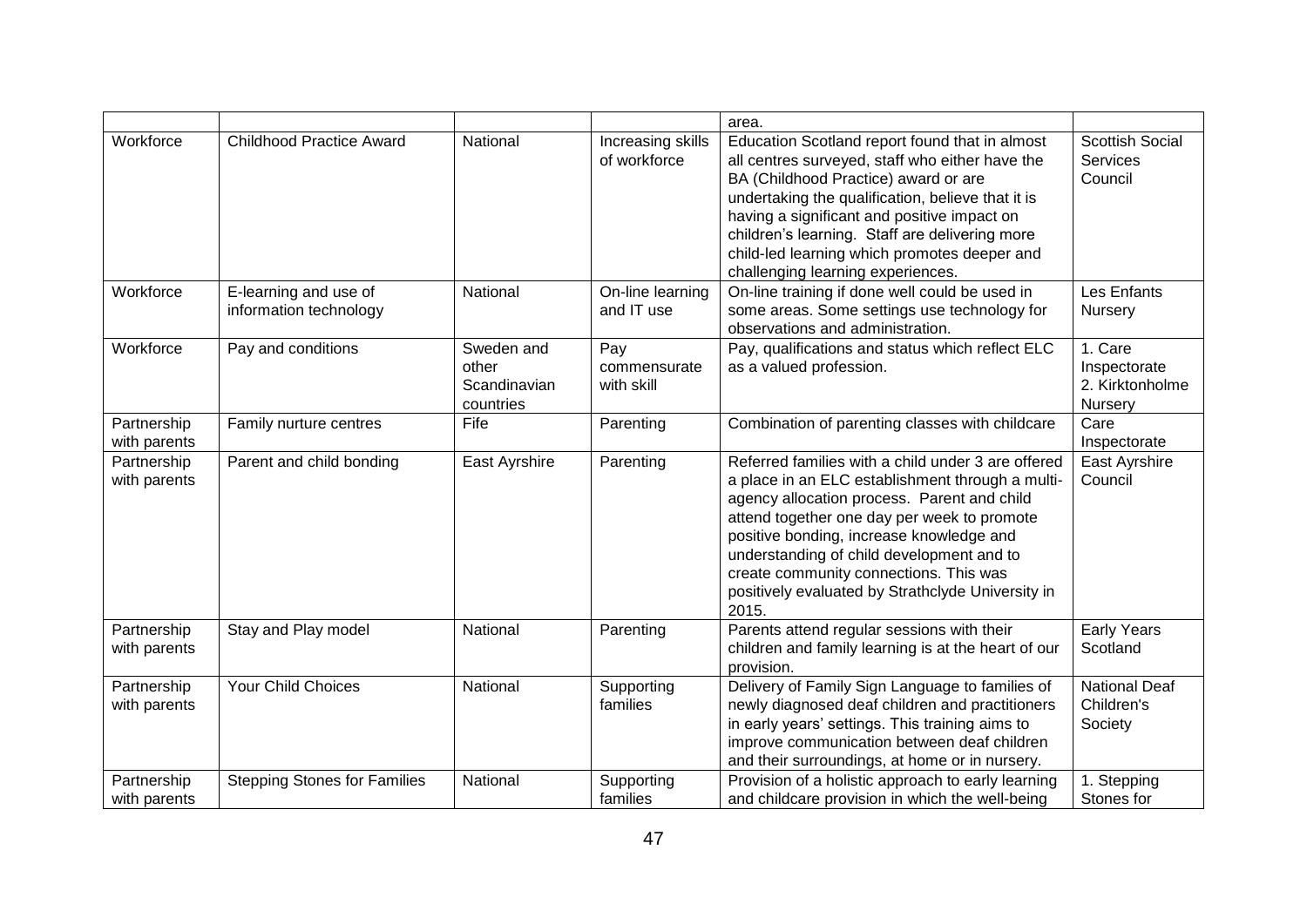| Partnership                 | Family support service                                                    | Fife                                             | Supporting             | needs of the family are met as well as<br>addressing the childcare needs. This leads to<br>positive outcomes for families.<br>Support is in schools rather than family centres.                                                                                                                                                                                                                                                                                                                                                                                                                                                                                                                                                                                   | <b>Families</b><br>2. Childhood<br>Practice<br>Providers<br>Aberdeenshire                                                                                     |
|-----------------------------|---------------------------------------------------------------------------|--------------------------------------------------|------------------------|-------------------------------------------------------------------------------------------------------------------------------------------------------------------------------------------------------------------------------------------------------------------------------------------------------------------------------------------------------------------------------------------------------------------------------------------------------------------------------------------------------------------------------------------------------------------------------------------------------------------------------------------------------------------------------------------------------------------------------------------------------------------|---------------------------------------------------------------------------------------------------------------------------------------------------------------|
| with parents                |                                                                           |                                                  | families               | Needs to be evaluated to see if it could be<br>feasibly rolled out across Scotland.                                                                                                                                                                                                                                                                                                                                                                                                                                                                                                                                                                                                                                                                               | Council                                                                                                                                                       |
| Partnership<br>with parents | <b>Integrated Family Learning</b><br>Centres - Woodburn Primary<br>School | Midlothian                                       | Supporting<br>families | A re-design and re-configuration of services in<br>an existing Primary School to establish a Family<br>Learning Centre. From planning to full-scale<br>opening, this was achieved in 15 months.<br>Midlothian Sure Start Third Sector staff work<br>alongside Midlothian Council staff. Central focus<br>of the Family Learning Centre approach is to<br>engage parents in their child's learning and<br>development. 100 families a day can now<br>access a team to support their child and family,<br>under one roof and firmly rooted in their local<br>community.<br>The Family Learning Centre has the 0-3, 3-5,<br>Primary School and Out of School Care all<br>located in the one building, to promote a<br>seamless transition for children and families. | Midlothian<br>Council and<br><b>Midlothian Sure</b><br><b>Start</b>                                                                                           |
| Child centred               | Child centred approaches                                                  | Sweden and<br>other<br>Scandinavian<br>countries | Child<br>development   | Emphasis on building individual children's<br>confidence and self-esteem.                                                                                                                                                                                                                                                                                                                                                                                                                                                                                                                                                                                                                                                                                         | Care<br>Inspectorate                                                                                                                                          |
| Child centred               | Reggio Emilia and TeWhariki<br>curricula                                  | Italy and New<br>Zealand                         | Child<br>development   | Child-focused experience where the voices of<br>children are clearly heard and their rights are<br>respected. These models ensure children are<br>participating in their own lives and learning.                                                                                                                                                                                                                                                                                                                                                                                                                                                                                                                                                                  | 1. Individual<br>2. Childhood<br>Practice<br>Providers<br>3. Scottish Out<br>of School Care<br><b>Network</b><br>4. Cumbernauld<br>& Kilsyth<br>Nursery & Out |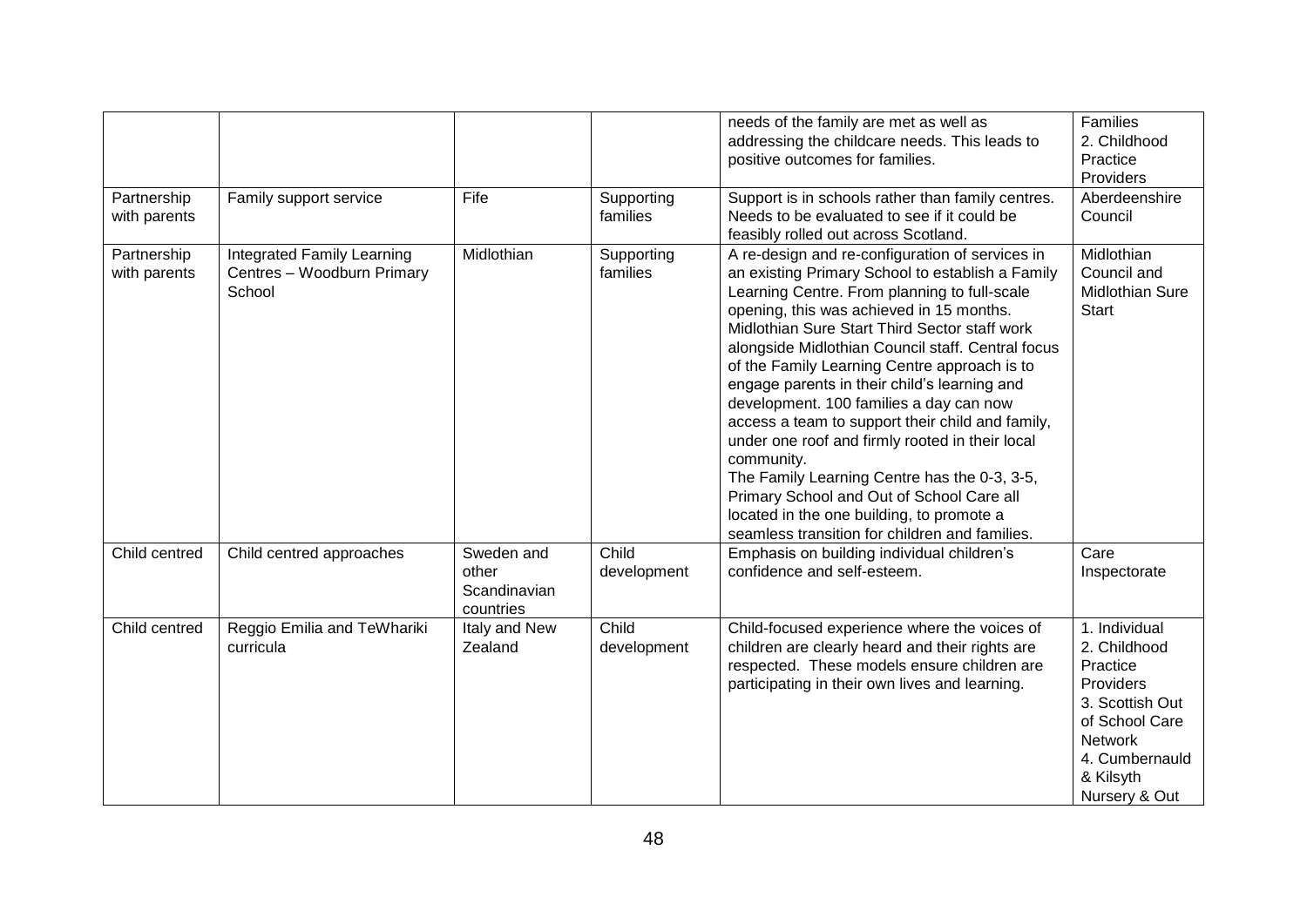|               |                                     |                             |                   |                                                        | of School Care  |
|---------------|-------------------------------------|-----------------------------|-------------------|--------------------------------------------------------|-----------------|
|               |                                     |                             |                   |                                                        | Service         |
|               |                                     |                             |                   |                                                        | 5. Stepping     |
|               |                                     |                             |                   |                                                        | Stones for      |
|               |                                     |                             |                   |                                                        | <b>Families</b> |
| Child centred | Rights-based approach               | Germany                     | Children's rights | Every child between the age of 1 and 3 having          | Care            |
|               |                                     |                             |                   | the legal right to early childhood support             | Inspectorate    |
| Child centred | Smooth transitions                  | North Ayrshire              | Transition        | Many of our early years' classes sit within the        | North Ayrshire  |
|               |                                     |                             | through settings  | primary school estate allowing enhanced and            |                 |
|               |                                     |                             |                   | positive transition into the primary stages.           |                 |
| Child centred | Smooth transitions                  |                             | Transition        | Extended day nursery co-located with a primary         | <b>UNISON</b>   |
|               |                                     | Lime Tree Day               | through settings  | school on the same campus. This type of                |                 |
|               |                                     | Nursery - Merrylee          |                   |                                                        |                 |
|               |                                     | Primary School              |                   | delivery means that parents only have to leave         |                 |
|               |                                     | Shaw Mor Family             |                   | and collect their children (aged up to 12 years)       |                 |
|               |                                     | Learning Centre -           |                   | from one place. This also improves the transition      |                 |
|               |                                     | <b>Tinto Primary School</b> |                   | to formal education at 5 as they are already           |                 |
|               |                                     | Kelvinpark Family           |                   | familiar with the school.                              |                 |
|               |                                     | Learning Centre -           |                   |                                                        |                 |
|               |                                     | <b>Hillhead Primary</b>     |                   |                                                        |                 |
|               |                                     | School                      |                   |                                                        |                 |
|               |                                     | Govan Family                |                   |                                                        |                 |
|               |                                     | Learning Centre -           |                   |                                                        |                 |
|               |                                     | Pirie Park Primary          |                   |                                                        |                 |
|               |                                     | School                      |                   |                                                        |                 |
|               |                                     | Knightswood Early           |                   |                                                        |                 |
|               |                                     | Years Centre -              |                   |                                                        |                 |
|               |                                     | StNinian's Primary          |                   |                                                        |                 |
|               |                                     | School                      |                   |                                                        |                 |
|               |                                     | Garthamlock Family          |                   |                                                        |                 |
|               |                                     | Learning - St Rose of       |                   |                                                        |                 |
|               |                                     | Lima Primary School         |                   |                                                        |                 |
| Child centred | <b>Glasgow City Council nursery</b> | Glasgow                     | Quality           | Excellent provision with well trained and              | Individual      |
|               | in Hillhead.                        |                             | provision         | motivated staff and located in a park setting with     |                 |
|               |                                     |                             |                   | lots of opportunity for outdoor activities. It is also |                 |
|               |                                     |                             |                   | based within the grounds of Hillhead Primary           |                 |
|               |                                     |                             |                   | which will help with transitioning to school.          |                 |
| Outdoor       | Local Nature Kindergarten           | Perth and                   | Use of outdoor    | High quality provision with a summer club during       | Perth and       |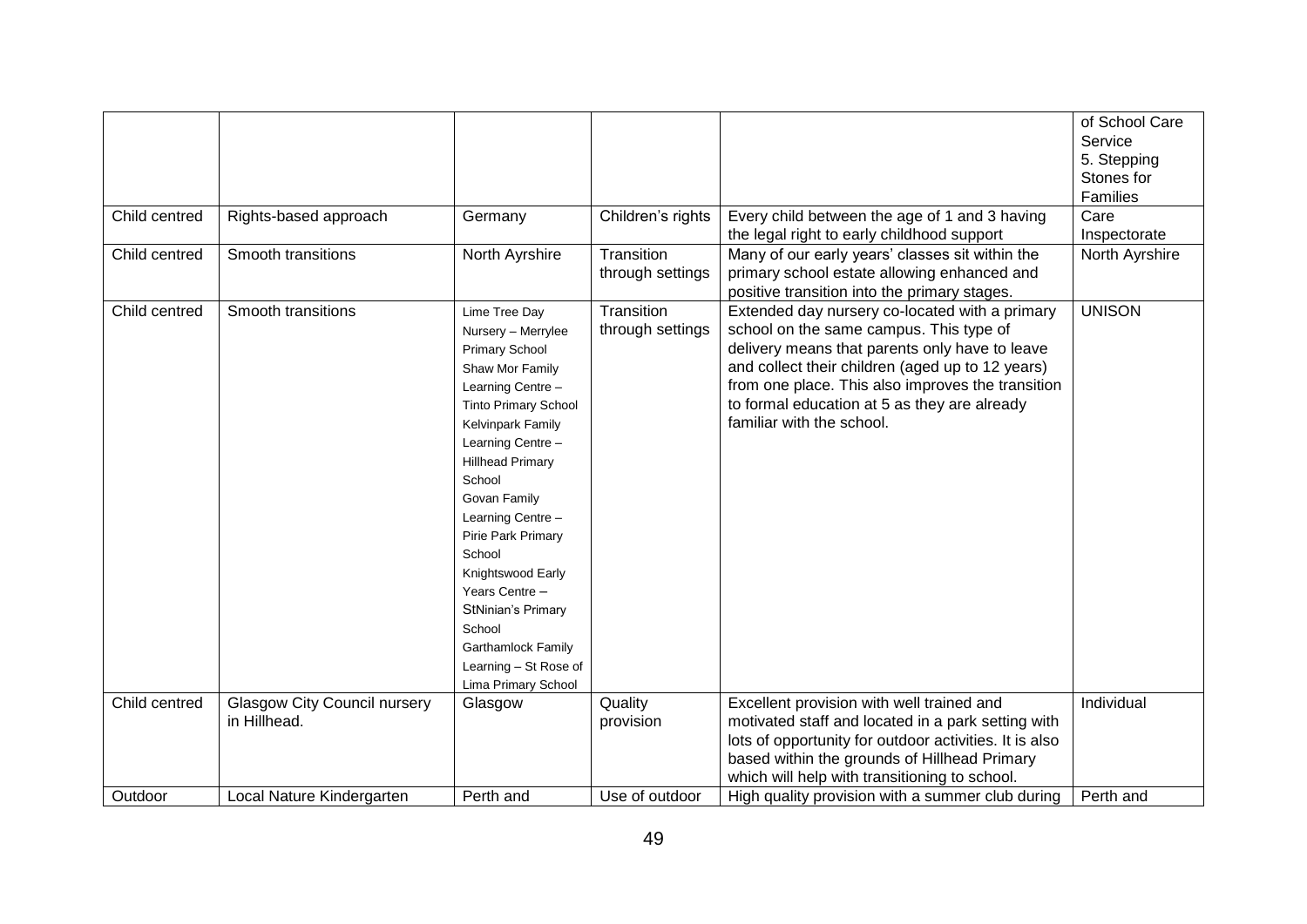| space                                   |                                                     | <b>Kinross</b>         | space                                   | the summer months.                                                                                                                                                                                                                                                                                                                                                                                                                                                                                                                                                                                                                           | Kinross Council<br>Education and<br>Children's                                                                      |
|-----------------------------------------|-----------------------------------------------------|------------------------|-----------------------------------------|----------------------------------------------------------------------------------------------------------------------------------------------------------------------------------------------------------------------------------------------------------------------------------------------------------------------------------------------------------------------------------------------------------------------------------------------------------------------------------------------------------------------------------------------------------------------------------------------------------------------------------------------|---------------------------------------------------------------------------------------------------------------------|
| Outdoor                                 | Forest School approach                              | Scotland               | Use of outdoor                          | Outdoor learning.                                                                                                                                                                                                                                                                                                                                                                                                                                                                                                                                                                                                                            | Services<br>Cumbernauld &                                                                                           |
| space                                   |                                                     |                        | space                                   |                                                                                                                                                                                                                                                                                                                                                                                                                                                                                                                                                                                                                                              | Kilsyth Nursery<br>& Out of School<br><b>Care Service</b><br><b>National Day</b><br><b>Nurseries</b><br>Association |
| Outdoor<br>space                        | Outdoor Nursery based in<br>Pollock Park in Glasgow | Glasgow                | Use of outdoor<br>space                 | Children are engaged in outdoor play for the<br>vast majority of the day regardless of the<br>weather (unless is gets very extreme).                                                                                                                                                                                                                                                                                                                                                                                                                                                                                                         | Individual                                                                                                          |
| Outdoor<br>space                        | Secret Garden                                       | Fife                   | Use of outdoor<br>space                 | Out-door education.                                                                                                                                                                                                                                                                                                                                                                                                                                                                                                                                                                                                                          | Childhood<br>Practice<br>Providers                                                                                  |
| Provision for<br>vulnerable<br>children | City of Perth Early Childhood<br>Centre             | Perth                  | Providing for<br>vulnerable<br>children | High quality provision for vulnerable children<br>throughout most of the year.                                                                                                                                                                                                                                                                                                                                                                                                                                                                                                                                                               | Perth and<br>Kinross Council<br>Education and<br>Children's<br>Services                                             |
| Provision for<br>vulnerable<br>children | A local authority in Scotland                       | Scotland               | Providing for<br>vulnerable<br>children | An innovative example using GIRFEC and an<br>out of school care breakfast club in one LA in<br>Scotland is where head teachers identified<br>children who were often late or missing school.<br>A local out of school care service, which also<br>runs a breakfast club, was commissioned by the<br>LA to provide a pick-up service from the child's<br>own home, to the breakfast club, where a<br>nutritious meal and play was provided then the<br>children were taken to school, on time, every<br>day. It was reported that the children's wellbeing<br>and engagement in school was vastly improved<br>through this practical support. | Scottish Out of<br><b>School Care</b><br>Network                                                                    |
| Provision for<br>vulnerable             | Kilpatrick school nursery                           | West<br>Dunbartonshire | Providing for<br>vulnerable             | A nursery for children with a high level of need:<br>physical; health related and learning related. An                                                                                                                                                                                                                                                                                                                                                                                                                                                                                                                                       | West<br>Dunbartonshire                                                                                              |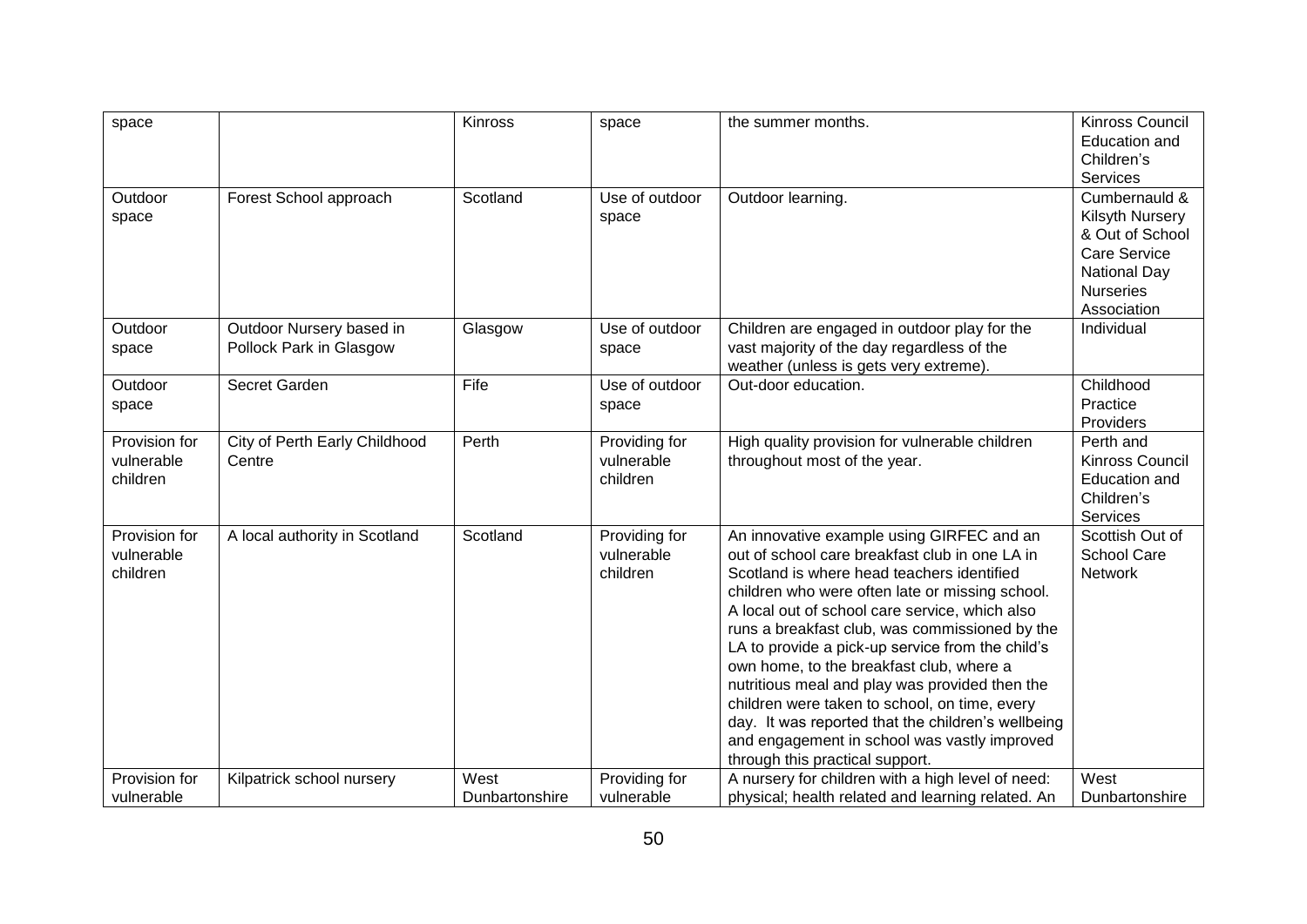| children                     |                                                        |                                | children                                | expanded service is due to open in October<br>2016.                                                                                                                                                                                                                                                                                                                                                                                                                                                                                                                                                                                           | Council                                                                                                                                                      |
|------------------------------|--------------------------------------------------------|--------------------------------|-----------------------------------------|-----------------------------------------------------------------------------------------------------------------------------------------------------------------------------------------------------------------------------------------------------------------------------------------------------------------------------------------------------------------------------------------------------------------------------------------------------------------------------------------------------------------------------------------------------------------------------------------------------------------------------------------------|--------------------------------------------------------------------------------------------------------------------------------------------------------------|
| Increasing<br>parent choice  | Cross-border funding                                   | Ayrshire                       | Funding follows<br>child                | Funding paid to the setting the child attends<br>irrespective of where a child lives.                                                                                                                                                                                                                                                                                                                                                                                                                                                                                                                                                         | <b>National Day</b><br><b>Nurseries</b><br>Association                                                                                                       |
| Increasing<br>parent choice  | No capped places in private<br>settings                | Highland and<br>Angus Councils | Funding follows<br>child                | Allows funding to follow the child in quality<br>settings.                                                                                                                                                                                                                                                                                                                                                                                                                                                                                                                                                                                    | <b>National Day</b><br><b>Nurseries</b><br>Association                                                                                                       |
| Creative<br>pedagogy         | Cowgate Under 5s centre                                | Edinburgh                      | Creative<br>experience for<br>children  | A model for a 8am to 6pm service that employs<br>creative pedagogy and is run by a manager who<br>is not a teacher.                                                                                                                                                                                                                                                                                                                                                                                                                                                                                                                           | 1. John Davis<br>University of<br>Edinburgh on<br>behalf of<br>Common Weal<br>2. Aberlour<br><b>Childcare Trust</b><br>3. Childhood<br>Practice<br>Providers |
| Creative<br>pedagogy         | Froebal and Montessori                                 | National                       | Creative<br>experience for<br>children  | Creative delivery of early learning and childcare.                                                                                                                                                                                                                                                                                                                                                                                                                                                                                                                                                                                            | Aberlour<br><b>Childcare Trust</b>                                                                                                                           |
| Use of<br>expressive<br>arts | Hillend Children's Centre in<br>Inverclyde             | Inverclyde                     | Providing for<br>vulnerable<br>children | Starcatchers ran a pilot combining their artist in<br>residence model with Creative Skills training for<br>11 members of staff with positive results. They<br>report that use of expressive arts has been<br>invaluable in giving non-verbal children<br>opportunities to express themselves and shape<br>their own learning, and staff have made clear<br>links between the artistic process and the<br>delivery of GIRFEC and SHANARRI outcomes,<br>the Curriculum for Excellence and the<br>implementation of UNCRC particularly articles<br>12,13 and 31. A full, independent evaluation of<br>the pilot is due for publication May 2016. | <b>Starcatchers</b>                                                                                                                                          |
| Partnership<br>working       | <b>Blending of Outdoor</b><br>Kindergartens with Local | Scotland                       | Transition<br>through settings          | 2 types of establishment working in partnership<br>so that a greater number of children can be                                                                                                                                                                                                                                                                                                                                                                                                                                                                                                                                                | Individual                                                                                                                                                   |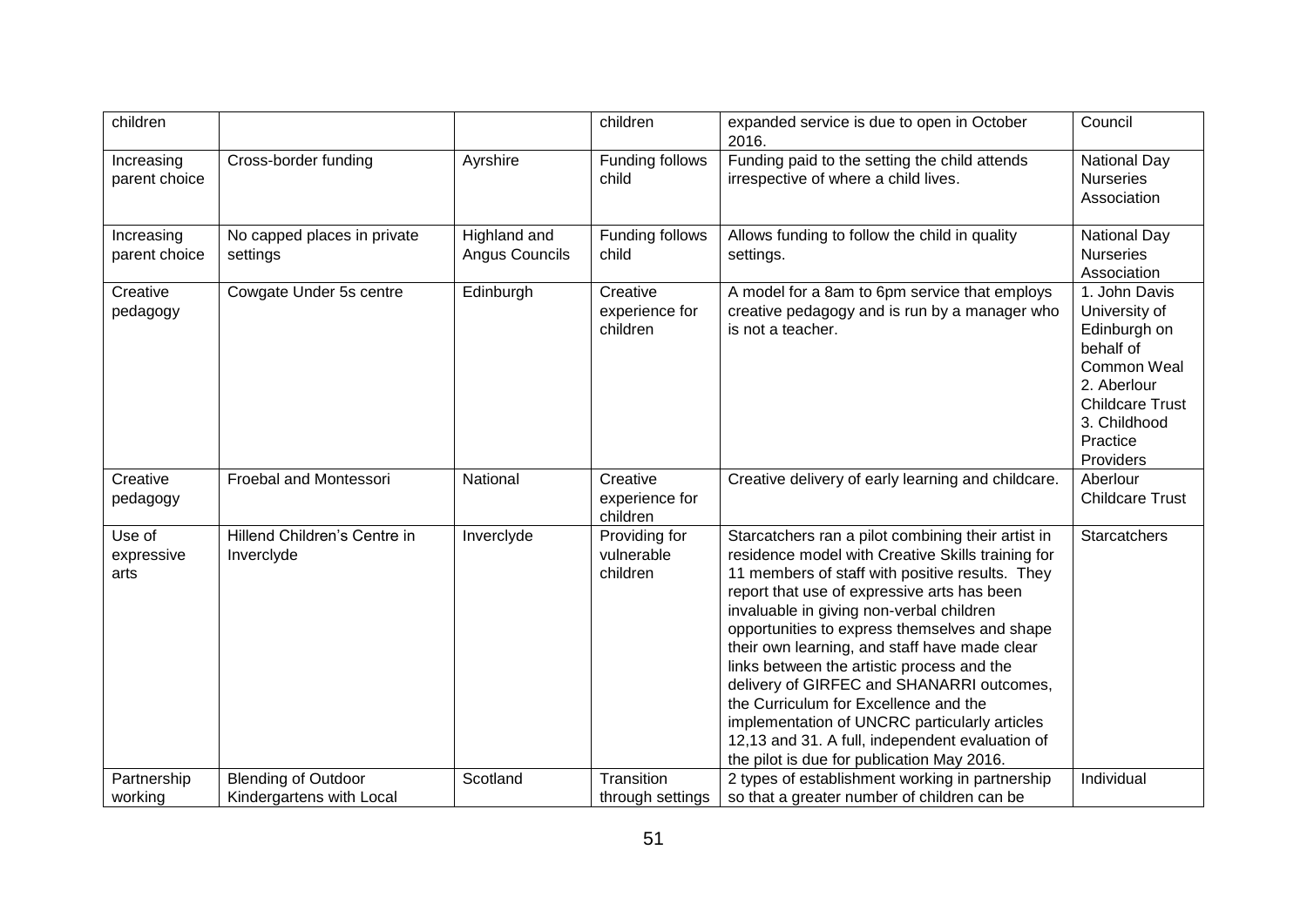| between<br>organisations                          | Authority nurseries                                                            |               |                                                | accommodated while maintaining consistency<br>and continuity for the children.                                                                                                                                                                                     |                                                         |
|---------------------------------------------------|--------------------------------------------------------------------------------|---------------|------------------------------------------------|--------------------------------------------------------------------------------------------------------------------------------------------------------------------------------------------------------------------------------------------------------------------|---------------------------------------------------------|
| Working with<br>Asylum<br>seekers and<br>refugees | Daisy Chain, Govanhill                                                         | Govanhill     | Working with<br>Asylum seekers<br>and refugees | Working with Asylum seekers and refugees.                                                                                                                                                                                                                          | Childhood<br>Practice<br>Providers                      |
| Data bank                                         | https://webgate.ec.europa.eu/<br>fpfis/mwikis/eurydice/index.php/<br>Main_Page | International | Sharing best<br>practice                       | Comparative data on ELC and education (and<br>sometimes including out of school care) across<br>European countries. This web resource gives<br>separate country reports on ELC, including staff<br>training/qualifications/ policies and financial<br>support etc. | Scottish Out of<br><b>School Care</b><br><b>Network</b> |

Features of work which makes provision exceptional

- Establishments in which children have regular and meaningful interactions with qualified teachers who are expert in early years education.
- Good transitions between nursery and school.
- Focus on free play.
- Outdoor play; outdoor focused ELC provision e.g. Forest school programmes in nurseries
- partner providers with level 9 qualified managers as well as having Early Years GTCS registered teachers
- Child-centred approaches.
- Parental (fathers as well as mothers, other carers) engagement particularly where families are living in difficult circumstances and need additional support.
- Wraparound care services, which offer provision 8am-6pm for siblings to be cared for across the day whilst accessing nursery and school.
- Opportunities for continued CPD.
- Workplace-based nursery provision, in particular the potential for a nursery that is shared between different employers who are located in the same building or area, e.g. in a business park.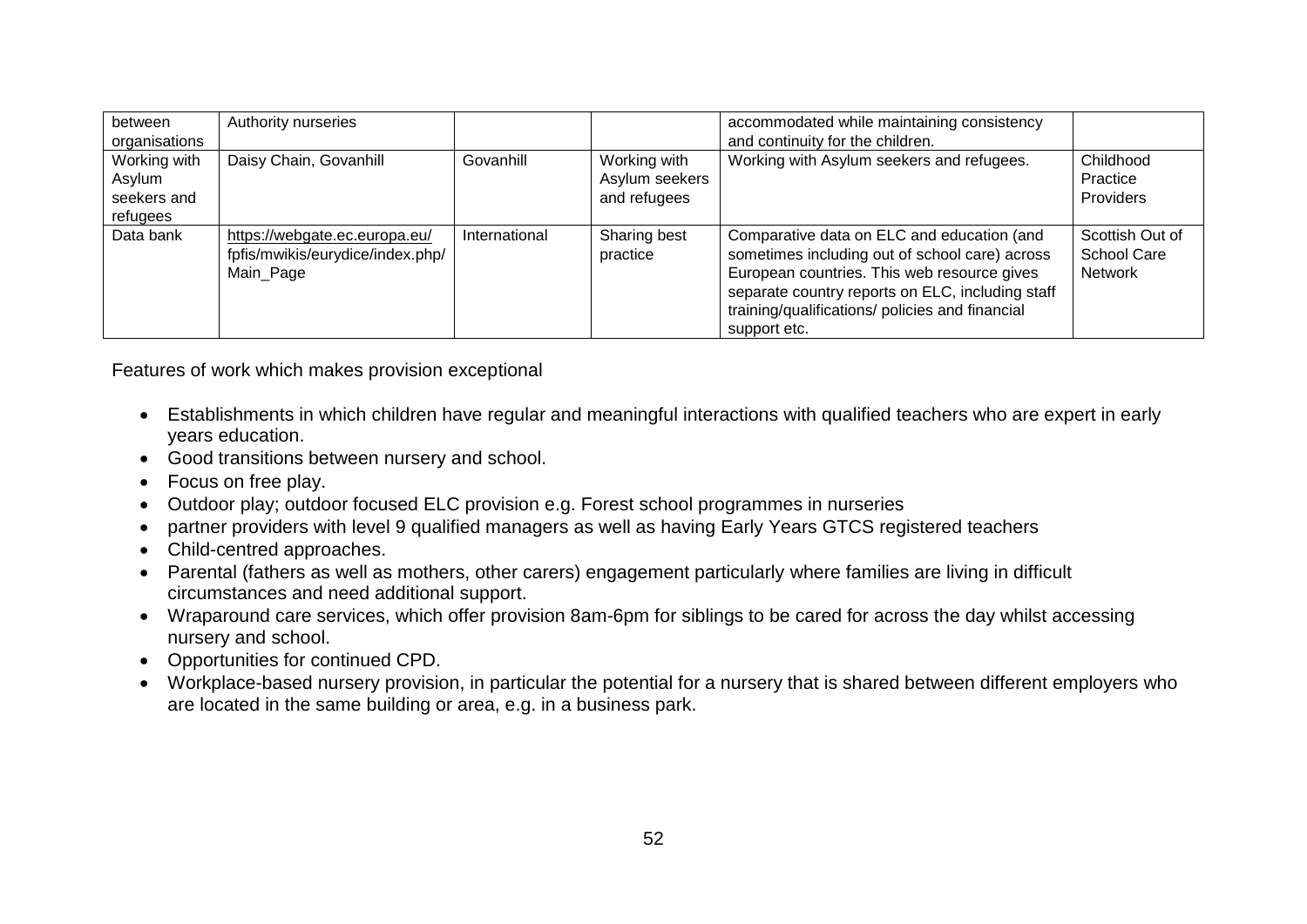### **ANNEX 3: EXAMPLES OF INNOVATIVE PRACTICE (Question 6)**

### **Examples of Innovative Practice within ELC Provision**

| <b>Topic</b>                | Initiative name                                       | Location            | <b>Theme</b>                              | <b>Description</b>                                                                                                                                                                                                                                                                 | Reference                                                                                                                                      |
|-----------------------------|-------------------------------------------------------|---------------------|-------------------------------------------|------------------------------------------------------------------------------------------------------------------------------------------------------------------------------------------------------------------------------------------------------------------------------------|------------------------------------------------------------------------------------------------------------------------------------------------|
| Providing<br>flexibility    | "Stretched funding" models                            | Various             | Supporting<br>parents                     | Spreading the allocated funding per<br>child over a greater number of<br>weeks (e.g. 52 weeks) to provide<br>out of term time provision but also<br>to enable parents to budget and not<br>be faced with higher out of term<br>time costs.                                         | Jaybees<br>(Childcare) Ltd<br><b>Busy Bees</b><br>Nursery<br>Inverness<br><b>National Day</b><br><b>Nurseries</b><br>Association<br>Individual |
| Providing<br>flexibility    | Altered hours for ELC settings                        | Orkney Islands      | Supporting<br>parents                     | Instead of a 3 hours 10 min model<br>in full time settings, Orkney Islands<br>adopted different models of ELC<br>provision and allowed parents<br>flexibility to align with parents'<br>needs.                                                                                     | Orkney Islands<br>Council                                                                                                                      |
| Providing<br>flexibility    | Learning from primary school flexible hours<br>models | Highland<br>Council | Supporting<br>parents                     | Trialling flexibility models in 4<br>primary schools in Highland, 2<br>large schools offering 8-6pm<br>provision, 1 offering 9-3pm using a<br>1:8 staff child ratio and a $4th$<br>offering an early level class. View<br>to transferring knowledge from<br>these to ELC settings. | Highland<br>Council                                                                                                                            |
| Increasing<br>parent choice | <b>Gloucestershire Model</b>                          | Gloucestershire     | Supporting<br>parents                     | Parents are given ELC funding and<br>enabled to choose how they spend<br>this within accredited settings.                                                                                                                                                                          | Individual                                                                                                                                     |
| Increasing<br>parent choice | Childminders delivering ELC                           | West Lothian        | <b>Enabling ELC</b><br>in home<br>setting | Use of childminders to deliver 600<br>hours of ELC.                                                                                                                                                                                                                                | Scottish<br>Childminding<br>Association                                                                                                        |
| Increasing<br>parent choice | Play and Care<br><b>Stepping Stones for Families</b>  | Ayrshire<br>Glasgow | <b>Enabling ELC</b><br>in home            | High quality childcare in own home<br>which is particularly beneficial                                                                                                                                                                                                             | Stepping<br>Stones for                                                                                                                         |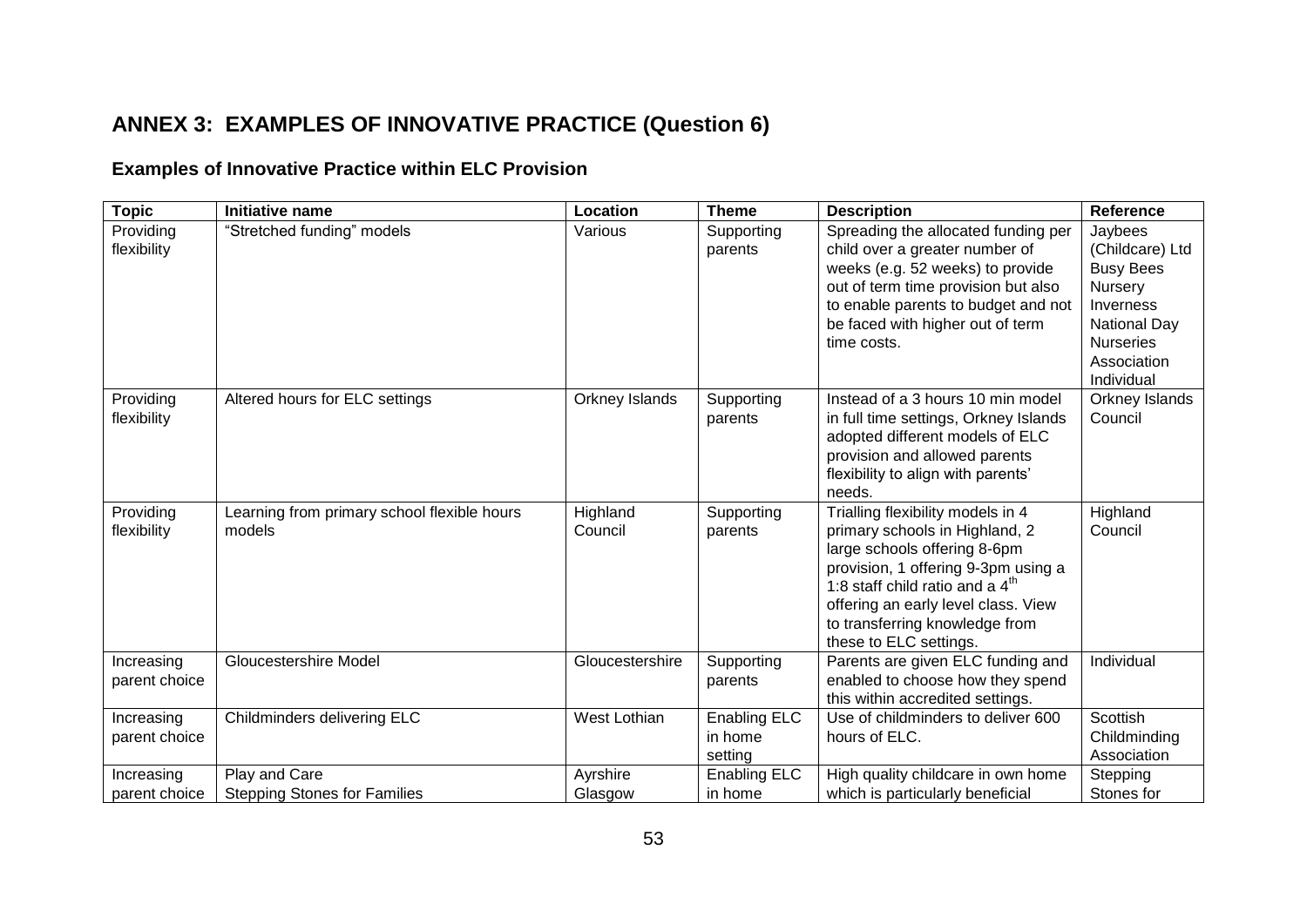|                             |                                      |                                            | setting                                | where there are additional support<br>needs or parents work various<br>inconsistent hours (e.g. shifts).                                                                                                                                                                                                                                                                                                                                                                                                                            | Families                               |
|-----------------------------|--------------------------------------|--------------------------------------------|----------------------------------------|-------------------------------------------------------------------------------------------------------------------------------------------------------------------------------------------------------------------------------------------------------------------------------------------------------------------------------------------------------------------------------------------------------------------------------------------------------------------------------------------------------------------------------------|----------------------------------------|
| Workforce                   | <b>Opening Doors</b>                 | Inverness,<br>Ross-Shire and<br>Sutherland | Increasing the<br>skilled<br>workforce | Flexible student-centred approach<br>to mentoring potential childcare<br>workers involving group learning<br>days and one-to-one mentoring.                                                                                                                                                                                                                                                                                                                                                                                         | Care and<br>Learning<br>Alliance       |
| Workforce                   | <b>Childhood Practice Award</b>      | National                                   | Increasing the<br>skilled<br>workforce | SSSC working in partnership with<br><b>Education Scotland and other</b><br>stakeholders to support a<br>programme of enhanced learning in<br>the sector. The Childhood Practice<br>award and the virtual nursery are<br>examples of innovative delivery and<br>approaches to supporting learning.                                                                                                                                                                                                                                   | Scottish Social<br>Services<br>Council |
| Partnership<br>with parents | "Blether bags"                       | A nursery - not<br>identified              | Supporting<br>families                 | Many of the children and the<br>families using the service do not<br>have English as their first language.<br>These families are supported<br>through the use of topic resource<br>bags ("blether bags"). Older<br>children in the school were<br>encouraged to record the names of<br>the items in the bags in both<br>English and Polish. The bags can<br>be taken home by nursery children<br>and explored with parents. Parents<br>were very much involved in<br>learning and feel part of the nursery<br>and school community. | Care<br>Inspectorate                   |
| Partnership<br>with parents | Families and Schools Together (FAST) | UK wide                                    | Supporting<br>families                 | Programme run in the UK by Save<br>the Children for parents of early<br>primary age children. Designed to<br>improve parents' confidence, their<br>relationship with their child and<br>their engagement with their child's<br>education. This may provide a                                                                                                                                                                                                                                                                        | Save the<br>Children                   |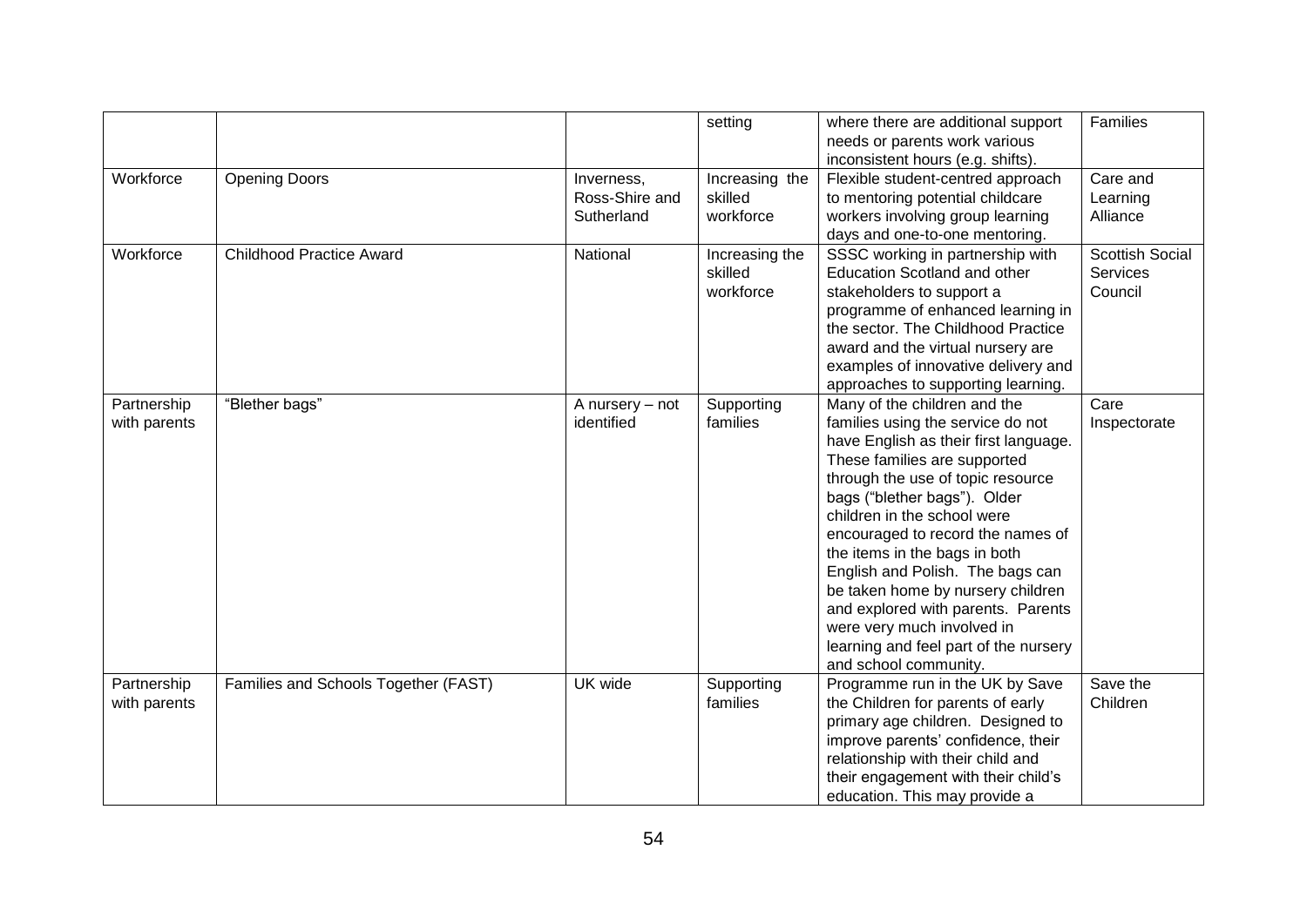|                                                    |                                                                                                                                                                                                                                                           |                                                                                |                                        | model for the early years' sector.                                                                                                                                                                                                                                                                                                                         |                                                                                                     |
|----------------------------------------------------|-----------------------------------------------------------------------------------------------------------------------------------------------------------------------------------------------------------------------------------------------------------|--------------------------------------------------------------------------------|----------------------------------------|------------------------------------------------------------------------------------------------------------------------------------------------------------------------------------------------------------------------------------------------------------------------------------------------------------------------------------------------------------|-----------------------------------------------------------------------------------------------------|
| Data bank                                          | "My World Outdoors"<br>http://www.careinspectorate.com/<br>index.php/my-world-outdoors                                                                                                                                                                    | International                                                                  | Sharing<br>innovative<br>practice      | Publication with examples of<br>innovative and excellent practice<br>supporting national guidance and<br>Scotland's Play Strategy.                                                                                                                                                                                                                         | Care<br>Inspectorate                                                                                |
| Data bank                                          | <b>Childcare Commission resources</b>                                                                                                                                                                                                                     | International                                                                  | Sharing<br>innovative<br>practice      | Childcare Commission's range of<br>sources of international evidence.                                                                                                                                                                                                                                                                                      | Children in<br>Scotland                                                                             |
| Use of<br>expressive<br>arts                       | Pen Green Children's Centre and Research<br>Base-http://www.pengreen.co.uk<br><b>Thomas Coram Centre</b><br>http://www.thomascoram.camden.sch.uk/#<br><b>Reflections Nursery</b><br>http://www.reflectionsnurseries.co.uk/light-<br>everywhere/4577814764 | National                                                                       | Creative<br>experience for<br>children | ELC that uses arts and creativity at<br>the heart of service delivery.                                                                                                                                                                                                                                                                                     | <b>Starcatchers</b>                                                                                 |
| Use of<br>expressive<br>arts                       | The Playground<br>http://www.starcatchers.org.uk/sites/default/files/<br>The%20Playground%20report%20W EB.pdf                                                                                                                                             | 2 settings in<br>South<br>Lanarkshire and<br>1 setting in East<br>Renfrewshire | Creative<br>experience for<br>children | Residency based projects delivered<br>by Starcatchers which places<br>artists in childcare settings for<br>extended periods of time to support<br>outcomes based on a consistency<br>of contact between children, staff,<br>parents and the artists involved.                                                                                              | <b>Starcatchers</b>                                                                                 |
| Child centred                                      | Montessori approach                                                                                                                                                                                                                                       | National                                                                       | Child<br>development                   | Holistic approach to child<br>development                                                                                                                                                                                                                                                                                                                  | <b>National Day</b><br><b>Nurseries</b><br>Association                                              |
| Partnership<br>working<br>between<br>organisations | Pen Green<br>www.pengreen.org                                                                                                                                                                                                                             | Corby in<br>Peterborough                                                       | Multi-agency<br>approach               | Internationally acclaimed 'centre of<br>excellence'. As well as being an<br>integrated children's centre offering<br>families a multi-agency co-located<br>service Pen Green also has as<br>Research and Training Centre<br>located alongside the Children's<br>Centre. Pen Green promotes a<br>strong community development<br>ethos, at least 50% of the | Midlothian<br>Council and<br>Midlothian<br><b>Sure Start</b><br><b>ADES Early</b><br>Years' Network |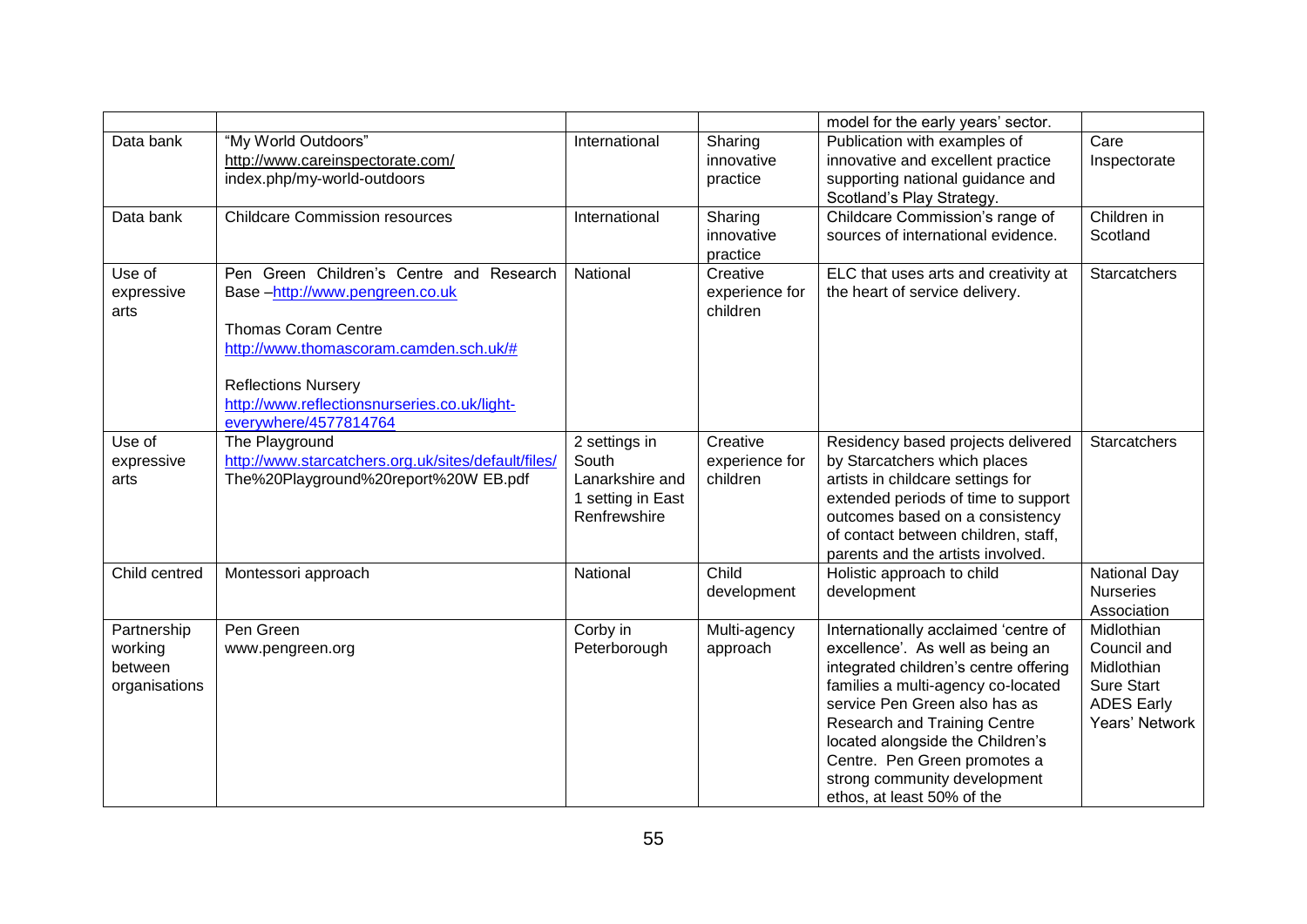|  |  | workforce are local parents who |  |
|--|--|---------------------------------|--|
|  |  | they have supported to become   |  |
|  |  | fully qualified Early Years     |  |
|  |  | Practitioners.                  |  |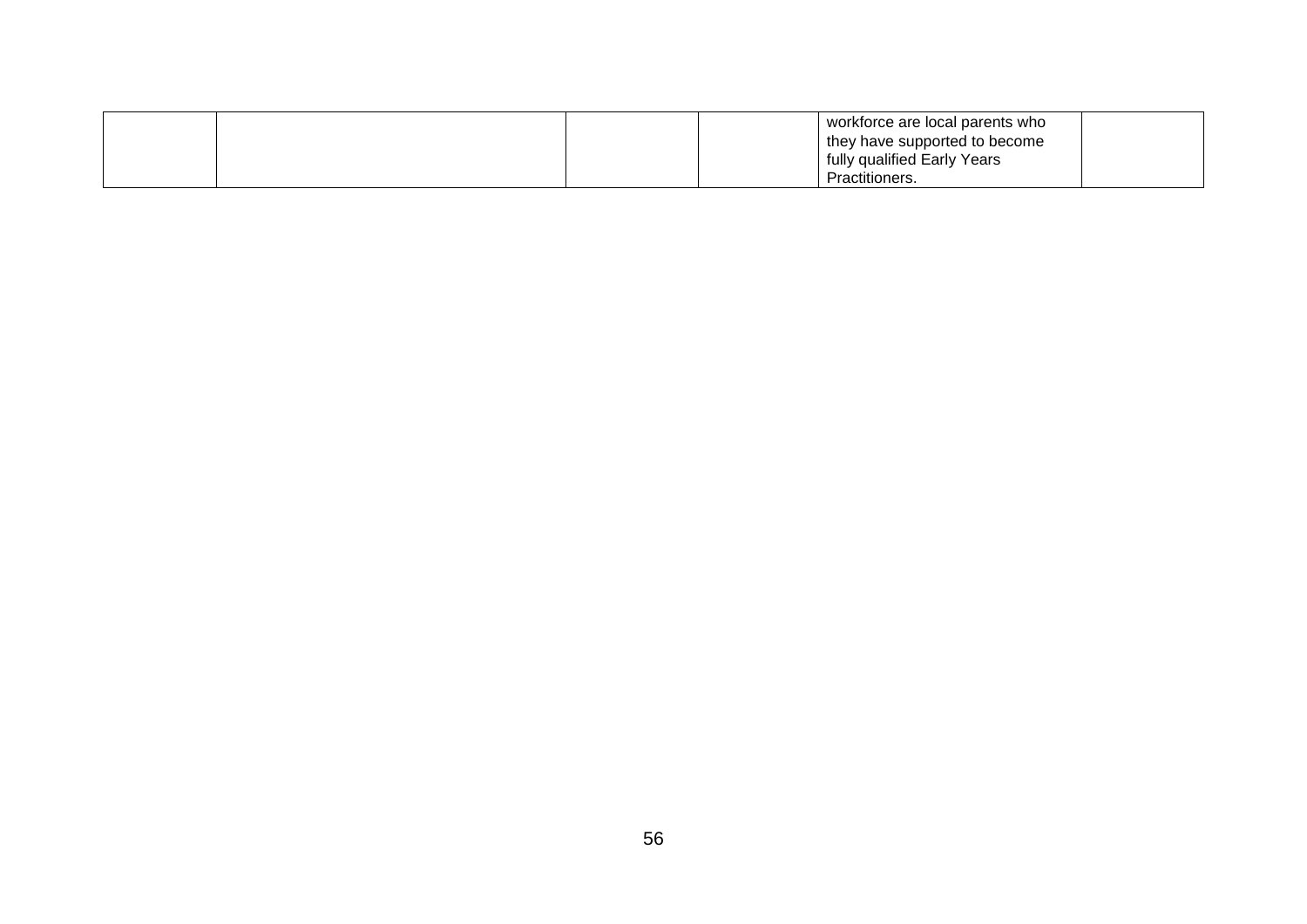### **ANNEX 4: INTEREST IN INVOLVEMENT IN THE PROGRAMME OF TRIALS (Question 11)**

### **PART 1: PLANNING AND UNDERTAKING THE TRIALS**

| <b>Main topic of interest</b>                 | <b>Respondent</b>                           | Location   | <b>Further details</b>                                                                                                                                                                                |
|-----------------------------------------------|---------------------------------------------|------------|-------------------------------------------------------------------------------------------------------------------------------------------------------------------------------------------------------|
| Planning/informing the programme of<br>trials | Care Inspectorate                           | n/a        | Development of trials including pre-trial criteria.<br>Sharing information from registered services<br>database.                                                                                      |
| Planning/informing the programme of<br>trials | National Deaf Children's Society            | n/a        | Recommend consultation with British Sign<br>Language National Advisory Group.<br>Recommend consultation with Disabled Young<br>People's Advisory Group                                                |
| Planning/informing the programme of<br>trials | <b>NASUWT</b>                               | n/a        | Willing to be involved in further consultations<br>and on relevant working party.                                                                                                                     |
| Planning/informing the programme of<br>trials | <b>EIS</b>                                  | n/a        | Willing to be involved in design and delivery of<br>trials.<br>Willing to willing to seek feedback from any<br>members who are involved in trials and to feed<br>this back to the relevant personnel. |
| Planning/informing the programme of<br>trials | Glasgow Council for the Voluntary<br>Sector | Glasgow    | Offer to share information from database of<br>$\bullet$<br>organisations providing support to children, their<br>families and young people.                                                          |
| Planning/informing the programme of<br>trials | Coldstream Playgroup                        | Coldstream | Share views on how services could be<br>$\bullet$<br>developed locally.                                                                                                                               |
| Planning/informing the programme of<br>trials | <b>Inverclyde Council</b>                   | n/a        | Offer of involvement in "table top" exercises.<br>$\bullet$                                                                                                                                           |
| Planning/informing the programme of<br>trials | <b>NHS SCOTLAND</b>                         | n/a        | Review of evidence<br>$\bullet$                                                                                                                                                                       |
| Planning/informing the programme of<br>trials | Save the Children                           | n/a        | Will feed learning from Early Years and<br>$\bullet$<br>Childcare Strategy Forum to inform<br>development of trials.                                                                                  |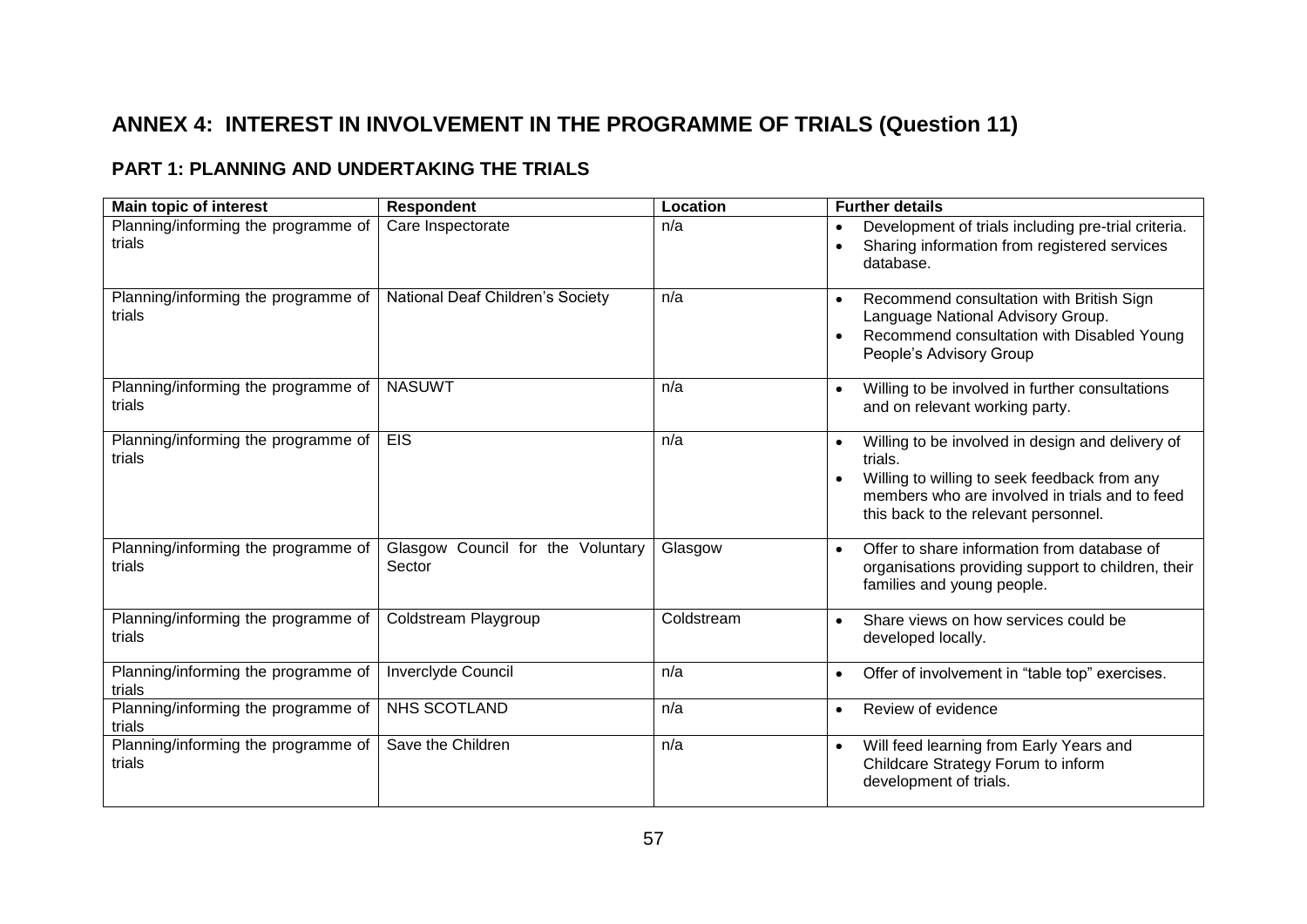| Planning/informing the programme of<br>trials                                   | <b>Childhood Practice Providers</b>                                                                                | n/a           | Will ask students to identify examples of<br>$\bullet$<br>excellence and examples of challenges.                                                            |
|---------------------------------------------------------------------------------|--------------------------------------------------------------------------------------------------------------------|---------------|-------------------------------------------------------------------------------------------------------------------------------------------------------------|
| Planning/informing the programme of<br>trials                                   | Kirktonholme Nursery                                                                                               | n/a           | Happy to participate in group planning<br>$\bullet$<br>discussions and share experiences.                                                                   |
| Establishing evaluative framework<br>and involvement in evaluation of<br>trials | Care Inspectorate                                                                                                  | n/a           | Development of measureable outcomes.<br>$\bullet$<br>Assist with evaluation.                                                                                |
| Establishing evaluative framework<br>and involvement in evaluation of<br>trials | National Parent Forum of Scotland                                                                                  | n/a           | Offer of advice on how to consult with and<br>$\bullet$<br>engage with parents.                                                                             |
| Establishing evaluative framework<br>and involvement in evaluation of<br>trials | Children in Scotland                                                                                               | n/a           | Assistance with evaluation<br>$\bullet$                                                                                                                     |
| Establishing evaluative framework<br>and involvement in evaluation of<br>trials | <b>Hopscotch Childcare Centre</b>                                                                                  | n/a           | Assistance with evaluation<br>$\bullet$                                                                                                                     |
| Establishing evaluative framework<br>and involvement in evaluation of<br>trials | <b>EIS</b>                                                                                                         | n/a           | Assistance with evaluation<br>$\bullet$                                                                                                                     |
| Establishing evaluative framework<br>and involvement in evaluation of<br>trials | <b>NHS Scotland</b>                                                                                                | n/a           | Support for planning and undertaking evaluation<br>$\bullet$<br>with regard to individual and population indices<br>of health, wellbeing and child poverty. |
| Establishing evaluative framework<br>and involvement in evaluation of<br>trials | Scottish Childminding Association                                                                                  | n/a           | Involvement in evaluating improvement<br>$\bullet$<br>outcomes for children.                                                                                |
| Establishing evaluative framework<br>and involvement in evaluation of<br>trials | Linda Carr, Head of Centre<br><b>First Adventures Nursery</b><br>and Chair for West Lothian Network<br><b>NDNA</b> | n/a           | Willing to be part of evaluation team.                                                                                                                      |
| Establishing evaluative framework<br>and involvement in evaluation of<br>trials | Avril Williamson, 36 years working as<br>a teacher and head teacher in<br>nursery schools and classes.             | n/a           | Willing to be part of evaluation team and<br>provide advice.                                                                                                |
| Sharing feedback and good practice                                              | Care Inspectorate                                                                                                  | Scotland-wide | Providing examples of innovative practice.<br>$\bullet$                                                                                                     |
| Sharing feedback and good practice                                              | <b>Early Education</b>                                                                                             | England-wide  | Sharing information about parallel<br>$\bullet$                                                                                                             |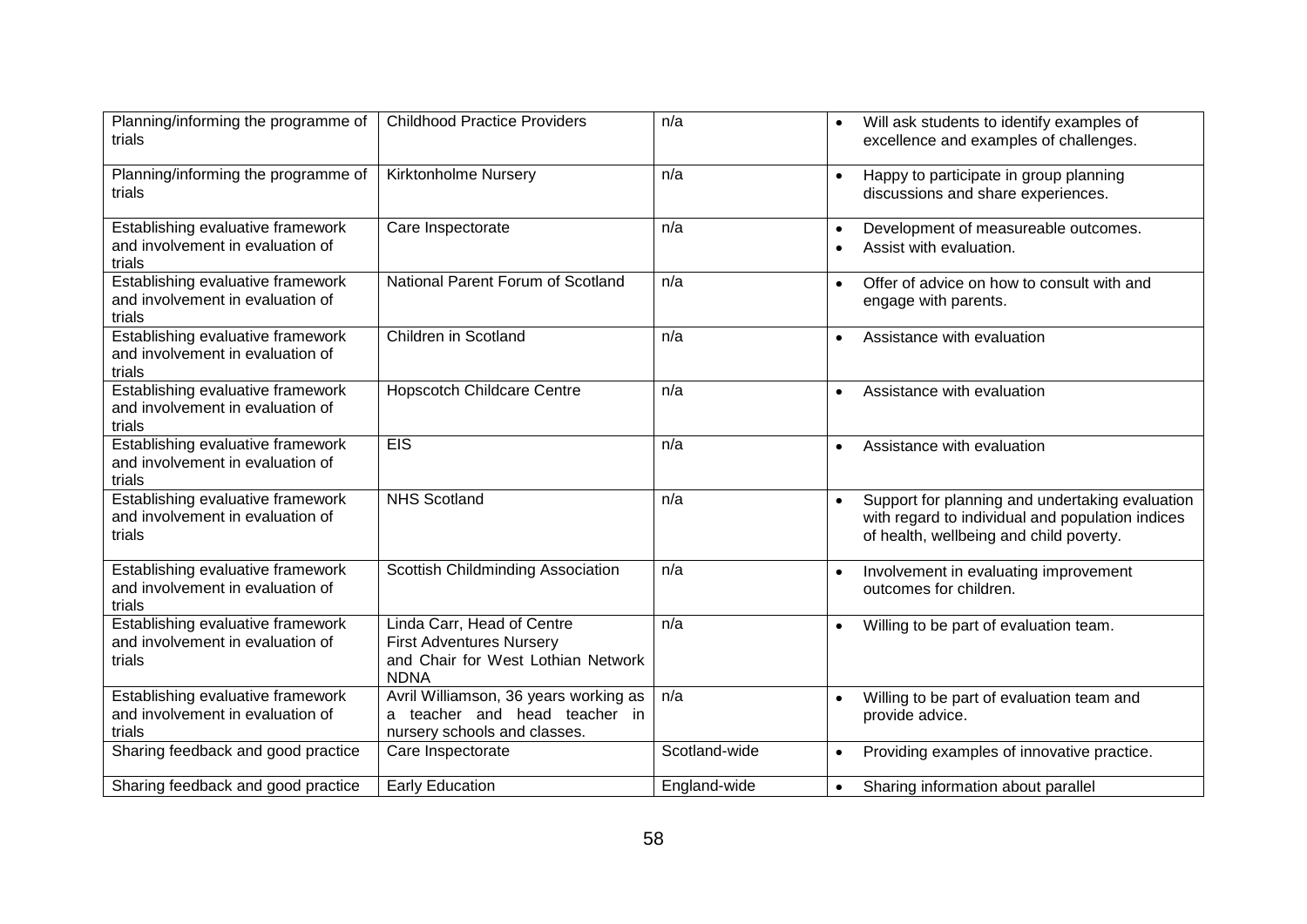|                                                                         |                                    |                   | developments in England.                                                                                                                                                           |
|-------------------------------------------------------------------------|------------------------------------|-------------------|------------------------------------------------------------------------------------------------------------------------------------------------------------------------------------|
| Sharing feedback and good practice                                      | <b>EIS</b>                         | Scotland-wide     | Will seek feedback from its members in trials<br>$\bullet$<br>and feedback to relevant personnel.                                                                                  |
| Sharing feedback and good practice                                      | <b>NHS Scotland</b>                | Scotland-wide     | Can share information using its national public<br>$\bullet$<br>health networks.                                                                                                   |
| Sharing feedback and good practice                                      | National Day Nurseries Association | Scotland-wide     | Can share information through the sector.<br>$\bullet$                                                                                                                             |
| Sharing feedback and good practice                                      | North Lanarkshire Council          | North Lanarkshire | Willing to share good practice with others.<br>$\bullet$                                                                                                                           |
| Sharing feedback and good practice                                      | National Deaf Children's Society   | Scotland-wide     | Willing to share learning from their Early Years'<br>$\bullet$<br>project, "Your child, your choice".<br>Willing to share resources for parents and<br>$\bullet$<br>practitioners. |
| General help with trials/supporting<br>the implementation of the trials | Children in Scotland               | Scotland-wide     | Provision of specific support for trials, for<br>$\bullet$<br>example, identification of funding models;<br>delivery of training.                                                  |
| General help with trials/supporting<br>the implementation of the trials | National Day Nurseries Association | Scotland-wide     | Helping to overcome barriers; support for<br>$\bullet$<br>implementation; disseminating information<br>across the sector.                                                          |
| General help with trials/supporting<br>the implementation of the trials | Scottish Childminding Association  | Scotland-wide     | Provision of training and support for<br>$\bullet$<br>childminding services involved in trials.                                                                                    |
| Providing broad picture of services                                     | Care Inspectorate                  | Scotland-wide     | Sharing of details in its database of registered<br>$\bullet$<br>services.                                                                                                         |
| Providing broad picture of services                                     | National Day Nurseries Association | Scotland-wide     | Provision of national perspective of private and<br>$\bullet$<br>third sector nursery landscape.                                                                                   |
| Post-trials implementation                                              | <b>EIS</b>                         | Scotland-wide     | Willing to be involved in scaling<br>$\bullet$<br>up/implementation.                                                                                                               |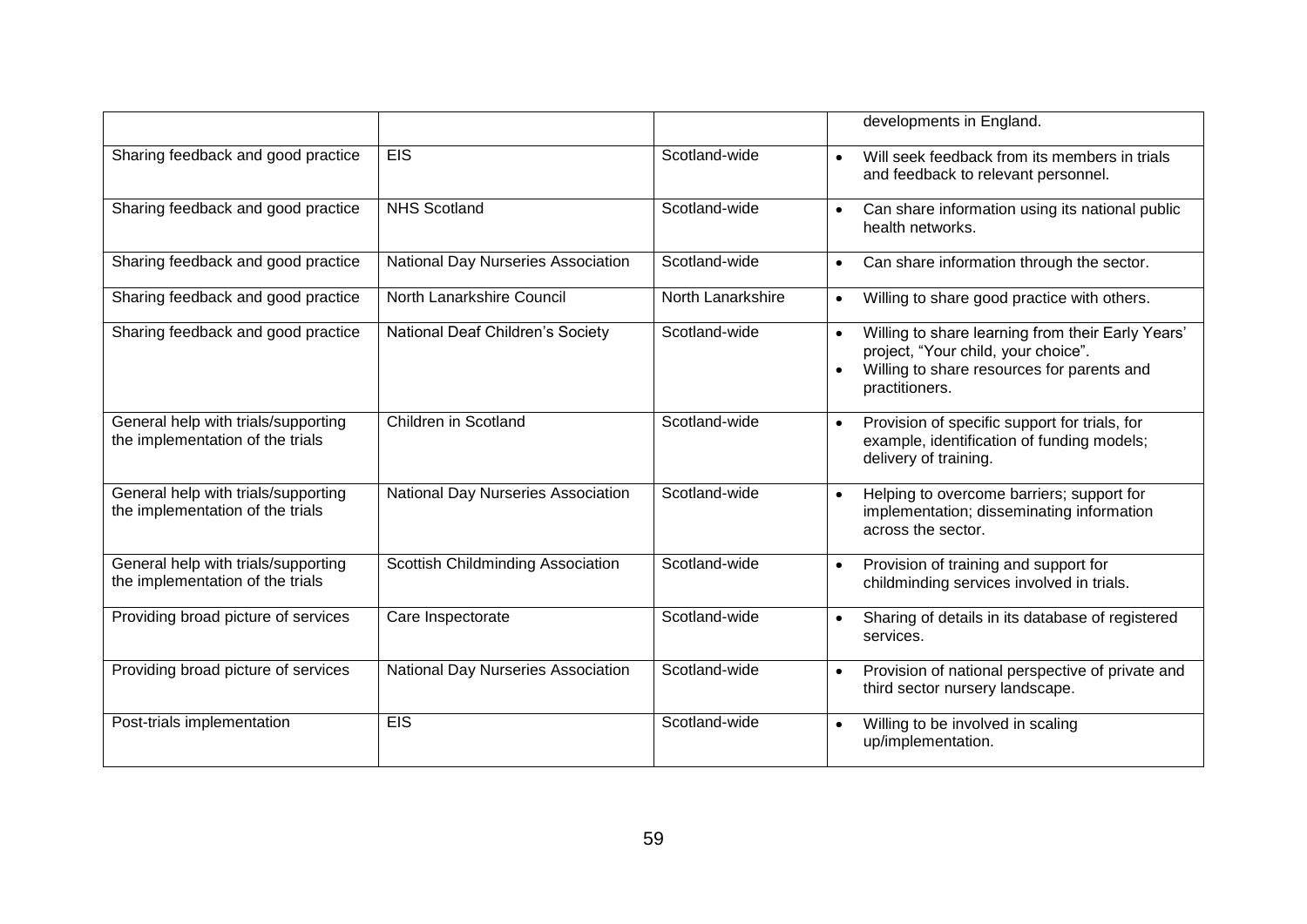### **PART 2: DELIVERING A TRIAL**

| <b>Main topic of interest</b> | <b>Respondent</b>                                         | Location                                     | <b>Further details</b>                                                                                                                                                                                                                                                                       |
|-------------------------------|-----------------------------------------------------------|----------------------------------------------|----------------------------------------------------------------------------------------------------------------------------------------------------------------------------------------------------------------------------------------------------------------------------------------------|
| Trials involving childminders | Care and Learning Alliance                                | Highlands                                    | "Managed childminding service" in which CALA<br>provides line management to registered<br>childminders (e.g. financial help; help with<br>policies; mentoring).                                                                                                                              |
| Trials involving childminders | Wee Stars registered Childminder                          | Annandale /Lockerbie                         | Willing to be part of a trial.<br>$\bullet$                                                                                                                                                                                                                                                  |
| Trials involving childminders | City of Edinburgh Council                                 | City of Edinburgh                            | Blended approach using childminders with other<br>$\bullet$<br>ELC provision for under-3s with additional<br>support needs.                                                                                                                                                                  |
| Trials involving childminders | Midlothian<br>Council and Midlothian<br><b>Sure Start</b> | Midlothian                                   | Blended approach using 8 childminders<br>$\bullet$<br>contracted by the local authority to deliver ELC<br>to 2 year olds.<br>Already in discussion with Scottish Childminding<br>$\bullet$<br>Association about this.                                                                        |
| Trials involving childminders | Scottish Childminding Association                         | Scotland-wide<br>West Lothian                | Will assist any local authority wishing to involve<br>childminders in their trials.<br>Suggest West Lothian as location as there is<br>already an established Community<br>Childminding Service there with local authority<br>contracts set up for childminders for eligible 2<br>year olds. |
| Trials involving childminders | Scottish Childminding Association                         | South Lanarkshire<br><b>Scottish Borders</b> | Blended childcare service involving contracted<br>$\bullet$<br>childminders.                                                                                                                                                                                                                 |
| Trials involving childminders | South Lanarkshire Council                                 | South Lanarkshire                            | Full costed proposal made to recruit more<br>$\bullet$<br>childminders on contract (6 in total) in areas of<br>high deprivation and each to provide ELC for 1<br>x $2/3$ year old and 1 x $\frac{3}{4}$ year old.                                                                            |
| Extended opening hours        | <b>East Ayrshire Council</b>                              | East Ayrshire                                | Flexible model of longer opening hours over a<br>$\bullet$<br>calendar year in centres where this is not                                                                                                                                                                                     |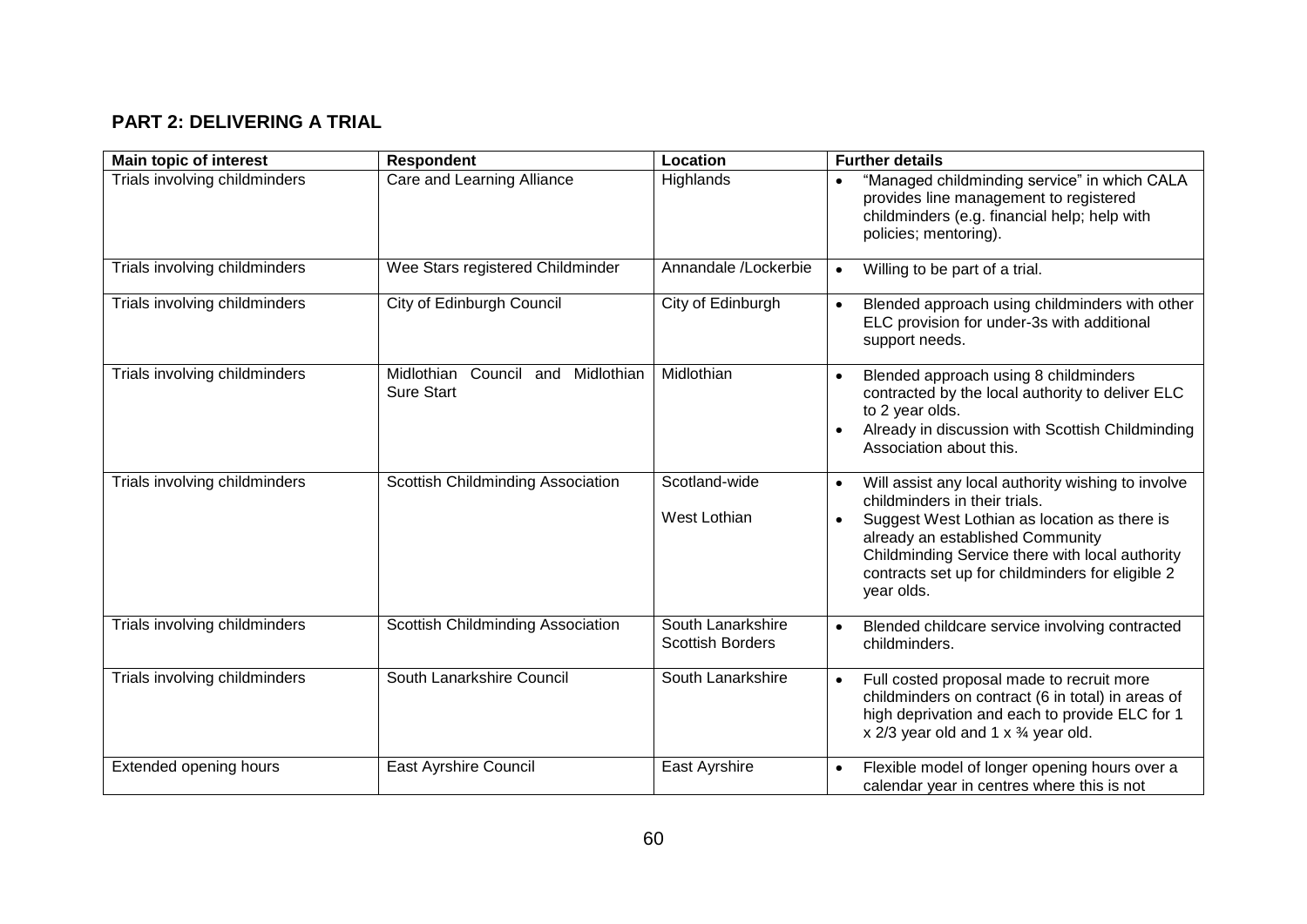|                             |                                                               |                                                       | available at the moment.                                                                                                                                                                  |
|-----------------------------|---------------------------------------------------------------|-------------------------------------------------------|-------------------------------------------------------------------------------------------------------------------------------------------------------------------------------------------|
| Extended opening hours      | City of Edinburgh Council                                     | Edinburgh                                             | Additional hours in 8 standalone nursery<br>schools.                                                                                                                                      |
| Extended opening hours      | <b>Highland Council</b>                                       | Highlands                                             | Scaling up existing pilots to cover holidays and<br>seasonal working.                                                                                                                     |
| Extended opening hours      | <b>Sunbeams Nursery</b>                                       | Dunoon                                                | Willing to be involved in extended hours pilot.                                                                                                                                           |
| Extended opening hours      | <b>East Renfrewshire Council</b>                              | <b>East Renfrewshire</b>                              | Full days and/or 1140 hours in one of their<br>$\bullet$<br>family centres which are providing 600 hours<br>currently.                                                                    |
| Extended opening hours      | Cumbernauld & Kilsyth Nursery &<br>Out of School Care Service | North Lanarkshire                                     | Willing to provide pilot for extended hours as<br>$\bullet$<br>they already operate from 7.30 to 6.00 pm to<br>support parents working patterns                                           |
| Extended opening hours      | Scottish Out of School Care Network                           | n/a                                                   | Willing to trial school holiday provision for most<br>$\bullet$<br>deprived children.                                                                                                     |
| Holistic model of provision | North Ayrshire Council                                        | Garnock                                               | Variety of models of provision for children aged<br>$\bullet$<br>2 - 18 year olds all under one roof in campus at<br>Garnock. Focus on deprivation.                                       |
| Holistic model of provision | <b>Stepping Stones for Families</b>                           | Glasgow; S. Ayrshire;<br>E. Ayrshire;<br>Renfrewshire | Holistic model of provision including full day<br>$\bullet$<br>care; sessional care; OOSC; crèche; and<br>childcare in the family home.                                                   |
| Holistic model of provision | <b>Hopscotch Childcare Centre</b>                             | South Lanarkshire                                     | Model serving whole family needs regarding<br>childcare.                                                                                                                                  |
| Holistic model of provision | North Edinburgh Childcare                                     | North Edinburgh                                       | Willing to trial a model which integrates home-<br>$\bullet$<br>based care with nursery and OOSC provision.                                                                               |
| Holistic model of provision | <b>West Dunbartonshire Council</b>                            | <b>West Dunbartonshire</b>                            | Family wrap-around services which link third<br>$\bullet$<br>sector and other agencies. This would need<br>WDC to create more physical space by<br>adapting existing buildings to be more |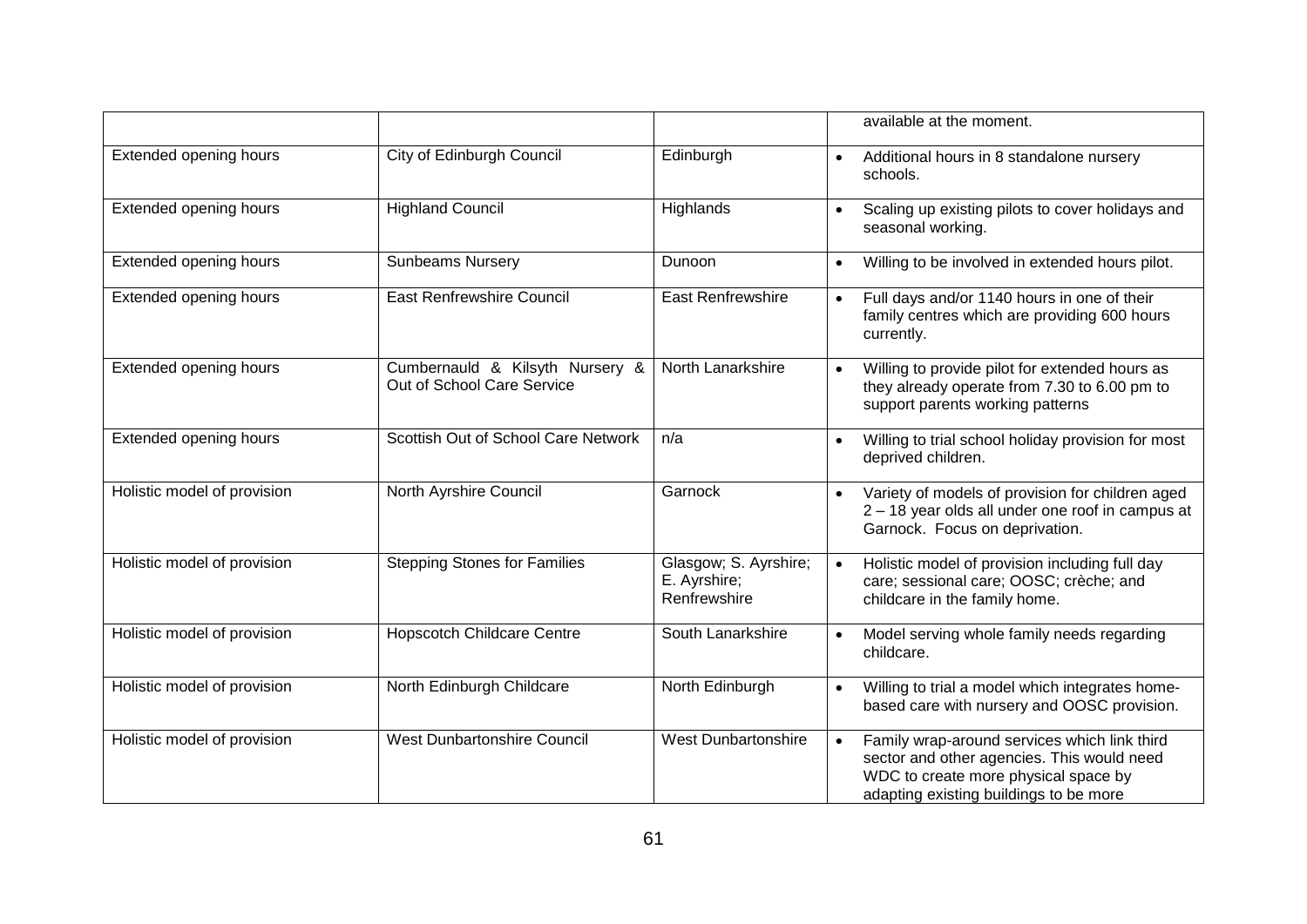|                             |                                     |                                | accommodating and increase capacity.                                                                                                                                                                                                                                                          |
|-----------------------------|-------------------------------------|--------------------------------|-----------------------------------------------------------------------------------------------------------------------------------------------------------------------------------------------------------------------------------------------------------------------------------------------|
| Holistic model of provision | South Lanarkshire Council           | Hamilton                       | Customised support for families in area of<br>$\bullet$<br>deprivation. Extended provision to $2 - 3$ year<br>olds in Hollandbush Nursery School for 52<br>weeks of the year from 8am - 6pm to cater for<br>workless families.                                                                |
| Holistic model of provision | Scottish Childminding Association   | Midlothian                     | SCMA in partnership with Midlothian Sure Start<br>to trial linking Childminding Network with<br>Mayfield Sure Start Centre in order to provide<br>holistic, wrap-around support for vulnerable<br>families.                                                                                   |
| Provision for 2 year olds   | North Ayrshire Council              | North Ayrshire                 | Willing to trial 1140 hours with entitled 2 year<br>olds in an area of disadvantage, in conjunction<br>with a parent education programme to help<br>parents return to work or FE.                                                                                                             |
| Provision for 2 year olds   | Scottish Childminding Association   | North Lanarkshire and<br>Moray | Trials to improve the adult: child ratio in ELC by<br>$\bullet$<br>using childminders.                                                                                                                                                                                                        |
| Provision for 2 year olds   | <b>Early Years Scotland</b>         | n/a                            | Willing to partner with a local authority to<br>provide ELC for eligible 2 year olds using a Stay<br>and Play model. Envisage parents staying for<br>increasingly less time; parents taking their<br>experience home to enrich the home learning<br>environment.                              |
| Provision for 2 year olds   | Jayne Kirby, Registered Childminder | Dumfries and<br>Galloway       | Currently provides 600 hrs ELC for 2 year olds<br>and willing to participate in trial.                                                                                                                                                                                                        |
| Provision in rural area     | Care and Learning Alliance          | Rural area                     | Rural Community Hub to be used for a number<br>of types of provision during the day and at<br>different times of year, e.g. incorporating a<br>breakfast club; toddler Stay and Play; pre-<br>school; childminding; OOSC; and play scheme.<br>All under one roof to meet local needs in rural |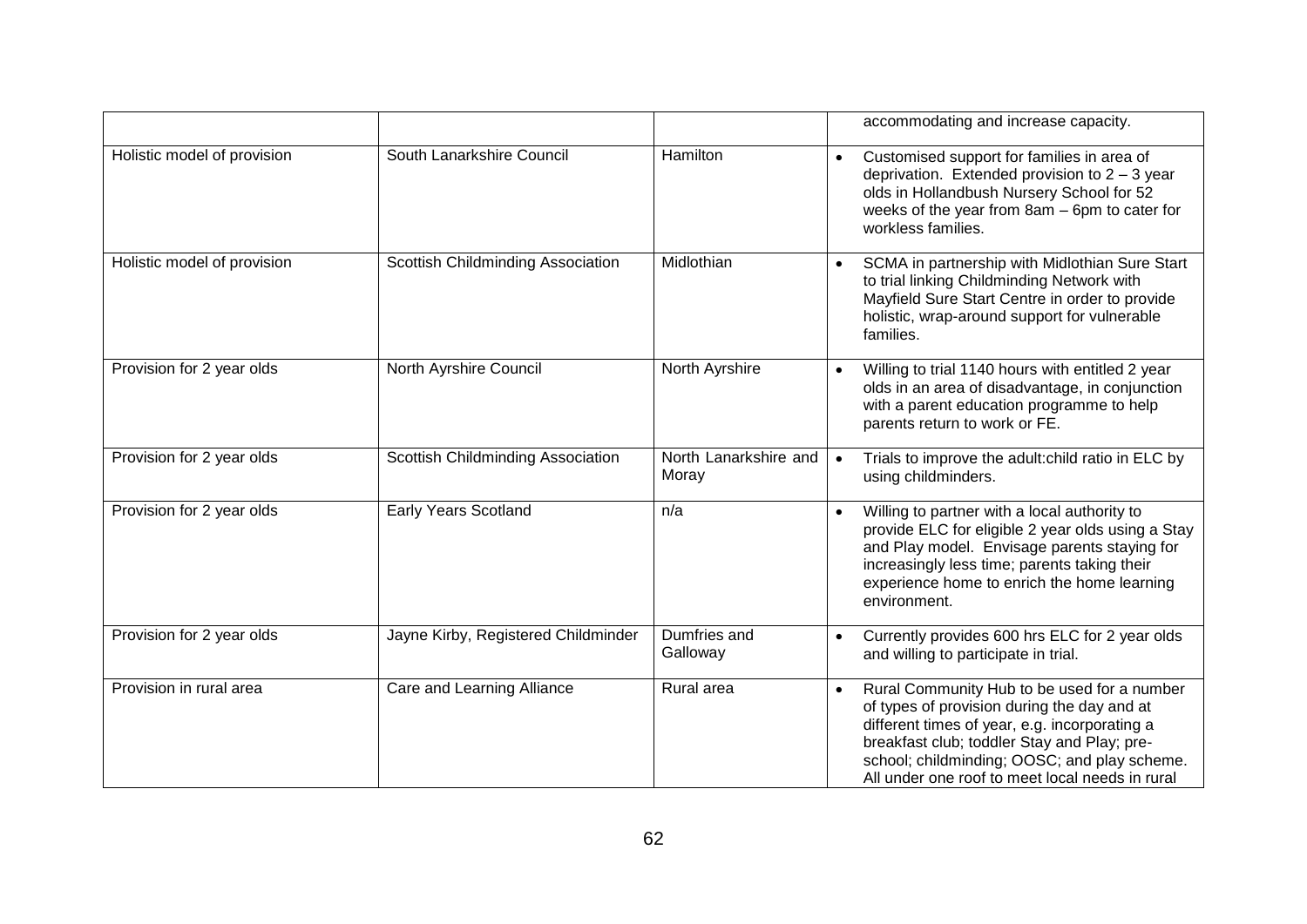|                                 |                                                                                                                    |                  | area.                                                                                                                                                                          |
|---------------------------------|--------------------------------------------------------------------------------------------------------------------|------------------|--------------------------------------------------------------------------------------------------------------------------------------------------------------------------------|
| Provision in rural area         | North Ayrshire Council                                                                                             | Scottish island  | Provision of 1140 hours on either Arran or<br>Cumbrae.                                                                                                                         |
| Provision in rural area         | <b>Orkney Islands Council</b>                                                                                      | Orkney islands   | Provision of ELC across a scattered island<br>$\bullet$<br>group.                                                                                                              |
| Provision in rural area         | South Lanarkshire                                                                                                  | <b>Biggar</b>    | <b>Biggar Learning Community Campus.</b><br>Increased hours to give parents flexibility and<br>cover their travel to work time.<br>Open 52 weeks a year.<br>$\bullet$          |
| Awareness raising/communication | Scottish Childminding Association                                                                                  | City of Aberdeen | Joint work between SCMA and Aberdeen City<br>$\bullet$<br>to communicate the benefits of the childminding<br>service. Childminding network is well<br>established in Aberdeen. |
| Awareness raising/communication | National Parent Forum for Scotland                                                                                 | n/a              | Keen to consider how to strengthen parental<br>representation and involvement and<br>communication with parents of children in ELC.                                            |
| Outdoor nursery provision       | Care Inspectorate                                                                                                  | n/a              | 18 outdoor nurseries are already registered with<br>$\bullet$<br>the Care Inspectorate and operate fully<br>outdoors. Proposal to consider this model for<br>trialling.        |
| Outdoor nursery provision       | Linda Carr, Head of Centre<br><b>First Adventures Nursery</b><br>and Chair for West Lothian Network<br><b>NDNA</b> | n/a              | Trial ELC in a setting where there is outdoor<br>woodland space on site.                                                                                                       |
| Workforce training              | North Ayrshire Council                                                                                             | North Ayrshire   | Innovative training approaches for ELC<br>$\bullet$<br>workforce centred on five early learning<br>establishments and some primary school ELC<br>settings.                     |
| Workforce training              | Davis<br>representing<br><b>John</b><br>the<br>University of Edinburgh                                             | Edinburgh        | University of Edinburgh involvement in<br>development new qualifications, setting up                                                                                           |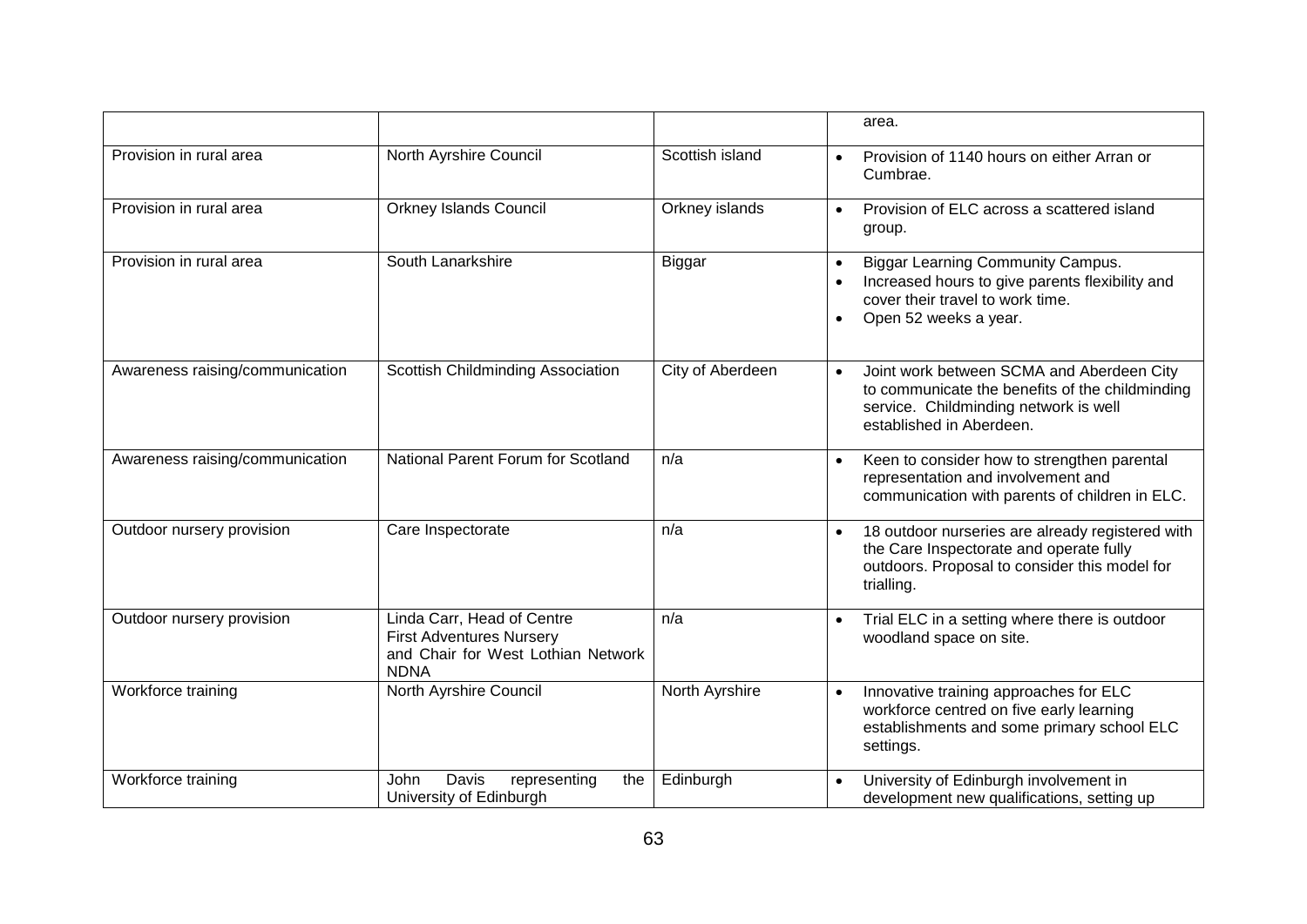|                                                          |                                                                                                                                |                                                                         | practice/learning centres based on Froebel CPD<br>qualifications. Keen also to develop a new<br>post-graduate qualification and strengthen ties<br>with Edinburgh College and City of Edinburgh<br>Council.                                                                                                                                           |
|----------------------------------------------------------|--------------------------------------------------------------------------------------------------------------------------------|-------------------------------------------------------------------------|-------------------------------------------------------------------------------------------------------------------------------------------------------------------------------------------------------------------------------------------------------------------------------------------------------------------------------------------------------|
| Integrated multi-agency working                          | <b>East Renfrewshire Council</b>                                                                                               | <b>East Renfrewshire</b>                                                | Willing to trial ELC hub in a local community<br>$\bullet$<br>offering early intervention and prevention<br>approaches.                                                                                                                                                                                                                               |
| Arts-based trial                                         | <b>Starcatchers</b>                                                                                                            | n/a                                                                     | Propose a playful arts-based trial using a<br>residency approach in which an artist is paired<br>with a setting to work creatively with children<br>and staff and will engage with parents.                                                                                                                                                           |
| Cross-Border working                                     | North Lanarkshire Council                                                                                                      | authorities<br>Local<br>bordering<br>North<br>Lanarkshire               | Willing to trial ELC cross-border arrangements<br>$\bullet$<br>with bordering local authorities.                                                                                                                                                                                                                                                      |
| Overcoming barriers to take-up                           | East Ayrshire Council                                                                                                          | East Ayrshire                                                           | Funding ELC support to access formal childcare<br>in the home setting.                                                                                                                                                                                                                                                                                |
| Longitudinal trial                                       | Midlothian<br>Council and<br>Midlothian<br>Sure Start                                                                          | Midlothian                                                              | Want to implement in Woodburn Family<br>Learning Centre a 'Tracer Study' on the<br>children/families attending for the 600 hours<br>ELC. From age 2, through transition to 3-5<br>nursery and Primary School (and OSC), using<br>the principle of start small, think big, tracking<br>child/family experience, progress, development<br>and learning. |
| Not specific - general involvement as<br>a trial setting | <b>Les Enfant Nursery</b><br>Lime Tree Day Nursery<br>Kidzcare private nursery<br>Pear Tree Nursery<br><b>Busy Bee Nursery</b> | Aberdeenshire/City<br>Glasgow<br>Edinburgh<br>East Lothian<br>Inverness | All willing to be a base for trials so long as the<br>$\bullet$<br>costs are realistic and sustainable post trial.                                                                                                                                                                                                                                    |